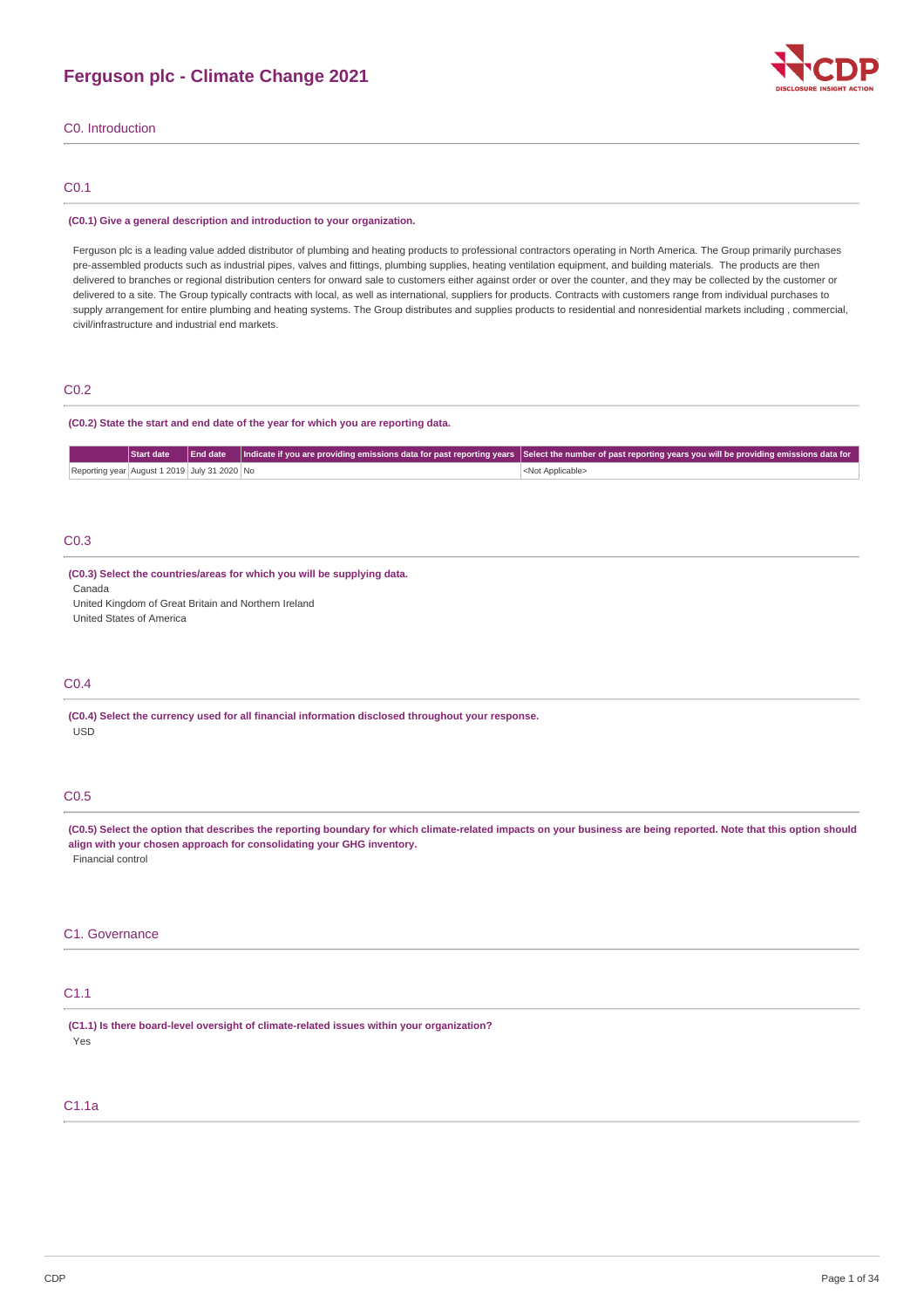# (C1.1a) Identify the position(s) (do not include any names) of the individual(s) on the board with responsibility for climate-related issues.

| Position of<br>$ $ individual(s) $ $   | Please explain                                                                                                                                                                                                                                                                                                                                                                                                                                                                                                                                                                                                                                                                                                                                                                                                                                                                                                                                                                                                                                                                                                                                                                                                                                                                                                                                                                                                                                                                                                                                                                                                                                                                                                                                                                                                                                                                                                                          |
|----------------------------------------|-----------------------------------------------------------------------------------------------------------------------------------------------------------------------------------------------------------------------------------------------------------------------------------------------------------------------------------------------------------------------------------------------------------------------------------------------------------------------------------------------------------------------------------------------------------------------------------------------------------------------------------------------------------------------------------------------------------------------------------------------------------------------------------------------------------------------------------------------------------------------------------------------------------------------------------------------------------------------------------------------------------------------------------------------------------------------------------------------------------------------------------------------------------------------------------------------------------------------------------------------------------------------------------------------------------------------------------------------------------------------------------------------------------------------------------------------------------------------------------------------------------------------------------------------------------------------------------------------------------------------------------------------------------------------------------------------------------------------------------------------------------------------------------------------------------------------------------------------------------------------------------------------------------------------------------------|
| Chief<br>Executive<br>Officer<br>(CEO) | Our Group CEO is the signatory of the Ferguson Sustainability Policy, and ultimately holds responsibility in respect to performance on climate-related issues. An excerpt from the policy states "We<br>commit to the following: • Setting targets, monitoring and reporting performance for carbon emissions and initiating improvement projects for our largest opportunities. • Partnering with our suppliers<br>to prioritize sustainability in their operations and products. • Monitoring market opportunities for environmentally-beneficial products and educating our customers on products that offer sustainability<br>benefits. • Serving as an active corporate citizen and investing in the communities that we serve globally, prioritizing social investment that aligns with our products and services. Transparent and<br>clear reporting on our sustainability goals is important to our customers, associates, shareholders, suppliers and communities. Therefore, we include sustainability data in our Annual Report of<br>Accounts each year and integrate sustainability considerations into the investments we make. Consistent with the recommendations from the Task Force for Climate-Related Financial Disclosures<br>(TCFD), we will also disclose our risks and opportunities related to climate change. We will use technologies and operational practices that improve efficiency and reduce environmental impacts and<br>emissions. We will conserve resources and seek to minimize waste before reusing and recycling materials. Additionally, we will consider the environment when making capital investments and<br>integrate sustainability features whenever possible. " An example of an action that our CEO took to advance Ferguson's commitment to climate-related issues was to publicly support the<br>recommendations of the Taskforce for Climate-related Financial Disclosures (TCFD). |
| Chief<br>Financial<br>Officer (CFO)    | In FY21, responsibility for sustainability and climate-related issues moved under the Chief Financial Officer. He serves as an Executive Director on our Board, and is a member of the Executive<br>Committee (https://www.ferqusonplc.com/en/who-we-are/corporate-qovernance.html) and Sustainability Leadership Council, a cross functional executive steering committee. For FY20, the Chief<br>Marketing Officer was the corporate officer with the responsibility for sustainability and climate-related issues. He was a member of the Executive Leadership Committee and served on the<br>Sustainability Leadership Council, a cross-functional executive steering committee which oversees organizational performance on sustainability goals and objectives. This group reviews metrics<br>including carbon performance, waste performance, customer inquiries, shareholder inquiries, and receives project updates. Critically, the members of this committee also participate on the Risk<br>Committee and the Financial Review Committee, which approve all capital expenditures. Sustainability risks are evaluated with other corporate risks and incorporated onto the company's Risk<br>Register as appropriate.                                                                                                                                                                                                                                                                                                                                                                                                                                                                                                                                                                                                                                                                                                        |
| Board-level<br>committee               | The Board has set targets for Ferguson plc's carbon and waste performance, and receives updates at least twice a year regarding Group performance. These updates include reviewing project<br>implementation and performance, and opportunities to integrate sustainability measures into capital expenditures. An example of an action that the Board took to advance Ferguson's commitment to<br>climate-related issues was to vote in support of the CEO publicly supporting the recommendations of the Taskforce for Climate-related Financial Disclosures (TCFD).                                                                                                                                                                                                                                                                                                                                                                                                                                                                                                                                                                                                                                                                                                                                                                                                                                                                                                                                                                                                                                                                                                                                                                                                                                                                                                                                                                  |

# C1.1b

# **(C1.1b) Provide further details on the board's oversight of climate-related issues.**

| Frequency with<br>which climate-<br>a scheduled<br>aqenda item | Governance<br>mechanisms into<br>related issues are which climate-related<br>issues are integrated                                                                                                                                                                                                                                                                                                                                                                                                                                | board-<br>level<br>oversight | Scope of Please explain                                                                                                                                                                                                                                                                                                                                                                                                                                                                                                                                                                                                 |
|----------------------------------------------------------------|-----------------------------------------------------------------------------------------------------------------------------------------------------------------------------------------------------------------------------------------------------------------------------------------------------------------------------------------------------------------------------------------------------------------------------------------------------------------------------------------------------------------------------------|------------------------------|-------------------------------------------------------------------------------------------------------------------------------------------------------------------------------------------------------------------------------------------------------------------------------------------------------------------------------------------------------------------------------------------------------------------------------------------------------------------------------------------------------------------------------------------------------------------------------------------------------------------------|
| Scheduled - some<br>meetings                                   | Reviewing and quiding<br>strategy<br>Reviewing and quiding<br>major plans of action<br>Reviewing and quiding<br>risk management<br>policies<br>Setting performance<br>objectives<br>Monitoring<br>implementation and<br>performance of<br>objectives<br>Overseeing major<br>capital expenditures,<br>acquisitions and<br>divestitures<br>Monitoring and<br>overseeing progress<br>against goals and<br>targets for addressing<br>climate-related issues<br>Other, please specify<br>(Business marketing<br>plans, where relevant) | $<$ Not<br>Applicabl<br>e    | The Board has set targets for Ferguson plc's carbon and waste performance, and receives updates at least twice a year regarding Group performance.<br>These updates include reviewing project implementation and performance, and opportunities to integrate sustainability measures into capital expenditures.<br>The Group CEO, Chief Financial Officer and Director of Sustainability have the ability to add additional agenda items for Board consideration as needed.<br>The Board also receives updates on developments in climate-related reporting through the Group Legal and Company Secretary Board Report. |

# C1.2

# **(C1.2) Provide the highest management-level position(s) or committee(s) with responsibility for climate-related issues.**

| Name of the position(s) and/or committee(s)                                      | <b>Reporting</b><br>line | <b>Responsibility</b>                                                  | <b>Coverage of</b><br>responsibility | Frequency of reporting to the board on climate-<br><b>related issues</b> |
|----------------------------------------------------------------------------------|--------------------------|------------------------------------------------------------------------|--------------------------------------|--------------------------------------------------------------------------|
| Sustainability committee                                                         | $<$ Not<br>Applicable>   | Both assessing and managing climate-related risks and<br>opportunities | <not applicable=""></not>            | Quarterly                                                                |
| Other, please specify (Environment/Sustainability<br>Director)                   | $<$ Not<br>Applicable>   | Both assessing and managing climate-related risks and<br>opportunities | <not applicable=""></not>            | Half-yearly                                                              |
| Other C-Suite Officer, please specify (Chief Financial <not<br>Officer)</not<br> | Applicable>              | Both assessing and managing climate-related risks and<br>opportunities | <not applicable=""></not>            | As important matters arise                                               |
| Chief Executive Officer (CEO)                                                    | $<$ Not<br>Applicable>   | Assessing climate-related risks and opportunities                      | <not applicable=""></not>            | As important matters arise                                               |
| Risk committee                                                                   | $<$ Not<br>Applicable>   | Both assessing and managing climate-related risks and<br>opportunities | <not applicable=""></not>            | Half-yearly                                                              |
| Please select                                                                    | $<$ Not<br>Applicable>   | <not applicable=""></not>                                              | <not applicable=""></not>            | <not applicable=""></not>                                                |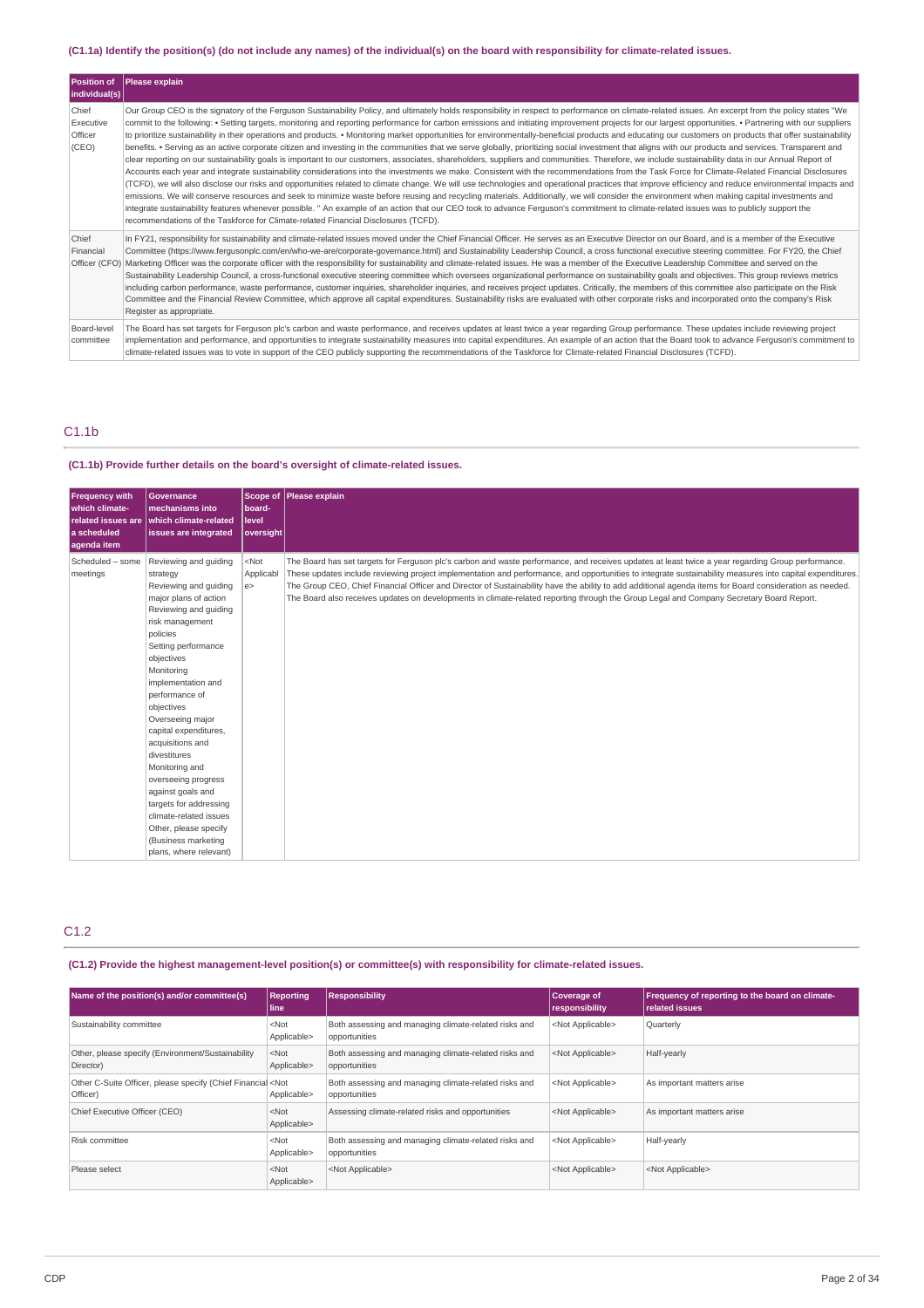# C1.2a

## (C1.2a) Describe where in the organizational structure this/these position(s) and/or committees lie, what their associated responsibilities are, and how climate**related issues are monitored (do not include the names of individuals).**

As reported in C1.1a, in FY21, the Sustainability department joined the Finance organization, and the Chief Financial Officer now oversees these efforts. Because Investor Relations and Corporate Communications is also overseen by the Chief Financial Officer, this gives Sustainability an unparalleled reach to our stakeholders. In FY20, sustainability reported into the Chief Marketing Officer (CMO), who is a member of the Executive Committee, which is the highest level non-Board committee. The CMO reports to the CEO, who holds responsibility in respect to performance on climate-related issues. I

Similar to the Board, the Executive Committee receives updates from the Director of Sustainability regarding strategy, performance against targets, risks and opportunities at least twice each fiscal year. For example, in FY20, the Executive Committee reviewed and approved the Director of Sustainability's recommendation that Ferguson publicly support the recommendations of the Task Force on Climate-Related Financial Disclosures. The Executive Committee also reviewed performance versus the sustainability strategic plan. This plan includes strategies for associate engagement, improvement initiatives to reduce waste and carbon emissions (including renewable energy projects and fleet upgrades), and product development strategies. This strategy was intentionally designed to integrate with the corporate Strategic Framework, which guides the business development plan for the organization.

In addition to this leadership, a cross-functional executive steering committee (the Sustainability Leadership Council) has been established, which oversees organizational performance on sustainability goals and objectives. The committee, which meets quarterly, includes the CEO, CFO, COO, CHRO, CLO, CMO, SVP of Blended Branches, SVP of Strategic Development, SVP of Supply Chain, and VP of Communications and Public Relations. This group reviews metrics including carbon performance, waste performance, customer inquiries, shareholder inquiries, and receives project updates. Critically, the members of this committee also participate on the Risk Committee, which reports directly to the Board Audit Committee and the Finance Committee, which approve all capital expenditures. Sustainability risks are evaluated with other corporate risks and incorporated onto the company's Risk Register according to ranking. We report publicly on our Risk Management in both our Annual Report of Accounts and website. Our principal risks include sustainability issues such as Health & Safety and talent management and retention: http://www.fergusonplc.com/en/investors-and-media/riskmanagement.html. In addition to these internal controls, the Sustainability Leadership Council is responsible for reviewing sustainability performance including MSCI, CDP, DJSI, and ISS scoring.

Each primary geographic area of the business has also formed Sustainability Action Teams, which not only provide data for reporting, but also propose projects to improve sustainability performance. Members of the Sustainability Action Teams include the Hazardous Waste Manager for each region, Procurement Managers responsible for energy and waste procurement, Fleet Manager, Outsourced Transportation Manager, Travel Manager, Logistics Manager, Real Estate and Facilities Manager, the Philanthropy Manager and the Diversity and Inclusion Manager. These groups implement projects to meet our business objectives and improve data collection and accuracy. They work closely with our third-party environmental auditors, which conduct our annual data verification and review Ferguson's operations and reporting. Each member has well-defined processes and procedures for data collection, and all findings and corrective actions regarding the sustainability data audit are reviewed in detail by the Sustainability Leadership Council.

Sub-Committees are formed as necessary to pull in the appropriate subject matter experts for their input on climate-related reporting. For example, stakeholders essential to the Task Force for Climate-Related Disclosures are interviewed in both group and individual settings by the Director of Sustainability to ensure that the risks and opportunities specific to Ferguson are captured. Climate-related issues are also monitored by the Director of Security, who leads efforts for disaster response throughout the company, and works directly with the CLO and Director of Sustainability to ensure that business continuity and resiliency strategies are in place.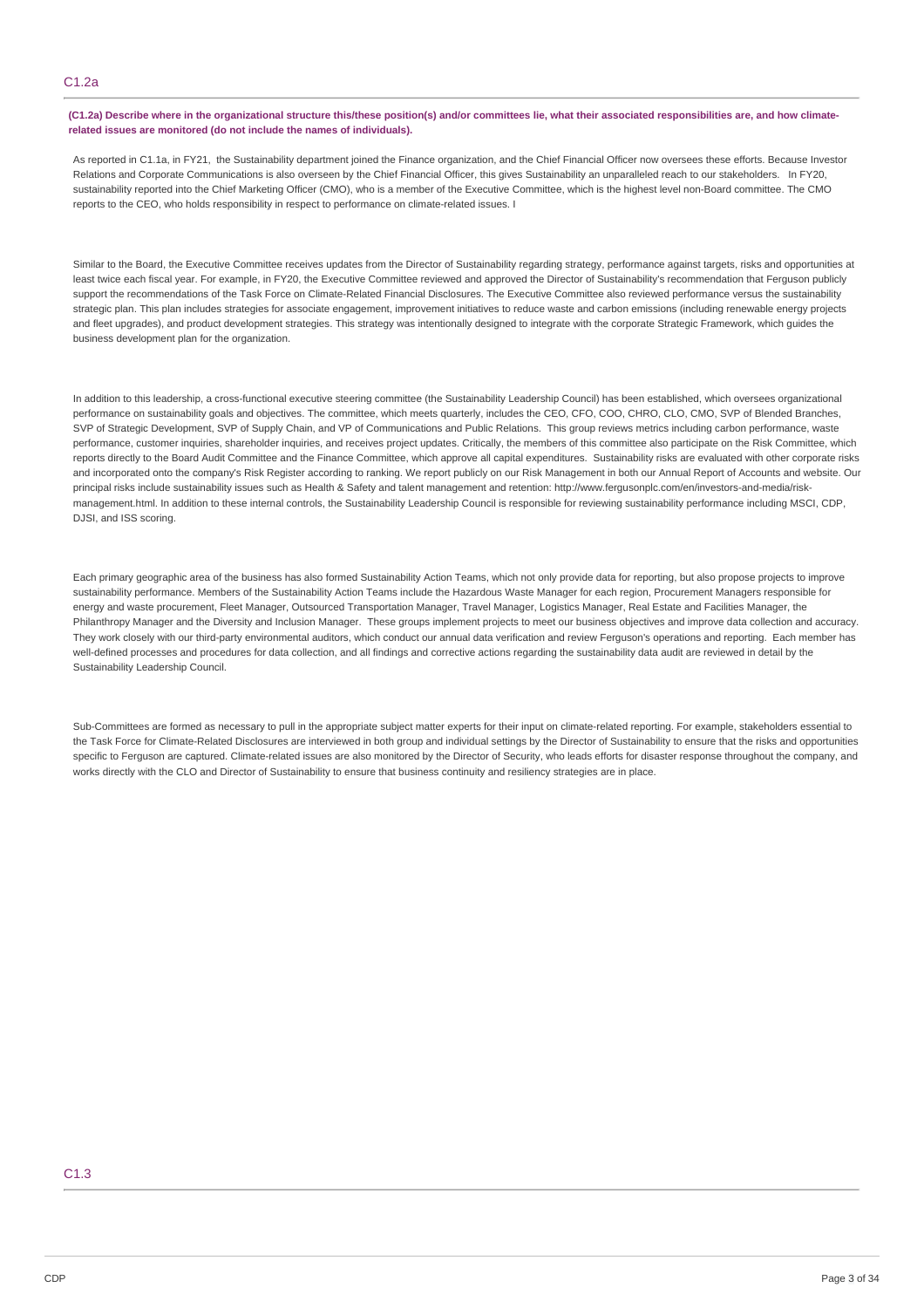# (C1.3) Do you provide incentives for the management of climate-related issues, including the attainment of targets?

| Provide incentives for the management of climate-related issues      | Comment                                                                                              |
|----------------------------------------------------------------------|------------------------------------------------------------------------------------------------------|
| Row 1 No, and we do not plan to introduce them in the next two years | We intend to integrate this performance into standard operations procedures throughout the business. |
|                                                                      |                                                                                                      |

# C2. Risks and opportunities

# C2.1

(C2.1) Does your organization have a process for identifying, assessing, and responding to climate-related risks and opportunities? Yes

# C2.1a

# **(C2.1a) How does your organization define short-, medium- and long-term time horizons?**

|             | <b>From (years)</b> | To (years) | <b>Comment</b>                                                                                                     |
|-------------|---------------------|------------|--------------------------------------------------------------------------------------------------------------------|
| Short-term  |                     |            | Each area of the business has a Strategic Plan, and also has Business Risks evaluated with a 3 year time horizon.  |
| Medium-term |                     |            | Medium-term is described at 3-5 years at Ferguson plc.                                                             |
| Long-term   |                     | 20         | Ferguson's TCFD response has considered risks and opportunities relevant to the business within the next 20 years. |

# C2.1b

# **(C2.1b) How does your organization define substantive financial or strategic impact on your business?**

As outlined on page 158 of our 2020 Annual Report, materiality for Group financial statements is \$55 million which is approximately 5% of profit before tax . Materiality was originally determined on the basis to be 5% of forecast profit before tax, which represents a reduction from the prior year. Our materiality also reflects the uncertainty over the Group's actual profit outturn prior to year-end, given wider macroeconomic factors due to COVID-19. As a result, it equates to 4.4% of the final profit before tax. \$28 million for Company financial statements was determined on the basis of the Company's net assets. This was then capped at the lowest component materiality.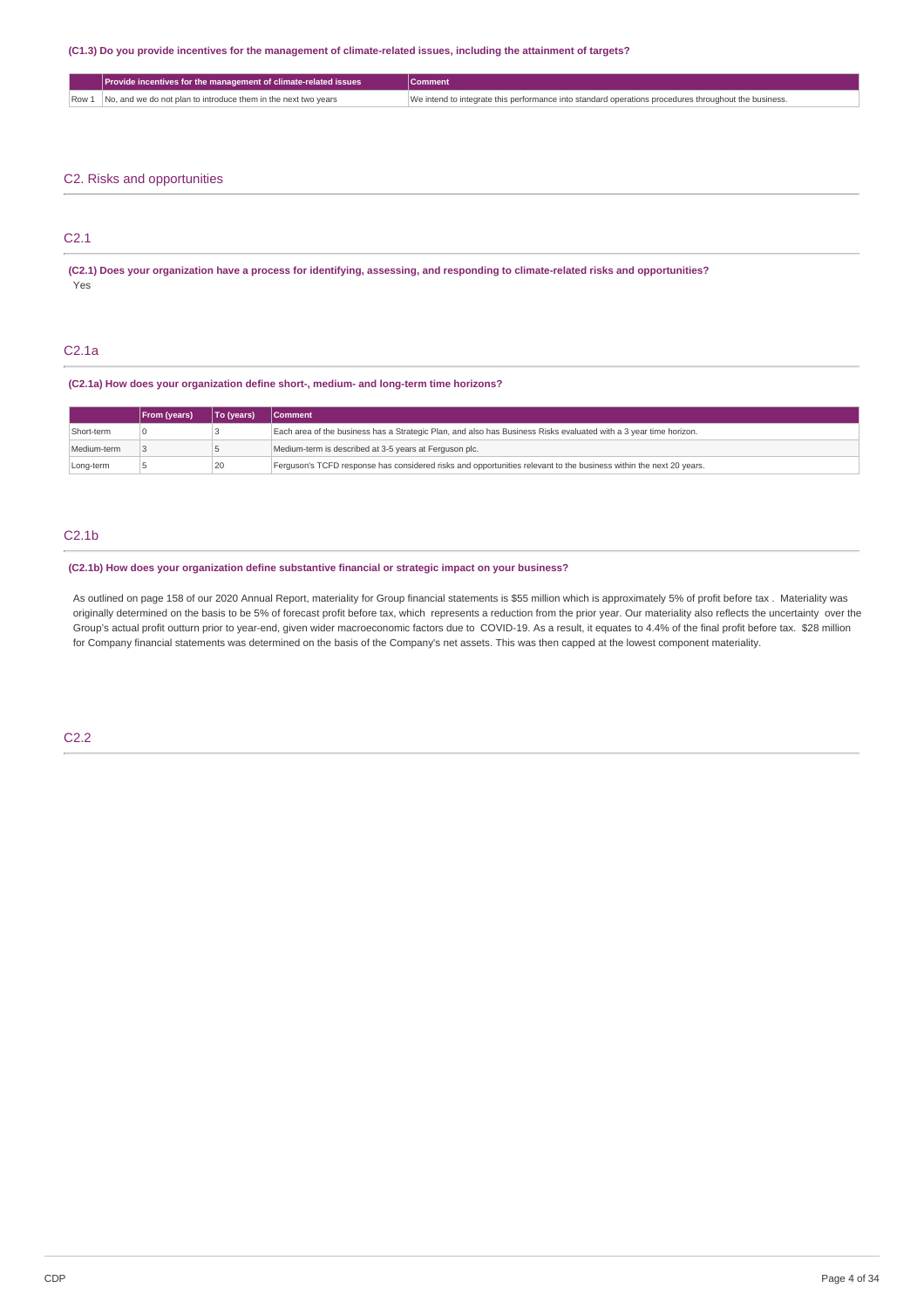#### **(C2.2) Describe your process(es) for identifying, assessing and responding to climate-related risks and opportunities.**

**Value chain stage(s) covered** Direct operations Upstream Downstream

**Risk management process** A specific climate-related risk management process

**Frequency of assessment** Annually

**Time horizon(s) covered** Short-term

Medium-term Long-term

# **Description of process**

Situation: Interest in understanding transition opportunity of consumer product preference shifting over the next 10 years towards lower emission residential appliances such as heat pump space heaters, heat pump water heaters, and induction cooktops/ranges, which are all products that Ferguson sells. Also interested in understanding the corresponding transition risk of a shift away from higher emission alternatives which we also sell. Target: Estimate net financial impacts of a transition to these climatefriendly residential products. Action: Partner with product specialists from our Category Management team to understand how material these product lines are to our current business and learn more about internal product sub-categories that are tracked. Work with experts from our Financial Planning and Analysis team to forecast net impact over 10 year transition window. Result: We arrived at a quantified financial impact of transition opportunity from customers upgrading to climate-friendly products that we can share with stakeholders such as marketing and sourcing involved with realizing this opportunity. Climate-related Risks and Opportunities are identified in alignment with the TCFD Recommendations. We consider the transition and physical risks associated with both a 'current policies' scenario and a 2 degree C scenario. Our analysis approach included tools from multiple scenarios including DDPP, RCP 2.6, RCP 8.5, and the NGFS scenarios. Key impact categories are identified by the Sustainability Department and then impacts are explored deeper with subject matter experts within the company (like Fleet, Investor Relations, and Finance). The company-level assessment does include considerations of key assets, primarily key distribution centers and IT systems. In addition, approximately 20-25 of these key sites are subject to individual risk assessments for natural catastrophe and other physical risks each year. An example of mitigation for physical risks, including extreme weather events, is our Business Continuity strategy. Our physical locations are managed on a tiered basis, with Tier I facilities scoring the highest importance. Resiliency strategies regarding these critical locations have been implemented by the Business Continuity team and the Real Estate and Facilities team, including backup generators and emergency contact systems. However, accessibility due to regional difficulties (flooded roads, washed-out bridges, etc) will continue to pose access concerns in getting products to the communities that are trying to rebuild following a natural disaster. These resiliency strategies have already proved effective in areas impacted by severe weather, like when our headquarters in Newport News, Virginia faced a power outage due to storm events and was able to continue operations backup generators. Regarding transition risks, changing technology around customer product certifications and sustainability performance pose a risk to Ferguson if we are unable to quickly provide products that meet customer specifications. However, this transition has also allowed for new product development to grow our product portfolio in line with the more efficient products that consumers are purchasing.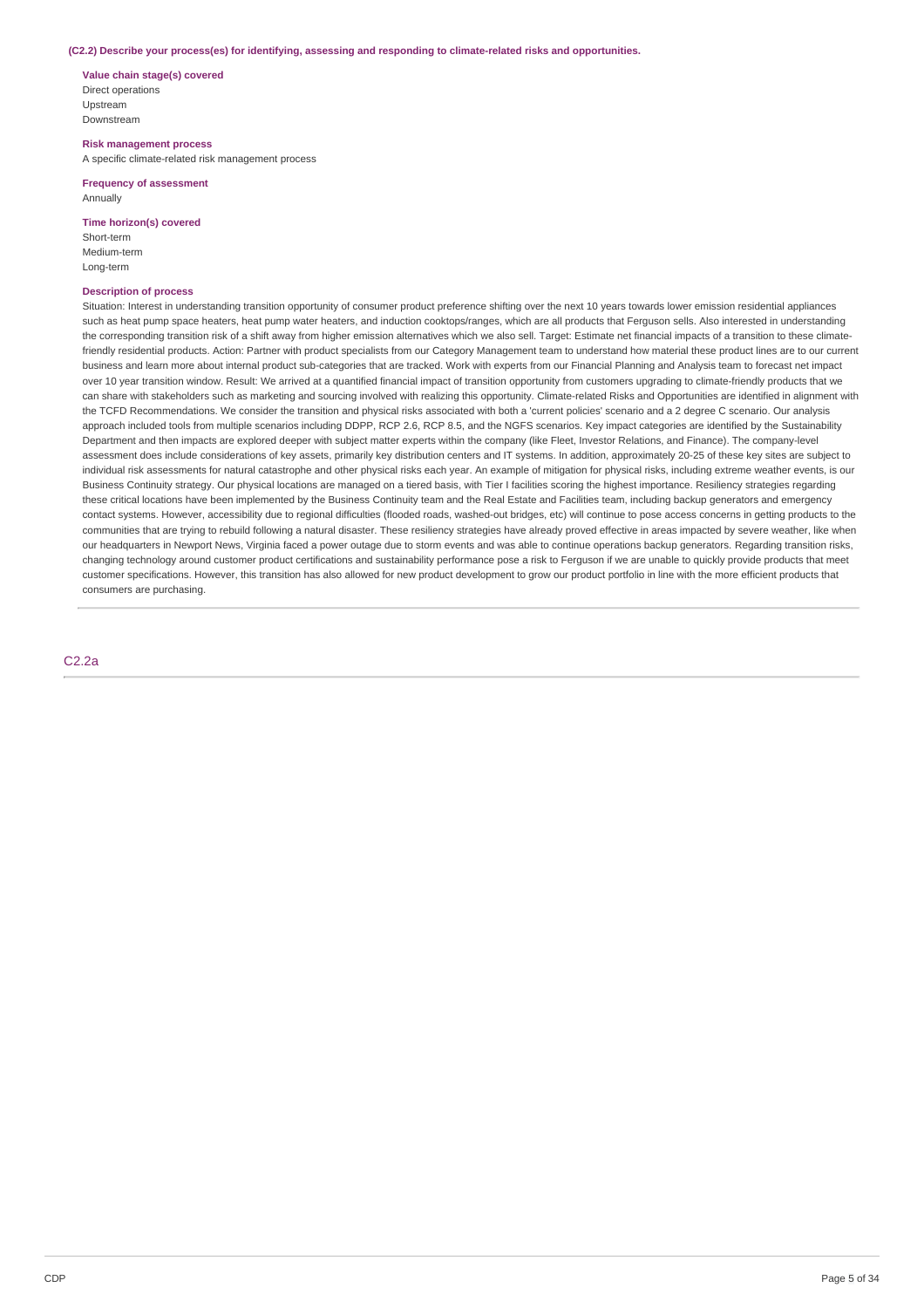# **(C2.2a) Which risk types are considered in your organization's climate-related risk assessments?**

|                        |                                    | Relevance Please explain                                                                                                                                                                                                                                                                                                                                                                                                                                                                                                                                                                                                                                                                                                                                                                                                                                                                                                                                                                                                                                                                                                                                                                                                                                                                                                                                                                                                                                                                                                                                                                                                                                                                                                                                                                                                                                                                                                                                                                                                                                                                                                                                                                                                                                                                                                                                                                                                                                                                                                                                                                                        |
|------------------------|------------------------------------|-----------------------------------------------------------------------------------------------------------------------------------------------------------------------------------------------------------------------------------------------------------------------------------------------------------------------------------------------------------------------------------------------------------------------------------------------------------------------------------------------------------------------------------------------------------------------------------------------------------------------------------------------------------------------------------------------------------------------------------------------------------------------------------------------------------------------------------------------------------------------------------------------------------------------------------------------------------------------------------------------------------------------------------------------------------------------------------------------------------------------------------------------------------------------------------------------------------------------------------------------------------------------------------------------------------------------------------------------------------------------------------------------------------------------------------------------------------------------------------------------------------------------------------------------------------------------------------------------------------------------------------------------------------------------------------------------------------------------------------------------------------------------------------------------------------------------------------------------------------------------------------------------------------------------------------------------------------------------------------------------------------------------------------------------------------------------------------------------------------------------------------------------------------------------------------------------------------------------------------------------------------------------------------------------------------------------------------------------------------------------------------------------------------------------------------------------------------------------------------------------------------------------------------------------------------------------------------------------------------------|
|                        | 8<br>inclusion                     |                                                                                                                                                                                                                                                                                                                                                                                                                                                                                                                                                                                                                                                                                                                                                                                                                                                                                                                                                                                                                                                                                                                                                                                                                                                                                                                                                                                                                                                                                                                                                                                                                                                                                                                                                                                                                                                                                                                                                                                                                                                                                                                                                                                                                                                                                                                                                                                                                                                                                                                                                                                                                 |
| Current<br>regulation  | Relevant,<br>always<br>included    | The Group's operations are affected by various statutes, regulations and standards in the countries and markets in which it operates. The amount of such regulation can vary. While the<br>Group is not engaged in a highly regulated industry, it is subject to the laws governing businesses generally, including laws relating to competition, product safety, data protection, labor<br>and employment practices, accounting and tax standards, international trade, fraud, bribery and corruption, land usage, the environment, health and safety, transportation and other<br>matters. Violations of certain laws and regulations may result in significant fines and penalties and damage to the Group's reputation. The most significant change in the level of regulation<br>applying to the Group this year is the EU's adoption of the General Data Protection Regulation (GDPR). The Group has adopted procedures and controls required by the legislation to<br>ensure compliance. Anti-bribery and anti-corruption practices in all businesses were reviewed during the year and the findings reported to the Executive Committee and to the Audit<br>Committee. Regulations were identified as the highest severity risk in our 2019 Annual Report and Accounts. One specific risk Ferguson has identified is the rise of commercial building<br>energy efficiency ordinances at major cities. We have multiple locations which are subject to annual energy benchmarking requirements. Some examples include two branches in Austin,<br>TX subject to the Energy Conservation Audit and Disclosure Ordinance; a branch in Atlanta, GA subject to the Atlanta Commercial Buildings Energy Efficiency Ordinance; and a branch in<br>Portland, OR subject to Ordinance No. 187095 regarding Energy Performance Reporting Policy for Commercial Buildings. Compliance with these regulations has given us an occasion to<br>track energy usage at large commercial locations and propose improvements to reduce carbon emissions and operational costs.                                                                                                                                                                                                                                                                                                                                                                                                                                                                                                                                             |
| Emerging<br>regulation | Relevant,<br>sometimes<br>included | We closely monitor proposed regulations and policy developments regarding climate change, waste reduction and environmental compliance. The Group monitors the law across its<br>markets to ensure the effects of changes are minimized and the Group complies with all applicable laws. The Group aligns company-wide policies and procedures with its key compliance<br>requirements and monitors their implementation. Briefings and training on mandatory topics and compliance requirements including anti-trust, anti-bribery and corruption are undertaken.<br>Regulations were identified as one of the Group's principal risks in the 2020 Annual Report and Accounts. One type of emerging climate-related regulation which we consider in the risk<br>process is greenhouse gas regulation. We have seen regulations emerge at the city and state level such as California signing in to law a commitment to be 100% carbon-free by 2050 and<br>New York's bill to limit greenhouse gas emissions for existing large buildings (https://legistar.council.nyc.gov/LegislationDetail.aspx?ID=3761078&GUID=B938F26C-E9B9-4B9F-B981-<br>1BB2BB52A486&Options=&Search=) and expect similar regulations to emerge across the United States over time. These regulations are a short-term financial risk for capital expenditures<br>but we expect compliance to save on operational spend over time and assist with our attainment of long term sustainability goals. The International Maritime Organization's mandate that<br>all ocean carriers must switch to burning fuel with a sulfur content of less than .5% on Jan 1, 2020 also plays in to our business risk calculations.<br>http://www.imo.org/en/mediacentre/hottopics/pages/sulphur-2020.aspx                                                                                                                                                                                                                                                                                                                                                                                                                                                                                                                                                                                                                                                                                                                                                                                                                                               |
| Technology             | Relevant<br>always<br>included     | New competitors and technology were assigned a high inherent risk level in our Annual Report and Accounts 2020. Wholesale and distribution businesses in other industry sectors have<br>been disrupted by the arrival of new competitors with lower-cost transactional business models or new technologies to aggregate demand away from incumbents. The Board is attuned to<br>both the risks and opportunities presented by these changes and is actively engaged with the Group's response. The creation of Ferguson Ventures allows us to partner with start-ups and<br>explores emerging technologies. This dedicated team and increased resources were allocated to the exploration and incubation of new business models and new technologies. Ferguson<br>Ventures has established a partnership with GTP Services, a company that provides software and services for Building Information Modelling (BIM). BIM is a process for creating and<br>managing information on a construction project across the building lifecycle. Additional examples of partnerships, including Plant Prefab (a Certified B Corporation) are detailed here:<br>https://www.fergusonpressroom.com/six-tech-construction-trends-for-2021-and-beyond. The Group develops and invests in new business models, including e-commerce, to respond to<br>changing customer and consumer needs. This will allow the Group to accelerate the time to market for new revenue streams and gain insight on new disruptive technologies and trends.<br>The Group remains vigilant to the threats and opportunities in this space. The development of new business models in our market place is closely evaluated - both for investment potential<br>and threats. Automation is another technology which may increase operational efficiency, but may disrupt our current labor model which relies on associates picking goods at our<br>distribution centers. The development of automation technology at distribution centers impacts business because we may have to restructure the layout of our existing distribution centers<br>in a way that facilitates this technology and allows for greater operational efficiency.                                                                                                                                                                                                                                                                                                                                                                                                         |
| Legal                  | Relevant,<br>always<br>included    | The Group's operations are affected by various legal considerations in the countries and markets where we conduct business. We always evaluate the impact of current regulations<br>concerning climate change, waste reduction, and environmental compliance. Both the Director of Sustainability and the Governance and Regulatory Analyst on our legal team scan for<br>new regulations that could impact our business, and flag them in the internal Risk Management process as appropriate. In the US, we generally keep up to date with legal/regulatory<br>changes by monitoring the Federal Register and alerts from law firms and other third party resources. The Group ensures our climate related risk disclosures meet regulatory and<br>shareholders standards and are reviewed to reduce exposure to litigation risk. Our data regarding carbon and waste is externally assured. Examples of regulations that we continue to<br>monitor include the Energy Savings Opportunity Scheme, which requires us to complete energy audits every four years in the UK, and the European Commissions' guidelines on climate<br>reporting. Since our sustainability strategy already includes operational efficiency and carbon reduction measures, we see these as more of an opportunity for Ferguson than a risk.                                                                                                                                                                                                                                                                                                                                                                                                                                                                                                                                                                                                                                                                                                                                                                                                                                                                                                                                                                                                                                                                                                                                                                                                                                                                                        |
| Market                 | Relevant,<br>always<br>included    | The Group's operations are affected by various market considerations where we conduct business. The markets that Ferguson serves have different characteristics and as such certain<br>market data is more relevant to specific end markets. For our residential market, the Leading Indicator of Remodeling Activity ("LIRA") provides a short-term outlook of national home<br>improvement and repair spending to owner-occupied homes. It is designed to project the annual rate of change in spending for the current quarter and subsequent four quarters. The LIRA<br>projections for the year ahead have weakened but still remain positive. In addition, existing single-family home sales is a good indicator of the strength of the housing market and tends to<br>be a driver of remodeling spend. The seasonally adjusted annual rate of sales has remained at between 5.0-5.5 million throughout the last 12 months. US new residential construction<br>data, released by the U.S. Census Bureau, provides data on the number of building permits and new housing starts. Building permits, a leading indicator, have averaged 1.4 million<br>through 2019/20 whilst housing starts have averaged 1.3 million units. The American Institute of Architects ("AIA") Billings Index - Commercial/Industrial is a leading economic indicator of<br>construction activity and is widely seen as reflecting prospective construction spending. Any score below 50 indicates a decline in business activity across the architecture profession,<br>whereas an index score above 50 indicates growth. The index averaged 50 from August 2019 to January 2020 but contracted in February 2020. Ferguson is also monitoring the transition<br>market risk associated with a shift in products demanded by consumers to ensure warming is limited below business as usual levels. The gas water heaters, HVAC units, and appliances<br>that Ferguson markets and sells today might be replaced with alternatives in the future such as heat pumps, electric water heaters, and more efficient appliances. As climate change and<br>warmer temperatures continue to impact water availability, we expect to see more consumer demand for water efficient products as well. While the production risk of these new products<br>will be managed by our upstream manufacturing partners, Ferguson still needs to prepare associates to be able to market and sell these new types of products. Ferguson has begun<br>tracking the proportion of sales that come from products with Sustainability certifications. |
| Reputation             | Relevant.<br>always<br>included    | Ferguson plc is exposed to reputational risk if the company is perceived as not effectively addressing issues regarding sustainability and climate change. Additionally, as Millennial and<br>Generation Z individuals comprise more of our workforce and customer base, we may face higher expectations regarding the role of businesses in addressing climate change. While the<br>Group is not engaged in a highly regulated industry, it is subject to laws governing businesses generally, including laws related to land usage, the environment, and transportation. A<br>breach of any legal or regulatory requirement could result in damage to the Company's reputation with our customers and wider stakeholders. One criteria for identifying Principal Risks is to<br>consider whether something would 'seriously damage the Company's reputation for 12 months or more.' This risk is included in the Enterprise Risk Management process, as Talent<br>Management and Retention is included on our people-related focus areas in our 2020 Annual Account and Reports. We are committed to people development at every level of the<br>organization, and believe that having a strong sustainability reputation will help us attract and retain talent since associates are increasingly wanting to work for companies that align with<br>their personal values.                                                                                                                                                                                                                                                                                                                                                                                                                                                                                                                                                                                                                                                                                                                                                                                                                                                                                                                                                                                                                                                                                                                                                                                                                                    |
| Acute<br>physical      | Relevant<br>always<br>included     | Our Business Continuity planning includes response plans for the acute physical risks of climate change. Changes in the frequency and duration of extreme weather events could<br>significantly impact our operations (for example, hurricanes, flooding, tornadoes and wildfires or other severe weather could cause our locations to be closed for an extended duration). We<br>supply over one million customers with over one million products carefully sourced from over 39,000 trade suppliers. Product availability is vitally important to our business so a highly<br>efficient distribution network is key to delivering on our customers' needs. There are instances where changes in precipitation patterns could cause significant physical damage to property<br>and stock held in our locations. Changes in precipitation patterns could also lead to interruptions to Ferguson plc's business operations by restricting our delivery service levels. Unusual<br>weather patterns can also affect the wider supply chain, which can negatively affect the supply of inventory and other services to our business. Our physical locations are managed on a<br>tiered basis, with the Tier I facilities scoring the highest importance. Resiliency strategies regarding these critical locations have been implemented by the Business Continuity team and the<br>Real Estate and Facilities team, including 24/7 emergency response, backup generators, and emergency contact systems. Our associates receive training and frequent updates from our<br>Director of Security to ensure they are prepared to respond and recover as quickly as possible when faced with a natural disaster.                                                                                                                                                                                                                                                                                                                                                                                                                                                                                                                                                                                                                                                                                                                                                                                                                                                                                                       |
| Chronic<br>physical    | Relevant,<br>always<br>included    | Our company considers climate change in the overall risk evaluation process and examines the chronic physical impacts of climate change in our business continuity planning. We also<br>take steps to proactively mitigate chronic physical risks when selecting a location for a new Ferguson- owned property, environmental assessments are performed by our Legal Real Estate<br>group to ensure that no chronic physical environmental risks are present. If risks are identified, alternative locations are evaluated and assessed. Chronic physical risk caused by climate<br>change in the form of rising sea levels and water temperatures is already affecting our operations. For example, rising temperatures increase the frequency and duration of business<br>disrupting events such as wildfires and power outages, as seen with Ferguson branches in California. Rising sea levels increase the frequency and duration of flooding. Ferguson<br>associates commuting to Headquarters in Newport News, VA are dealing with increased nuisance flooding along their commutes.                                                                                                                                                                                                                                                                                                                                                                                                                                                                                                                                                                                                                                                                                                                                                                                                                                                                                                                                                                                                                                                                                                                                                                                                                                                                                                                                                                                                                                                                                                                     |

# C2.3

(C2.3) Have you identified any inherent climate-related risks with the potential to have a substantive financial or strategic impact on your business? Yes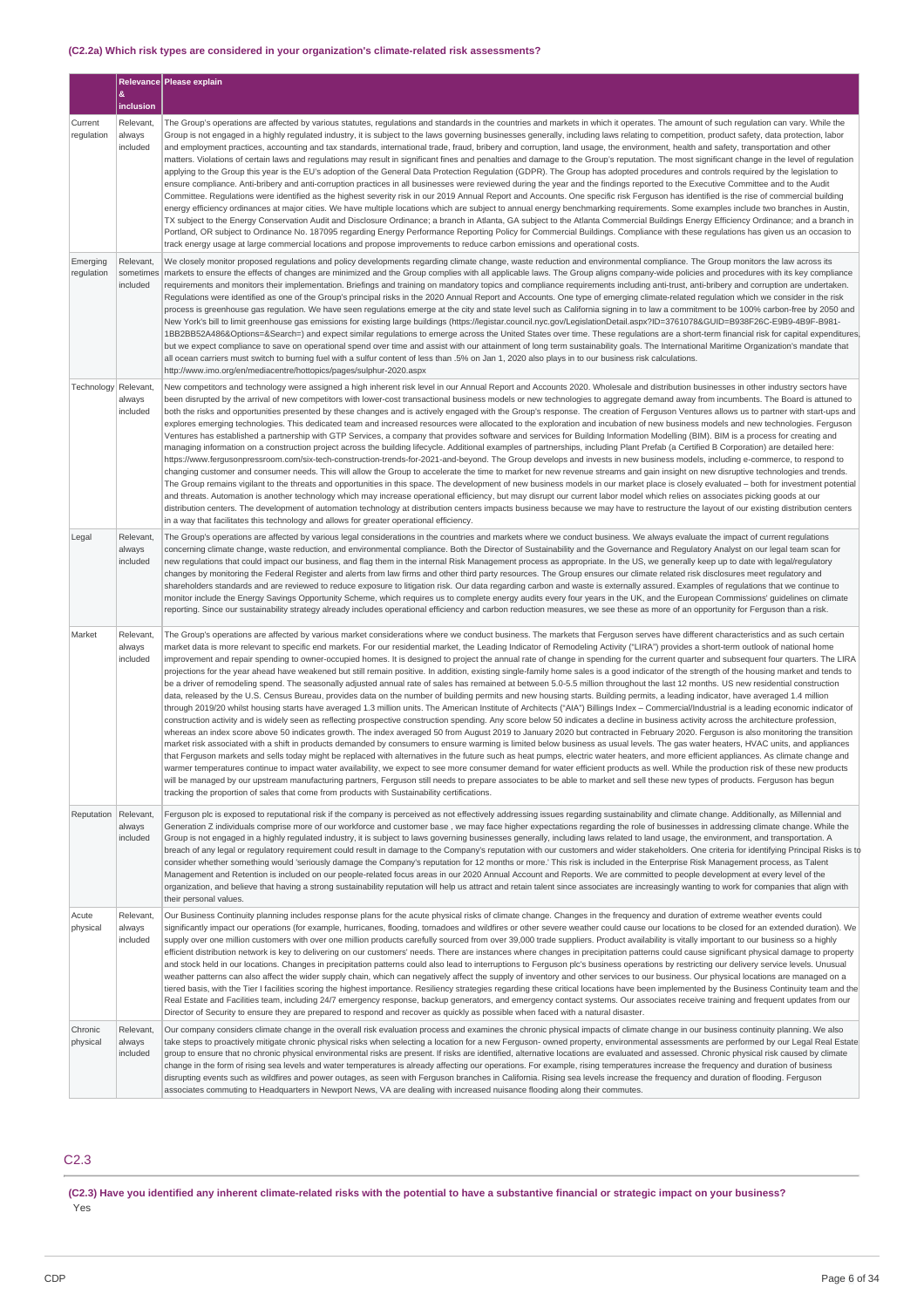(C2.3a) Provide details of risks identified with the potential to have a substantive financial or strategic impact on your business.

| <b>Identifier</b><br>Risk 1               |                                                                                        |
|-------------------------------------------|----------------------------------------------------------------------------------------|
| Direct operations                         | Where in the value chain does the risk driver occur?                                   |
|                                           | Risk type & Primary climate-related risk driver                                        |
| Acute physical                            | Increased severity and frequency of extreme weather events such as cyclones and floods |
| <b>Primary potential financial impact</b> |                                                                                        |

Decreased revenues due to reduced production capacity

**Climate risk type mapped to traditional financial services industry risk classification** <Not Applicable>

#### **Company-specific description**

Severe weather events and catastrophic natural disasters present a risk to our physical locations and the customer markets we serve. These extreme weather events could result in the closure of a location for an extended period, due to tornadoes, hurricanes, floods or wildfires. While we make every effort to stay open for the communities we serve, safety is our first priority and it is our policy to close locations whenever working or traveling conditions would be unsafe for our associates. Risks from severe weather branch closings include having to cancel customer appointments (lost revenue), the risk of physical damage to a location and its inventory (covered by an insurance policy), along with having to divert shipments to alternate locations. Because Ferguson provides essential building materials, which are critical in helping communities repair and rebuild, it's extremely important that our customers be able to come to our counter locations, where trade professionals pick up the materials they need. Business continuity plans are in place to ensure minimal interruption to our locations and our distribution network. In the case of an expected severe weather event Ferguson's Corporate Security team coordinates with impacted locations in advance, advising on site preparations and evacuations, if required. The company also has a disaster response team on call around the clock to ensure immediate response in an unexpected severe weather event. An example of a location impacted by a severe weather event was our blended branch in Tulsa, Oklahoma that was damaged by a tornado in 2017. First, our Corporate Security team, working with onsite Leadership verified that all associates were safe and accounted for, and our disaster recovery team arrived onsite shortly after. The Tulsa associates at that location were assigned to alternative nearby branches while the disaster recovery efforts took place. We were able to recapture sales by communicating with our customers, and informing them that this location was temporarily closed and that alternative sites nearby could offer assistance immediately. Customers seeking to rebuild (whether residential, commercial, waterworks, HVAC, etc) were able to make purchases via phone, online or at nearby locations until we could safely re-open the location.

**Time horizon** Short-term

**Likelihood** Virtually certain

**Magnitude of impact** Medium

### **Are you able to provide a potential financial impact figure?**

Yes, a single figure estimate

**Potential financial impact figure (currency)** 6000000

**Potential financial impact figure – minimum (currency)** <Not Applicable>

**Potential financial impact figure – maximum (currency)** <Not Applicable>

#### **Explanation of financial impact figure**

Ferguson has experienced branch closures on a short-term basis immediately before and after a natural disaster. While a branch closure could result in lost sales (varying greatly by geographic market and type of branch), by implementing our business continuity plans, we are able to divert customers to alternative physical locations or help them place orders online. In fiscal year 2019, Hurricane Florence caused an estimated \$6.2M in lost revenue based on the following methodology: We took the exact days each branch was closed and then looked back at the same day the previous year to see what they typically sold that day. Then we multiplied that by the growth rate we had seen this year for that month prior to the closure. This was then rolled up across the business. Between September 11, 2018 and September 21, 2018, Ferguson had 139 close days due to Hurricane Florence across our business.

**Cost of response to risk**

260000

#### **Description of response and explanation of cost calculation**

The loss of an important branch or distribution center is naturally hedged by the diversified nature of our locations, customers and suppliers. The Group has documented and tested business continuity plans for its major distribution center and head office building where the risk is considered to be greatest. In conjunction with our insurers, eight of our highest value sites are audited each year to evaluate fire and other business continuity risks at a cost of \$30,000 per year which is embedded in our premium. Ferguson purchases a comprehensive insurance program, covering property damage and business interruption risks. In the process of determining coverage amounts, our insurers review each site located in Ferguson's portfolio (like our headquarters location in Newport News, Virginia) for exposures to named windstorms, storm surge, earthquake, severe convective storm, and flood. Their modelling software is continually updated as new extreme weather events occur. At the local level, sites have begun pursuing resiliency adaptations such as purchasing generators to be prepared in the event of an electrical outage. This strategy ensures that we continue to remain open whenever possible, and capture sales, even in the case of a power outage. Our cost of management was calculated based on the \$30,000 we pay to have each of the eight sites (prioritized by highest value) audited each year to evaluate severe weather and other business continuity risks. Ferguson has also explored using analytics tools to map physical climate risk to our actual portfolio. Four Twenty Seven is a consulting firm that offers on demand risk analytics to support investment strategies and climate risk disclosures. Four Twenty Seven's analysis projects climate risk in 5 categories: sea level rise, floods, heat stress, hurricanes, and water stress for specific addresses. This tool could help us choose long-term locations with lower physical climate risk and understand where more resilience investments are required in our portfolio. To just monitor our critical sites, Four Twenty Seven offers a \$20,000/year subscription for up to 100 assets. The audit of 8 highest value sites \* \$30,000 each + \$20,000/year for top 100 sites = \$260,000 per year

**Comment**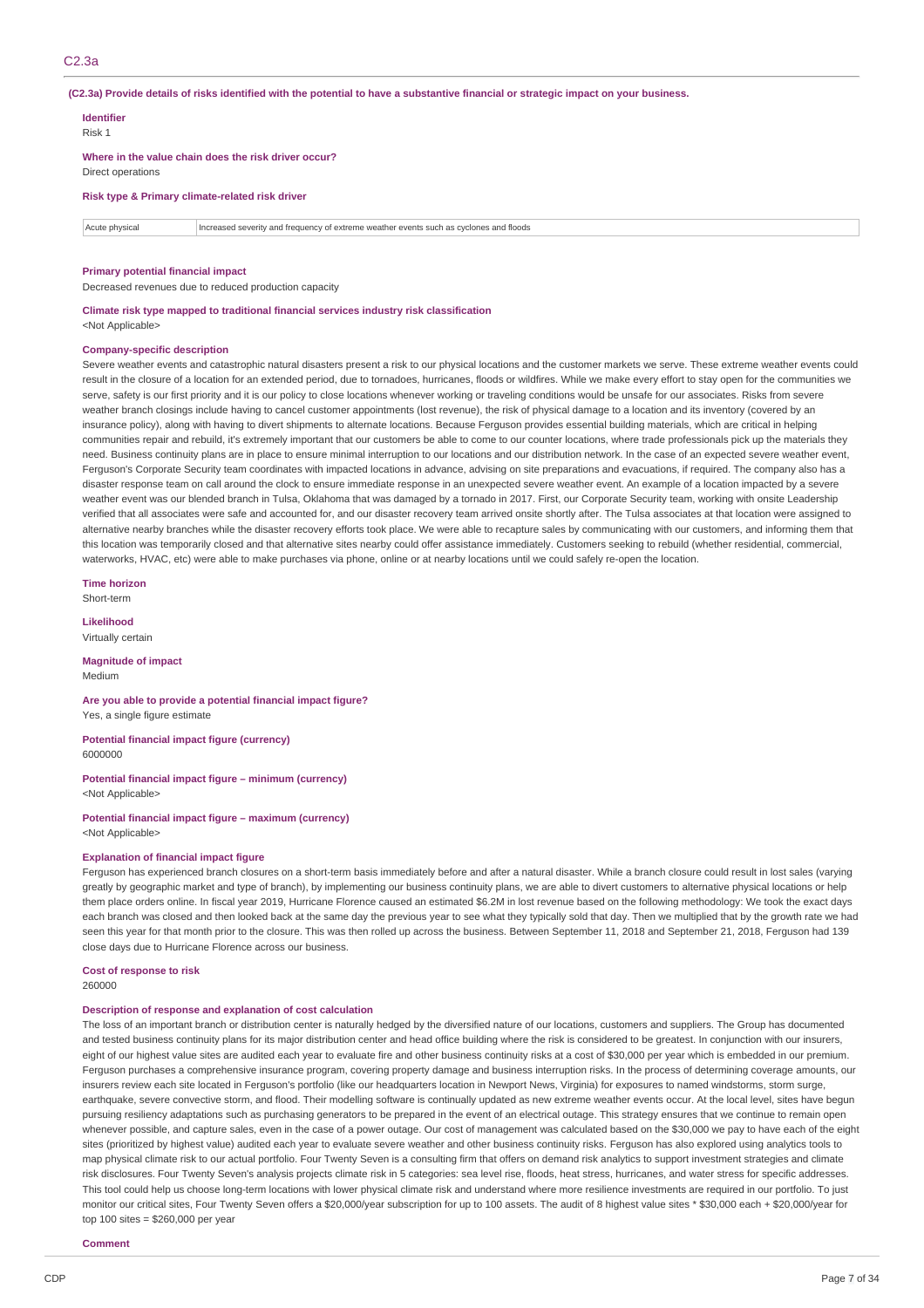### **Identifier** Risk 2

#### **Where in the value chain does the risk driver occur?** Upstream

# **Risk type & Primary climate-related risk driver**

Emerging regulation Enhanced emissions-reporting obligations

**Primary potential financial impact** Increased indirect (operating) costs

# **Climate risk type mapped to traditional financial services industry risk classification**

<Not Applicable>

## **Company-specific description**

Ferguson imports a significant amount of Own Brand products we sell from overseas through sea cargo shipments. As a distributor, we do not control the manufacturing of our goods, but we are responsible for integrating products which are manufactured overseas in to our distribution network. One short term risk we have identified which will impact our operating costs is the International Maritime Organization's new limit on sulfur content in fuel. This policy will cut the mass-by-mass percentage of sulfur content in ships' fuel oil from 3.50% m/m to 0.50% m/m (http://www.imo.org/en/MediaCentre/HotTopics/Pages/Sulphur-2020.aspx). There is a stricter limit of 0.10% m/m already in effect in four established emission control areas: the Baltic Sea area, the North Sea area, the North American area, and the United States Caribbean Sea area. The most relevant sea route for our operations is the trip from South East Asia to the United States via the Pacific Ocean, and most of this journey is not within an emission control area. Thus, we expect carriers to build in an additional fuel surcharge as a result of this regulation which would increase our operating costs. Similar future regulations may further increase operating costs.

**Time horizon**

Short-term

**Likelihood**

Virtually certain

**Magnitude of impact** Low

**Are you able to provide a potential financial impact figure?** Yes, a single figure estimate

**Potential financial impact figure (currency)** 1000000

**Potential financial impact figure – minimum (currency)** <Not Applicable>

# **Potential financial impact figure – maximum (currency)**

<Not Applicable>

### **Explanation of financial impact figure**

In comparing last year's floating bunker fuel adjustment factor (BAF) to the current year's prices, Ferguson observed an almost ~\$200 BAF increase per container as the result of the IMO mandate to reduce sulphur emissions. Potential financial impact calculated by multiplying surcharge by affected containers. \$200 \* 5000 affected containers per year = \$1,000,000 per year. We are expecting that regulated areas will grow over time.

#### **Cost of response to risk**

 $\Omega$ 

### **Description of response and explanation of cost calculation**

Given the situation that we expect shipping carriers to be impacted by this additional cost due to a switch in low-sulphur fuel, we have undertaken the task of diversifying our ocean carriers. While Ferguson previously only utilized one ocean carrier, our Supply Chain team conducted an RFP to assure that the business has three or more ocean shipping partners in place. The result of the RFP will be substantial costs reductions, and the ability to assure redundancy within our shipping portfolio. Given that we expect our Own Brand volume to increase over the next five years, this initiative was key to ensuring that we minimize our overall cost per TEU. Both our Supply Chain and Strategic Sourcing teams were integral to achieving this result. We expect the cost of management to be zero because Ferguson already staffs a Strategic Sourcing Team, which is conducting the RFP on behalf of the Sourcing Team. Because these individuals are Certified Professionals in Supply Chain Management (CPSM) by the Institute of Supply Management, they are skilled negotiators and we anticipate that the savings realized through the contracts they negotiate will far exceed the investment of time to conduct the RFP.

### **Comment**

### **Identifier**

Risk 3

**Where in the value chain does the risk driver occur?**

Direct operations

**Risk type & Primary climate-related risk driver**

Technology Substitution of existing products and services with lower emissions options

# **Primary potential financial impact**

Increased capital expenditures

**Climate risk type mapped to traditional financial services industry risk classification** <Not Applicable>

#### **Company-specific description**

Ferguson employs a substantial owned/leased fleet for final mile deliveries and emissions from owned/leased transportation make up around 30% of our overall reported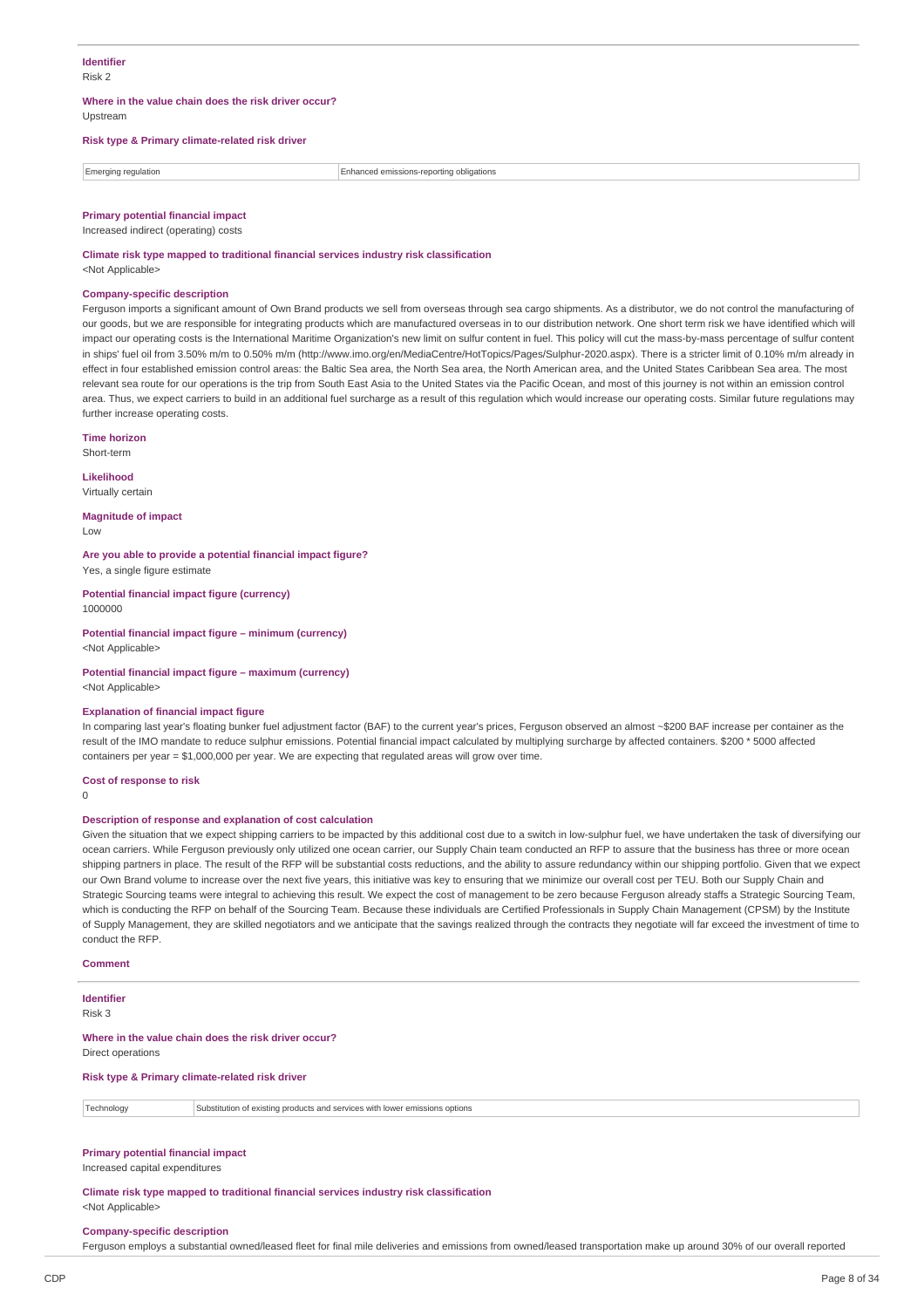emissions. Ferguson's fleet is comprised of nearly 5,000 assets, including Class 1-8 commercial trucks, and trailers. We do not have the capability to quickly upgrade or switch out fleet without substantially impacting business operations. Thus, Ferguson is at risk of regulatory requirements which would mandate us to track and improve our fleet's fuel efficiency. In the United States, such regulations have been passed before. The primary example being the EPA and NHTSA's Heavy-Duty National Program, a program to reduce greenhouse gas emissions and improve fuel efficiency of heavy-duty trucks and buses which went into effect on November 14, 2011 (https://www.epa.gov/regulations-emissions-vehicles-and-engines/final-rule-phase-1-greenhouse-gas-emissions-standards-and). Phase 2 of the regulation was effective on December 27, 2016 (https://www.govinfo.gov/content/pkg/FR-2016-10-25/pdf/2016-21203.pdf). While business disruption from these policies is minimal since most of the burden is placed on manufacturers to increase fuel economy, a future regulation targeting existing fleet could have a financial impact. The increased price of new tractors/trailers is the primary initial financial risk to Ferguson; however, a fuel efficiency regulation is expected to reduce the total cost of ownership of a truck when fuel costs over time are taken in to account. For the purposes of this exercise, Ferguson assumed that emissions regulations impacted the US business and fleet only (as the largest operating company). Emerging regulations may incentivize a quicker transition to electric vehicles. A slow transition could leave Ferguson's fleet with a higher operating and maintenance cost than other fleets. Ferguson may also miss incentive funding pools that are in place to encourage early movers and could be subject to a carbon tax. Earlier piloting and adoption of low emission vehicles would allow Ferguson to proactively address fuel economy regulations, adequately develop new workflows, and train our associates to work with new technologies.

**Time horizon** Long-term

### **Likelihood**

Likely

**Magnitude of impact** Medium

**Are you able to provide a potential financial impact figure?** Yes, a single figure estimate

**Potential financial impact figure (currency)** 9000000

**Potential financial impact figure – minimum (currency)** <Not Applicable>

**Potential financial impact figure – maximum (currency)** <Not Applicable>

### **Explanation of financial impact figure**

The Final Rule for Greenhouse Gas Emissions and Fuel Efficiency Standards for Medium- and Heavy-Duty Engines and Vehicles – Phase 2 includes a "Summary for the Phase 2 Medium- and Heavy-Duty Vehicle Program Expected Per-vehicle Fuel Savings, GHG Emission Reductions, and Cost for Key Vehicles Categories" on page 73482 of (https://www.govinfo.gov/content/pkg/FR-2016-10-25/pdf/2016-21203.pdf) or page 5 in the pdf. This estimate covers our US fleet only. Using the lower bound of per vehicle cost increase for manufacture year 2021, our active fleet was allocated to these categories based on vehicle class. Classes 2 and 3 were designated as pickups/vans, Classes 4, 5, and 6 were designated as vocational vehicles, and Classes 7 and 8 needed a trailer and tractor replacement. Based on this analysis, we expect that Ferguson would incur \$11m to upgrade to vehicles with higher fuel efficiency over a five-year period. We calculated a financial impact using a MY2021 price increase multiplied by the number of vehicles we expect to replace over a 5 year period for each vehicle category. 1200 pickups/vans upgraded \* \$500/upgrade + 1000 vocational vehicles upgraded \* \$1000/upgrade + 1000 tractors \* \$6500 each and 1000 trailers at \$900 each = \$9,000,000

**Cost of response to risk**

1700000

#### **Description of response and explanation of cost calculation**

Situation: Ferguson's owned/leased fleet in the US is a major contributor to our operating costs and carbon emissions. There is a good business case for increasing fuel efficiency of our fleet. Regulations which require fuel efficiency improvements from manufacturers could increase the cost to purchase these vehicles in the short run, but may result in a net benefit over time. Task: The increasing trend in fuel efficiency over time as technology advances leaves many leased vehicles outdated. Action: Ferguson maintains internal vehicle retention guidelines to ensure that our leased fleet utilizes up-to-date technology and retires older, less efficient vehicles. Tractors are replaced every 96 months, trailers are replaced every 120 months, vocational vehicles are replaced every 84 months, and pickups/vans are replaced every 60 months. Result: We reduced diesel fuel usage in owned/leased vehicles from 8.5m gallons in FY17 to around 8m gallons in FY18. Since vehicles replacements are staggered, the estimated financial impact figure would be felt over a five year period. Additionally, the increased fuel economy of the vehicles would favourably reduce fuel costs throughout the company. Ferguson managed this risk, as the business hired a new fleet manager and adopted a new transportation management system (TMS). We calculated this estimate by adding together the estimated cost of subscription fees for the new TMS and the estimated salary for the new fleet manager. Over three years the estimated cost is approximately \$1.7m.

**Comment**

# $C<sub>2</sub>$  4

(C2.4) Have you identified any climate-related opportunities with the potential to have a substantive financial or strategic impact on your business? Yes

# C2.4a

(C2.4a) Provide details of opportunities identified with the potential to have a substantive financial or strategic impact on your business.

**Identifier** Opp<sub>1</sub>

**Where in the value chain does the opportunity occur?** Direct operations

**Opportunity type**

Markets

**Primary climate-related opportunity driver**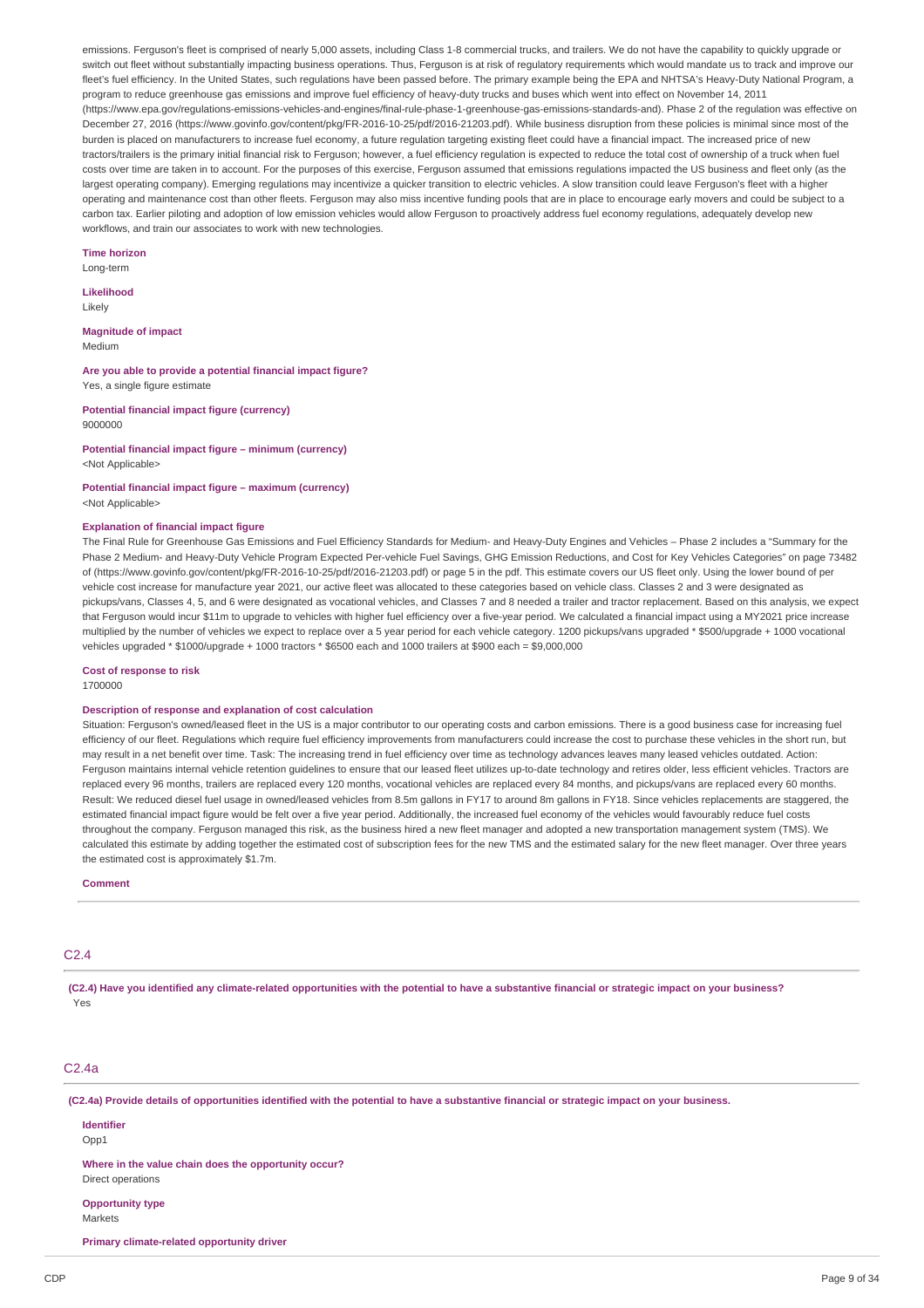#### Access to new markets

#### **Primary potential financial impact**

Increased revenues through access to new and emerging markets

#### **Company-specific description**

The United States Fourth National Climate Assessment (Volume II) identifies infrastructure as one of the long-term risks in its summary findings. "Our Nation's aging and deteriorating infrastructure is further stressed by increases in heavy precipitation events, coastal flooding, heat, wildfires, and other extreme events, as well as changes to average precipitation and temperature. Without adaptation, climate change will continue to degrade infrastructure performance over the rest of the century, with the potential for cascading impacts that threaten our economy, national security, essential services, and health and well-being. Infrastructure currently designed for historical climate conditions is more vulnerable to future weather extremes and climate change." As one of the nation's largest waterworks companies, Ferguson Waterworks is able to anticipate this growth in demand for infrastructure designed for future climate conditions and is positioned as a leader in this developing market. Ferguson Waterworks operates across the water, sanitary sewer, and stormwater management industries and has experience working with: public and private water sewer authorities, utility contractors, public works/line contractors, and heavy highway contractors. The products our Waterworks business offers range from geotextiles and soil stabilization to meter automation and pipes, valves and fittings. Ferguson Waterworks bids to provide project management and equipment on new water infrastructure projects that will become more necessary as climate change increases chronic strain on existing water infrastructure.

**Time horizon**

Long-term

**Likelihood** Unlikely

# **Magnitude of impact**

Medium

# **Are you able to provide a potential financial impact figure?**

Yes, a single figure estimate

**Potential financial impact figure (currency)** 1000000000

# **Potential financial impact figure – minimum (currency)**

<Not Applicable>

#### **Potential financial impact figure – maximum (currency)** <Not Applicable>

#### **Explanation of financial impact figure**

EPA's 6th Drinking Water Infrastructure Needs Survey and Assessment shows significant investment is needed to maintain and improve the nation's drinking water infrastructure. The financial impact figure represents Ferguson's annual revenue opportunity, which the report characterizes as being relevant for 20 years. https://www.epa.gov/sites/production/files/2018-10/documents/corrected\_sixth\_drinking\_water\_infrastructure\_needs\_survey\_and\_assessment.pdf The estimate covers infrastructure needs that are eligible for (but not necessarily financed by) the DWSRF (Drinking Water State Revolving Fund), including the installation of new drinking water infrastructure and the rehabilitation, expansion, or replacement of existing infrastructure. The EPA's cost estimate of \$465 billion reflects comprehensive construction costs including engineering and design, purchase of raw materials and equipment, construction and installation labor, and final inspection. Ferguson estimates that 40% of this cost is spent on engineering and design + purchase of equipment, which are the areas in which we can provide value. This leaves the relevant market at 40% \* \$465b = \$186b. With our market share of 22%, \$186b \* 22% = \$40b over next 20 years. If only half of projects are funded over the next 20 years, the opportunity is \$40b \* .5 = \$20b over the next 20 years, which averages to \$1b per year.

#### **Cost to realize opportunity** 2250000

#### **Strategy to realize opportunity and explanation of cost calculation**

Ferguson Waterworks operates within all 4 market categories (distribution and transmission, treatment, storage, and source), so the majority of the opportunity from the EPA assessment would be relevant to our business. The EPA estimate includes spend on: • Engineering and design • Purchase of raw material • Purchase of equipment • Construction and installation labor • Final inspection Ferguson Waterworks is not involved with construction and installation labor and final inspection, but does contribute to the engineering and design, purchase of raw material, and purchase of equipment. We believe these tasks to represent 20% of the overall market opportunity, but every project we do is different, so it is difficult to break down overall project costs for these sub-tasks. While we do contribute to engineering and design for clients, we primarily bring in revenue from purchase of raw material and equipment. Situation: US Drinking Water Infrastructure requires additional funding to address the climate-related stressors on the systems. Therefore, national funding is set aside to upgrade water and stormwater infrastructure and protect water quality. Task: Municipalities reach out to Ferguson for advice, following being selected as a recipient of additional water infrastructure funding. Ferguson pairs infrastructure investment opportunities with improved piping and water technology to improve leak detection capabilities. Action: Ferguson advises municipalities on their water infrastructure concerns, advising on product and technologies that can help improve water quality and water conservation. Result: Ferguson experiences increase in sales, while more Americans receive access to safe drinking water. Now, extrapolating Ferguson's 22% market share, this revenue opportunity should be \$20b over the next 20 years, or \$1b a year. As a baseline, according to Ferguson plc's 2018 Annual Report and Accounts, the Civil/Infrastructure market contributed 7% of our 2018 U.S. revenue, or \$1.16b. We calculated the cost to realize the opportunity on an annual basis, including advertising, marketing and partnership efforts that Ferguson would need to expand to fully realize this opportunity in the Waterworks business. In order to capture incremental revenue opportunities, investment would be required in line with Ferguson's ongoing cost base.

### **Comment**

## **Identifier**

Opp2

#### **Where in the value chain does the opportunity occur?** Direct operations

**Opportunity type**

Products and services

# **Primary climate-related opportunity driver**

Development and/or expansion of low emission goods and services

### **Primary potential financial impact**

Increased revenues resulting from increased demand for products and services

### **Company-specific description**

Ferguson is a distributor of residential products that are critical to the transition to a low carbon economy. Regulation to accelerate the transition to lower emitting residential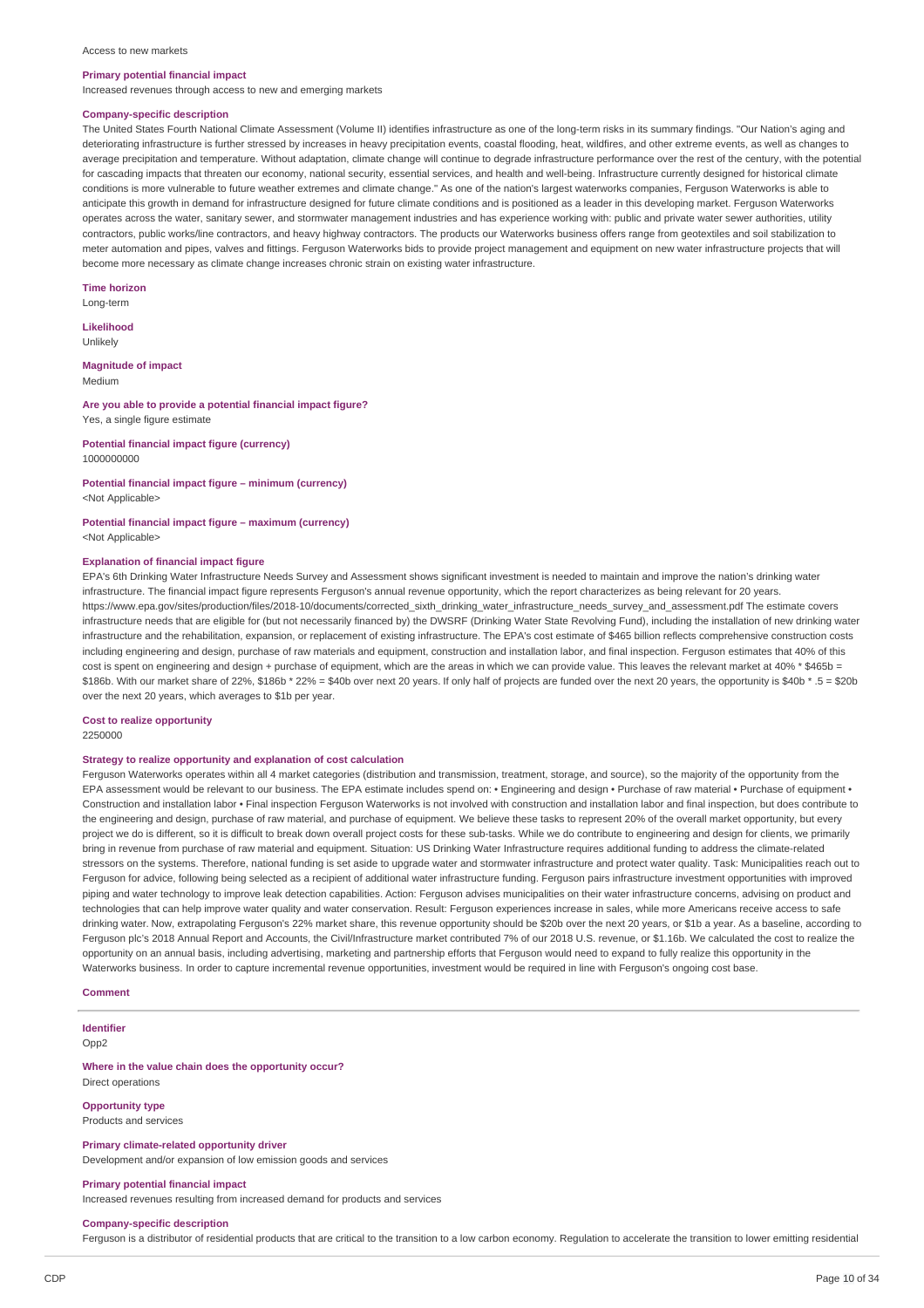appliances would increase demand for heat pump space heaters, heat pump water heaters, and induction cooktops/ranges. From the Center for American Progress's Appliance Rebate Plan (https://www.rewiringamerica.org/appliance-rebates-plan): "Residential building electrification must be a major pillar of any federal infrastructure strategy and is an essential step on the path to limiting global warming to 1.5 degrees Celsius. For U.S. households, electrification of heat and cooking appliances is centered around the adoption of just four appliances: heat pump space heaters, heat pump water heaters, induction cooktops/ranges, and upgraded breaker boxes. Because these machines last 10 to 20 years or more before needing replacement, completing the transition by mid-century requires the mass mobilization of U.S. markets and manufacturing today. In order to fully electrify these appliances—and all 121 million American households—before 2050, the United States must replace more than 80 million of these appliances across more than 50 million households over the next decade, setting the electrified appliance replacement rate on a path to 100 percent of installations by some time in the 2030s." These rebates are calibrated to make sure the upgrade to electric appliances is no more expensive than a fossil fuel replacement, even before counting the subsequent energy bill savings a household will realize from the transition.

**Time horizon** Long-term

## **Likelihood**

Unlikely

**Magnitude of impact** Medium-high

**Are you able to provide a potential financial impact figure?** Yes, a single figure estimate

**Potential financial impact figure (currency)** 3600000000

**Potential financial impact figure – minimum (currency)** <Not Applicable>

**Potential financial impact figure – maximum (currency)** <Not Applicable>

# **Explanation of financial impact figure**

Table 2 on p.11 of the Appliance Rebate report summarizes the adoption figures in the high electrification uptake scenario over 10 years: 27 million heat pump space heaters, 24 million heat pump water heaters, and 11 million induction cooktops. We projected incremental volume in sustainable products growth linearly over a 10-year horizon based on current market share plus market share growth assumptions. Analysis based on residential units only. We did not include adjustments for inflation or deflation. Then volumes were multiplied by net billings per unit shipped to find the total net impact of the opportunity of a transition to sustainable products minus the risk of declining gas and low efficiency products. Our result was a \$3.6 bil net increase in revenue over 10 years. Total units sold in US \* Ferguson market share = Ferguson project unit impact Ferguson projected unit impact \* net billings per unit = Revenue impact Revenue opportunity of transition to low carbon products - revenue loss from declining sales of traditional products = net revenue impact

#### **Cost to realize opportunity**

70000000

### **Strategy to realize opportunity and explanation of cost calculation**

Situation: As the market for low carbon products continues to grow, investment will be required to realize this opportunity. We are seeing other organizations like 3H 'Hybrid Heat Homes' propose incentives that would lead to the deployment of 45 million new residential heat pumps, so there is early market momentum for incentives to shift residential appliances to lower-emission alternatives. Task: Ferguson will need to train associates to discuss the benefits of lower carbon appliances with consumers, develop a marketing strategy, make it easier for customers to recognize and take advantage of available rebates, and engage our supply chain to ensure we can meet new demand. Action: Ferguson will also need to develop an advertising budget and media spend plan in order to target the customers in this market, who may not be a part of our existing customer base. Around half of the rebates are expected to benefit low-to-moderate income households. Result: A better trained associate workforce, supply chain resilience, growth in sales of low-emission products, and the corresponding growth in revenue. Cost to realize opportunity explanation: In order to capture incremental revenue opportunities, additional investment would be required in line with Ferguson's ongoing cost base. Sum of supply chain engagement resources for our Category Management team, resources for Talent team to developing new associate trainings, and the marketing cost which was estimated by applying Ferguson's average proportion of marketing spend to sales to the \$3.6 billion 10 year opportunity.

**Comment**

**Identifier** Opp3

**Where in the value chain does the opportunity occur?** Direct operations

**Opportunity type** Resource efficiency

**Primary climate-related opportunity driver** Use of more efficient production and distribution processes

**Primary potential financial impact** Reduced indirect (operating) costs

#### **Company-specific description**

Ferguson is continuing to optimize its distribution process by opening import centers in the United States. Previously, our products are shipped to the central US before being sent on to other distribution centers or local branches for sale. The business took action to shift the supply chain out of the central US to new import centers so shippers would deliver to these import centers on the coasts rather than to Distribution Centers. This system now requires less touchpoints/labor and save on overall transportation costs. However, the biggest opportunity was on inventory. We do not need to send full containers to a distribution center that doesn't need them anymore and are able to stock more relevant products at our distribution centers and thus not have to buy as much. Transportation savings helps reduce our carbon footprint since outsourced transit and fleet fuel usage contribute to over 40% of reported emissions.

**Time horizon** Long-term

**Likelihood**

About as likely as not

**Magnitude of impact** Medium-high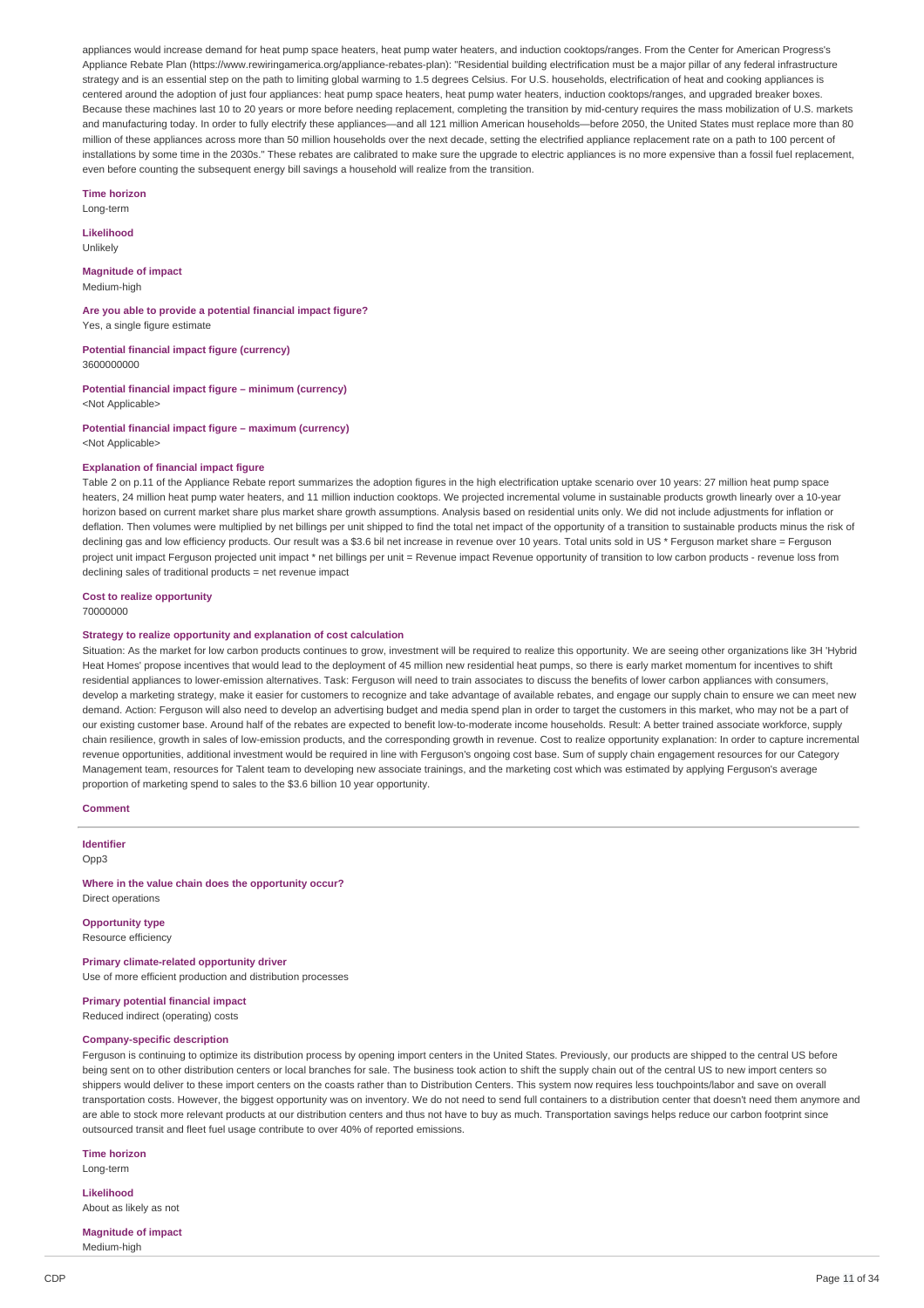#### **Are you able to provide a potential financial impact figure?** Yes, a single figure estimate

### **Potential financial impact figure (currency)** 3000000

# **Potential financial impact figure – minimum (currency)**

<Not Applicable>

#### **Potential financial impact figure – maximum (currency)** <Not Applicable>

## **Explanation of financial impact figure**

We performed an internal analysis to create this estimate. Our calculations included cost of goods sold, internal ocean-rail savings, drayage, distribution center transfers, detention savings, operational costs savings and external storage savings. Ferguson has quantified this opportunity as \$3 million over the next four years, but the increased inventory efficiency mentioned above possibly offered the largest opportunity for savings.

### **Cost to realize opportunity**

 $\Omega$ 

### **Strategy to realize opportunity and explanation of cost calculation**

Due to capacity constraints at existing DCs, import centers were opened on both coasts. Therefore, no additional investment is needed to realize this opportunity, so we have calculated this as zero. To realize this opportunity, Ferguson elected to change shipping processes, receiving product (whether bathtubs, faucets, or other products) at the coastal import centers, before warehousing and/or transferring to the appropriate distribution center to meet inventory level requirements. The result is that Ferguson achieved a transportation savings and carbon savings from importing the product directly to the new import centers.

**Comment**

### C3. Business Strategy

# C3.1

**(C3.1) Have climate-related risks and opportunities influenced your organization's strategy and/or financial planning?** Yes

# C3.1b

**(C3.1b) Does your organization intend to publish a low-carbon transition plan in the next two years?**

| Intention to publish a low-carbon transition plan                | $\frac{1}{2}$ Intention to include the transition plan as a scheduled resolution item at $\frac{1}{2}$<br><b>Annual General Meetings (AGMs)</b> | <b>Comment</b>                                       |
|------------------------------------------------------------------|-------------------------------------------------------------------------------------------------------------------------------------------------|------------------------------------------------------|
| Row No, we do not intend to publish a low-carbon transition plan | <not applicable=""></not>                                                                                                                       | Ferguson is currently working on a roadmap to a low- |
| in the next two years                                            |                                                                                                                                                 | carbon transition plan.                              |

# C3.2

# **(C3.2) Does your organization use climate-related scenario analysis to inform its strategy?**

Yes, qualitative and quantitative

## C3.2a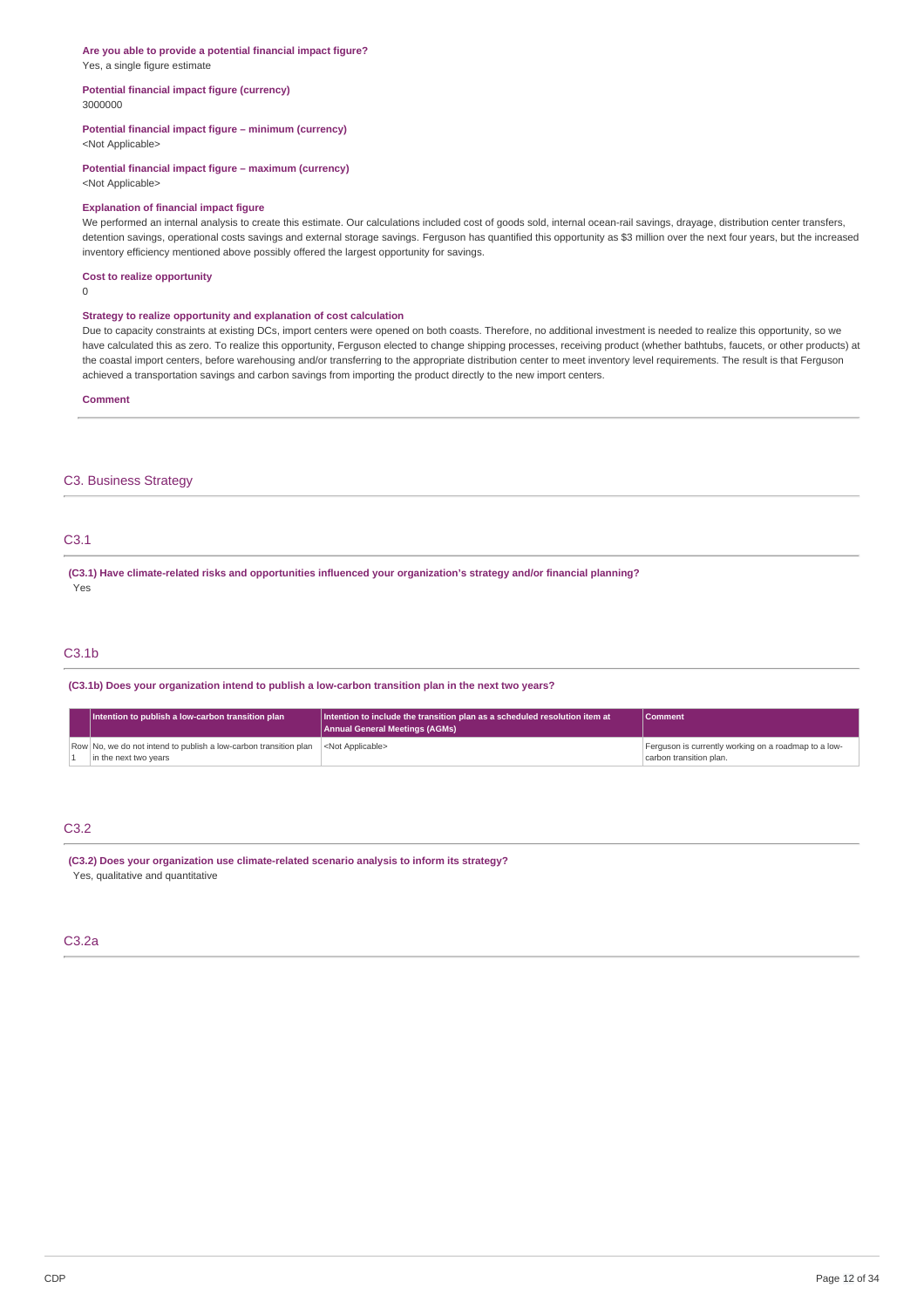# **(C3.2a) Provide details of your organization's use of climate-related scenario analysis.**

| <b>Climate-</b><br>related<br>scenarios<br>land<br>models<br>applied | <b>Details</b>                                                                                                                                                                                                                                                                                                                                                                                                                                                                                                                                                                                                                                                                                                                                                                                                                                                                                                                                                                                                                                                                                                                                                                                                                                                                                                                                                                                                                                                                                                                                                                                                                                                                                                                                                                                                                                                                                                                                                                                                                                                                                                                                                                                                                                                                                                                                                                                                                                                                                                                                                                                                                                                                                                                                                                                                                                                                                                                                                                                                                                                                                                                                                                                                                                                                                                                                                                                                                                                                                                                                                                                                                                                                                                                                                                                                                                                                                                                                       |
|----------------------------------------------------------------------|------------------------------------------------------------------------------------------------------------------------------------------------------------------------------------------------------------------------------------------------------------------------------------------------------------------------------------------------------------------------------------------------------------------------------------------------------------------------------------------------------------------------------------------------------------------------------------------------------------------------------------------------------------------------------------------------------------------------------------------------------------------------------------------------------------------------------------------------------------------------------------------------------------------------------------------------------------------------------------------------------------------------------------------------------------------------------------------------------------------------------------------------------------------------------------------------------------------------------------------------------------------------------------------------------------------------------------------------------------------------------------------------------------------------------------------------------------------------------------------------------------------------------------------------------------------------------------------------------------------------------------------------------------------------------------------------------------------------------------------------------------------------------------------------------------------------------------------------------------------------------------------------------------------------------------------------------------------------------------------------------------------------------------------------------------------------------------------------------------------------------------------------------------------------------------------------------------------------------------------------------------------------------------------------------------------------------------------------------------------------------------------------------------------------------------------------------------------------------------------------------------------------------------------------------------------------------------------------------------------------------------------------------------------------------------------------------------------------------------------------------------------------------------------------------------------------------------------------------------------------------------------------------------------------------------------------------------------------------------------------------------------------------------------------------------------------------------------------------------------------------------------------------------------------------------------------------------------------------------------------------------------------------------------------------------------------------------------------------------------------------------------------------------------------------------------------------------------------------------------------------------------------------------------------------------------------------------------------------------------------------------------------------------------------------------------------------------------------------------------------------------------------------------------------------------------------------------------------------------------------------------------------------------------------------------------------------|
| <b>DDPP</b><br><b>RCP 2.6</b><br><b>RCP 8.5</b>                      | Ferguson's scenario analysis considers a 2 degrees C scenario and a 4 degrees C scenario, which were chosen to contrast the substantial shifts needed to reach a 2 degree C scenario, as opposed<br>to a business as usual scenario. Our analysis approach included tools from multiple scenarios including DDPP, RCP 2.6 and RCP 8.5. We considered the transition risks (policy and legal, technology,<br>market, reputation) for each scenario, along with the impact quantification, timeline and potential result for Ferguson. Additionally, we analyzed the physical risks (both acute and chronic), quantifying<br>the impact, timeline and potential results for Ferguson. We also considered the opportunities to Ferguson in each scenario. We expected a market opportunity due to access to new investment<br>markets, and increased revenue opportunities for products and services. We included impact quantification, timeline and potential result for each of these opportunities as well. The scenario analysis<br>covered a timeline through 2050, with the majority of the risks and opportunities being experienced by Ferguson in less than 20 years. Subject matter experts from across the business were involved in<br>the scenario analysis, including supply chain, business analytics, procurement, marketing, category management, finance, legal, communications, public relations and investor relations. The results of<br>the scenario analysis showed risks in a 2 degree C scenario that would necessitate additional investment in sustainability initiatives if policy changes mandate corporate emissions reductions.<br>Additionally, scenario analysis showed that we could be vulnerable to market shifts if consumers seek out products with lifecycle analysis and environmental product declarations. We identified that we<br>could mitigate this risk by incorporating more products from the vendors that we carry and ensuring Ferguson is supporting policies that will help achieve a 2 degree C scenario. ii. The results of<br>scenario analysis helped clarify the risks and opportunities that Ferquson could face in a business as usual scenario. Moving forward, the results of the scenario analysis will inform our business<br>objectives and strategy by supporting policies and initiatives that will help achieve a 2 degree C scenario. The stakeholder interview process was a very valuable part of scenario analysis for Ferguson.<br>The results of the scenario analysis were reviewed with our C-suite prior to receiving review by the Board of Directors and being publicly disclosed as part of the FY19 Annual Report of Account. We<br>found that our strategy for incorporating energy efficiency in our operations was very beneficial in a 2 degree C scenario, and therefore any reductions that we are able to achieve proactively would not<br>only drive operational efficiency but also better prepare us for possible mandates to reduce corporate carbon emissions. Ultimately, scenario analysis has provided additional support to the business<br>case for projects and additional business buy-in. This added support has led to the approval of projects including lighting retrofits, HVAC upgrades and supported the purchase of green energy. iii. A<br>specific case study where scenario analysis has informed our business strategy is online sustainable product training. After reviewing the results of scenario analysis, Ferguson identified an opportunity<br>to provide further associate training on sustainable products in order to meet changing customer expectations and anticipated market demands. The business developed a company-wide required<br>training on sustainable products, and incorporated sustainable product marketing into our marketing plans that define the business strategy and our vendor engagement strategy. |

# C3.3

# **(C3.3) Describe where and how climate-related risks and opportunities have influenced your strategy.**

|                                             | related risks<br>land<br>opportunities<br>influenced<br><b>your strategy</b><br>in this area? | Have climate- Description of influence                                                                                                                                                                                                                                                                                                                                                                                                                                                                                                                                                                                                                                                                                                                                                                                                                                                                                                                                                                                                                                                                                                                                                                                                                                                                                                                                                                                                                   |
|---------------------------------------------|-----------------------------------------------------------------------------------------------|----------------------------------------------------------------------------------------------------------------------------------------------------------------------------------------------------------------------------------------------------------------------------------------------------------------------------------------------------------------------------------------------------------------------------------------------------------------------------------------------------------------------------------------------------------------------------------------------------------------------------------------------------------------------------------------------------------------------------------------------------------------------------------------------------------------------------------------------------------------------------------------------------------------------------------------------------------------------------------------------------------------------------------------------------------------------------------------------------------------------------------------------------------------------------------------------------------------------------------------------------------------------------------------------------------------------------------------------------------------------------------------------------------------------------------------------------------|
| Products<br>and<br>services                 | Yes                                                                                           | Climate-related risks and opportunities have influenced our strategy for products and services. For example, Ferguson identified an opportunity to provide further associate training on<br>sustainable products in order to meet changing customer expectations and anticipated market demands. The business developed a company-wide required training on sustainable<br>products, and incorporated sustainable product marketing into our marketing plans that define the business strategy and our vendor engagement strategy. Specifically, Ferguson is<br>focused on improving offerings of products with Water Sense and Energy Star certification, as sustainable product certification may become a primary screening criteria for consumers<br>interested in higher energy efficiency. Therefore, our strategy for Ferguson branded products targets Water Sense as a minimum design standard for faucets and toilets and Energy Star<br>where applicable to the category. The proportion of sales in sustainable products is now a metric that is monitored by the business on an ongoing basis. Monitoring this metric will allow<br>us to react effectively to product trends and shape future marketing efforts and associate training to demonstrate leadership in the Sustainability space. Ferguson has the potential to<br>influence many consumers at the point of sale to purchase products that will reduce their emissions impact. |
| Supply<br>chain<br>and/or<br>value<br>chain | Yes                                                                                           | Ferguson will need to engage more with our supply chain and value chain to accurately assess our Scope 3 emissions and mitigate them. Therefore, internal discussions have begun<br>regarding considering supplier management of climate risks to reduce risk to business continuity. The business is transitioning to a new supplier management platform, which will allow<br>greater visibility to supplier progress in this area. This transition will allow us to better track our progress is the medium term.                                                                                                                                                                                                                                                                                                                                                                                                                                                                                                                                                                                                                                                                                                                                                                                                                                                                                                                                      |
| Investment Yes<br>in R&D                    |                                                                                               | Recognizing water resource management risks, our Waterworks business has collaborated with Mueller Systems to advance intelligent water metering and monitoring. This partnership<br>started in 2020. Specifically, this smart metering technology will be used to provide data insights into water utilities' distribution systems, resulting in leak detection, pressure monitoring<br>and enhanced water quality. Smarter water infrastructure technologies will be needed to better manage water as a resource in the context of a world with more water stress due to<br>climate change. https://www.wateronline.com/doc/mueller-and-ferguson-waterworks-announce-largest-deployment-of-remote-disconnect-meters-in-the-u-s-0001                                                                                                                                                                                                                                                                                                                                                                                                                                                                                                                                                                                                                                                                                                                    |
| Operations Yes                              |                                                                                               | Climate-related risks and opportunities have influenced our strategy for our operations. Ferguson identified the need for sustainable investment strategies by incorporating energy<br>efficiency strategies in our own buildings- for example, our new headquarters building received Green Globes verification and was rated as "Runner Up" for Project of the Year by the<br>Green Building Initiative. We have invested in onsite renewable energy through a solar array at our Perris, California Distribution Center, and have another planned in Arizona. Fleet<br>opportunities are also being investigated by our Fleet Management team as part of our business strategy. Another area of our operations where climate- related risks and opportunities<br>were considered was the California Public Safety Power Shutoffs (PSPS), implemented by the California Public Utilities Commission in an effort to mitigate wildfire risk. Due to the risk of<br>branch or distribution center power outages, the business discussed resiliency strategies including the purchase of generators.                                                                                                                                                                                                                                                                                                                                                      |

# C3.4

# **(C3.4) Describe where and how climate-related risks and opportunities have influenced your financial planning.**

| <b>Financial</b><br>planning<br><b>elements</b><br>that have<br><b>Ibeen</b><br><b>linfluenced</b> | <b>Description of influence</b>                                                                                                                                                                                                                                                                                                                                                                                                                                                                                                                                                                                                                                                                                                                                                                                                                                                                                                                                                                                                                                                                                                                                                                                                                    |
|----------------------------------------------------------------------------------------------------|----------------------------------------------------------------------------------------------------------------------------------------------------------------------------------------------------------------------------------------------------------------------------------------------------------------------------------------------------------------------------------------------------------------------------------------------------------------------------------------------------------------------------------------------------------------------------------------------------------------------------------------------------------------------------------------------------------------------------------------------------------------------------------------------------------------------------------------------------------------------------------------------------------------------------------------------------------------------------------------------------------------------------------------------------------------------------------------------------------------------------------------------------------------------------------------------------------------------------------------------------|
| Row Revenues<br>Capital<br>Access to<br>capital                                                    | Climate-related risks and opportunities have influenced Ferguson's financial planning in the following ways: - tracking sustainable product revenues (proportion of total revenues and compared<br>year over year) - potential access to new markets (refreshed annually) -tracking lost revenue due to climate-related weather events (compared year over year) -integrating sustainability<br>expenditures considerations into capital expenditures (began integrating in 2018) -improved access to capital (have experienced over the past two years due to AAA MSCI rating). Ferguson maintains a DC<br>network critical to serving our customers, and we prioritize our capital expenditures to building in markets that present a new business opportunity. Examining climate-related risks and<br>opportunities further justified the business case for advancing green building considerations and onsite renewable energy. Therefore, the Finance Committee approved the design for a new<br>Distribution Center to include onsite renewable energy and target a minimum of LEED silver. The project is now under construction and is incorporating these features, which will generate<br>operational savings on the site in the future. |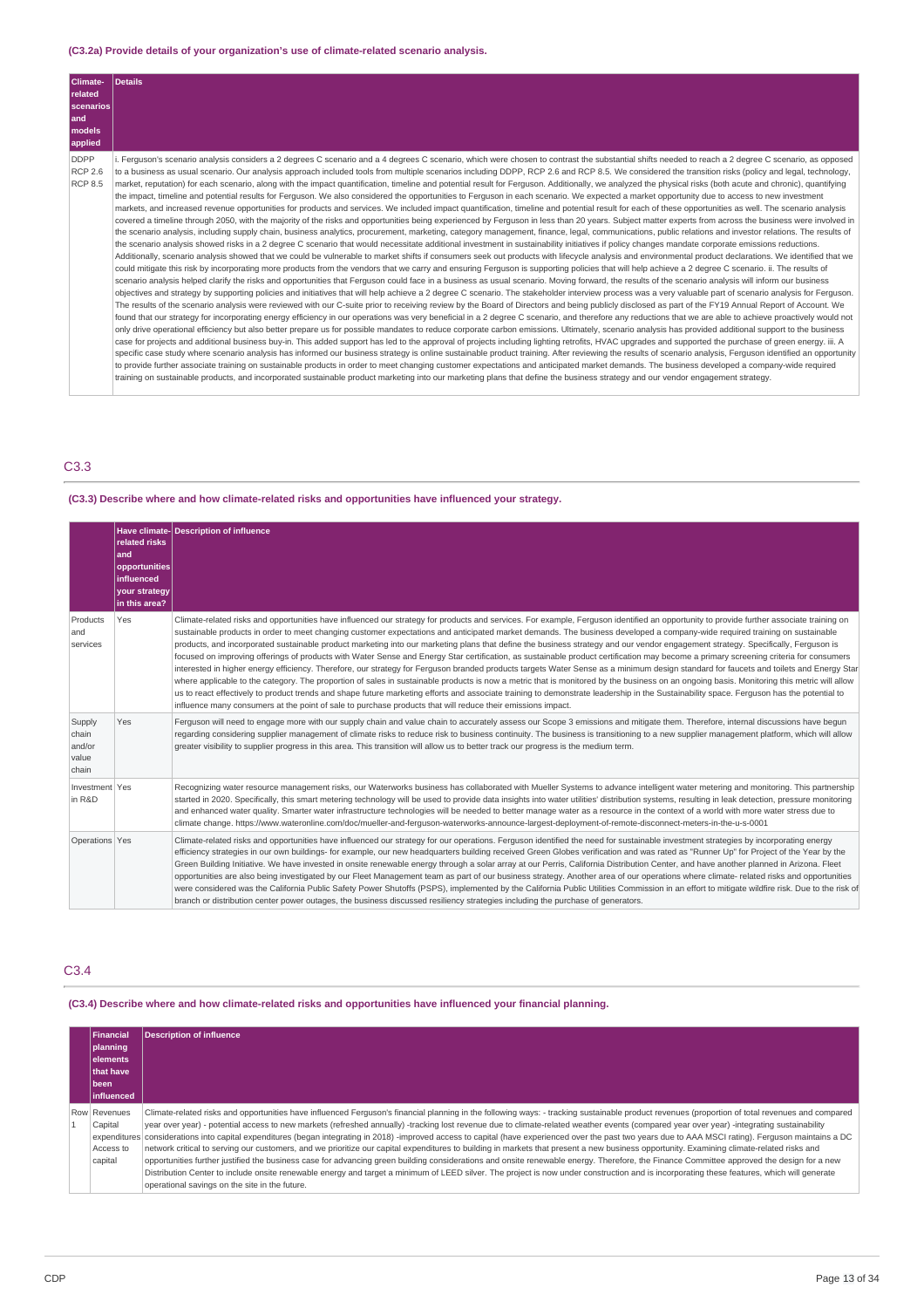(C3.4a) Provide any additional information on how climate-related risks and opportunities have influenced your strategy and financial planning (optional).

Examining climate-related risks and opportunities has encouraged the business to further prioritize supplier collaboration as part of our strategy.

# C4. Targets and performance

# C4.1

**(C4.1) Did you have an emissions target that was active in the reporting year?** Intensity target

# C4.1b

**(C4.1b) Provide details of your emissions intensity target(s) and progress made against those target(s).**

#### **Target reference number** Int 1

**Year target was set** 2016

# **Target coverage**

Company-wide

### **Scope(s) (or Scope 3 category)** Scope 1+2 (location-based) +3 (downstream)

**Intensity metric**

Other, please specify (Metric tons CO2e per million dollars USD)

### **Base** year

2016

# **Intensity figure in base year (metric tons CO2e per unit of activity)**

23.3

#### % of total base year emissions in selected Scope(s) (or Scope 3 category) covered by this intensity figure 100

**Target year** 2021

### **Targeted reduction from base year (%)** 10

**Intensity figure in target year (metric tons CO2e per unit of activity) [auto-calculated]** 20.97

**% change anticipated in absolute Scope 1+2 emissions** -10

# **% change anticipated in absolute Scope 3 emissions**

**Intensity figure in reporting year (metric tons CO2e per unit of activity)** 21.8

**% of target achieved [auto-calculated]** 64.3776824034335

**Target status in reporting year** Underway

# **Is this a science-based target?**

No, and we do not anticipate setting one in the next 2 years

**Target ambition** <Not Applicable>

# **Please explain (including target coverage)**

Ferguson plc set a five-year target (from August 1, 2016 to July 31, 2021) to reduce carbon by 10 percent per \$m revenue. The time period for this goal was set to align with Ferguson plc's financial year. Performance at the end of FY20 was positive. There was a 6.7% improvement. The improvement from 2015/16 was as a result of carbon reduction initiatives over the target period. We also benefited from a continued reduction in Scope 2 emissions due to a cleaner conventional electricity grid mix in the countries where we operate. The value for the normalized base year emissions is given in metric tonnes of CO2e per million US dollars. The target includes Scope 3 emissions that are within Ferguson plc's reporting boundary: outsourced road-based transport and air/rail travel.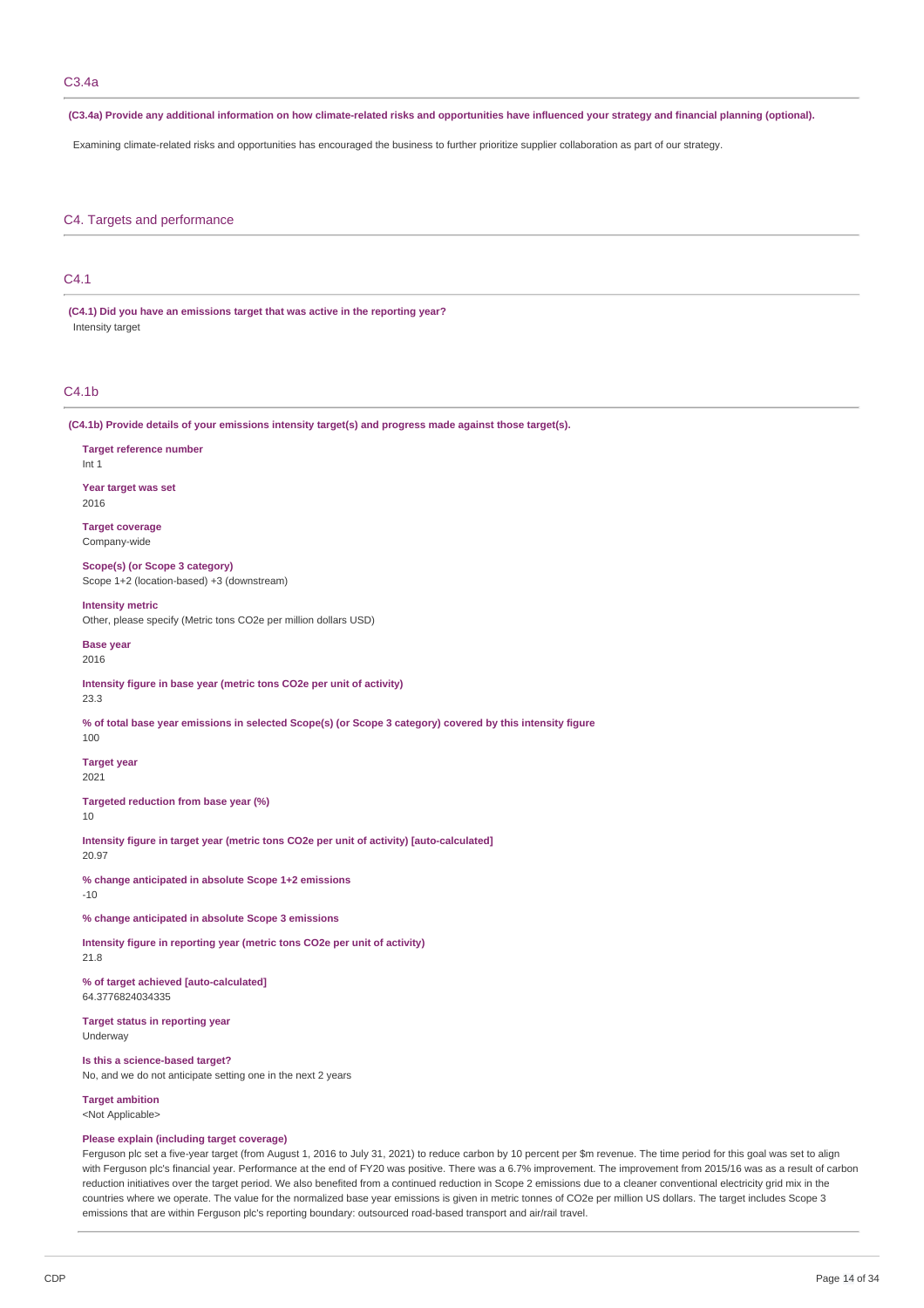# C4.2

**(C4.2) Did you have any other climate-related targets that were active in the reporting year?** No other climate-related targets

# C4.3

(C4.3) Did you have emissions reduction initiatives that were active within the reporting year? Note that this can include those in the planning and/or **implementation phases.**

Yes

# C4.3a

(C4.3a) Identify the total number of initiatives at each stage of development, and for those in the implementation stages, the estimated CO2e savings.

|                           | Number of initiatives | Total estimated annual CO2e savings in metric tonnes CO2e (only for rows marked *) |
|---------------------------|-----------------------|------------------------------------------------------------------------------------|
| Under investigation       |                       | 4377                                                                               |
| To be implemented*        |                       | 101932                                                                             |
| Implementation commenced* |                       | 2879                                                                               |
| Implemented*              |                       | 4966                                                                               |
| Not to be implemented     |                       |                                                                                    |

# C4.3b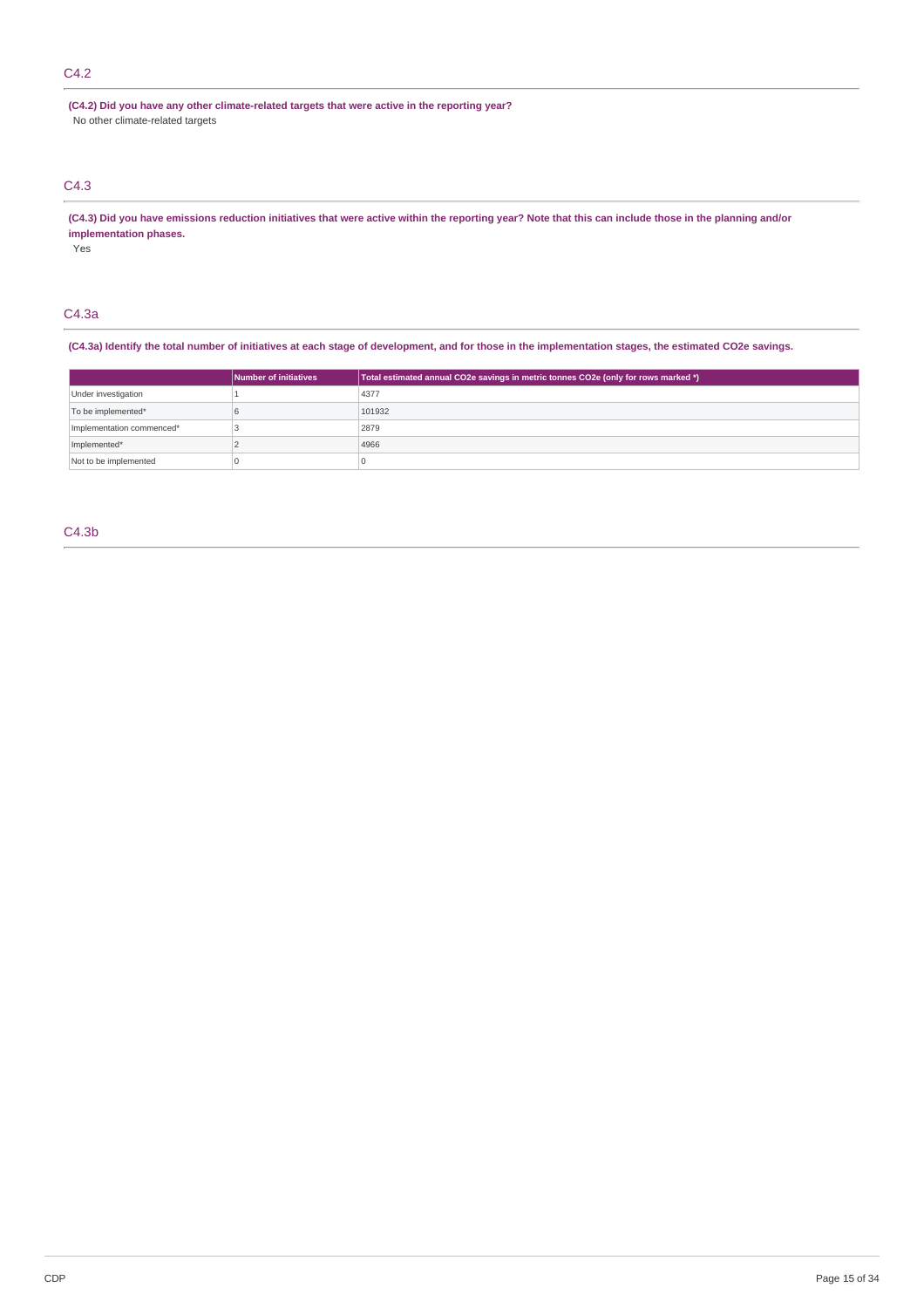#### **(C4.3b) Provide details on the initiatives implemented in the reporting year in the table below.**

### **Initiative category & Initiative type**

Energy efficiency in buildings Other, please specify (HQ3 Green Building Design and Green Globes Certification)

### **Estimated annual CO2e savings (metric tonnes CO2e)**

780

### **Scope(s)** Scope 1

Scope 2 (market-based)

# **Voluntary/Mandatory**

Voluntary

### **Annual monetary savings (unit currency – as specified in C0.4)** 100000

**Investment required (unit currency – as specified in C0.4)** 25000

### **Payback period**

<1 year

# **Estimated lifetime of the initiative**

>30 years

### **Comment**

The eight-story office building earned a Three Green Globes rating for New Construction in 2020, achieving 73% of the applicable Energy points. A predicted energy use intensity reduction of 70% compared to the baseline was achieved to improve energy performance through: -early energy modeling -building orientation -exterior glass with a low solar heat gain coefficient -an energy recovery ventilator -a thermal storage system The project team used a "Teambuild" delivery method, which included collaboration among the owner, design team and contractor from initial concept development through the end of design. They also considered the community, working with Ferguson and the Newport News Economic Development Authority to develop beyond the site boundaries to create a plaza for community use.

### **Initiative category & Initiative type**

| Low-carbon energy consumption | Low-carbon electricity mix |
|-------------------------------|----------------------------|

**Estimated annual CO2e savings (metric tonnes CO2e)**

4186

#### **Scope(s)** Scope 2 (market-based)

**Voluntary/Mandatory**

# Voluntary

**Annual monetary savings (unit currency – as specified in C0.4)**

0

# **Investment required (unit currency – as specified in C0.4)**

 $\Omega$ 

### **Payback period** <1 year

**Estimated lifetime of the initiative**

# <1 year

**Comment**

The UK business expanded their purchasing of renewable energy and sourced 100 per cent of the energy required for the business from a mixed renewable blend, including biomass, wind and solar.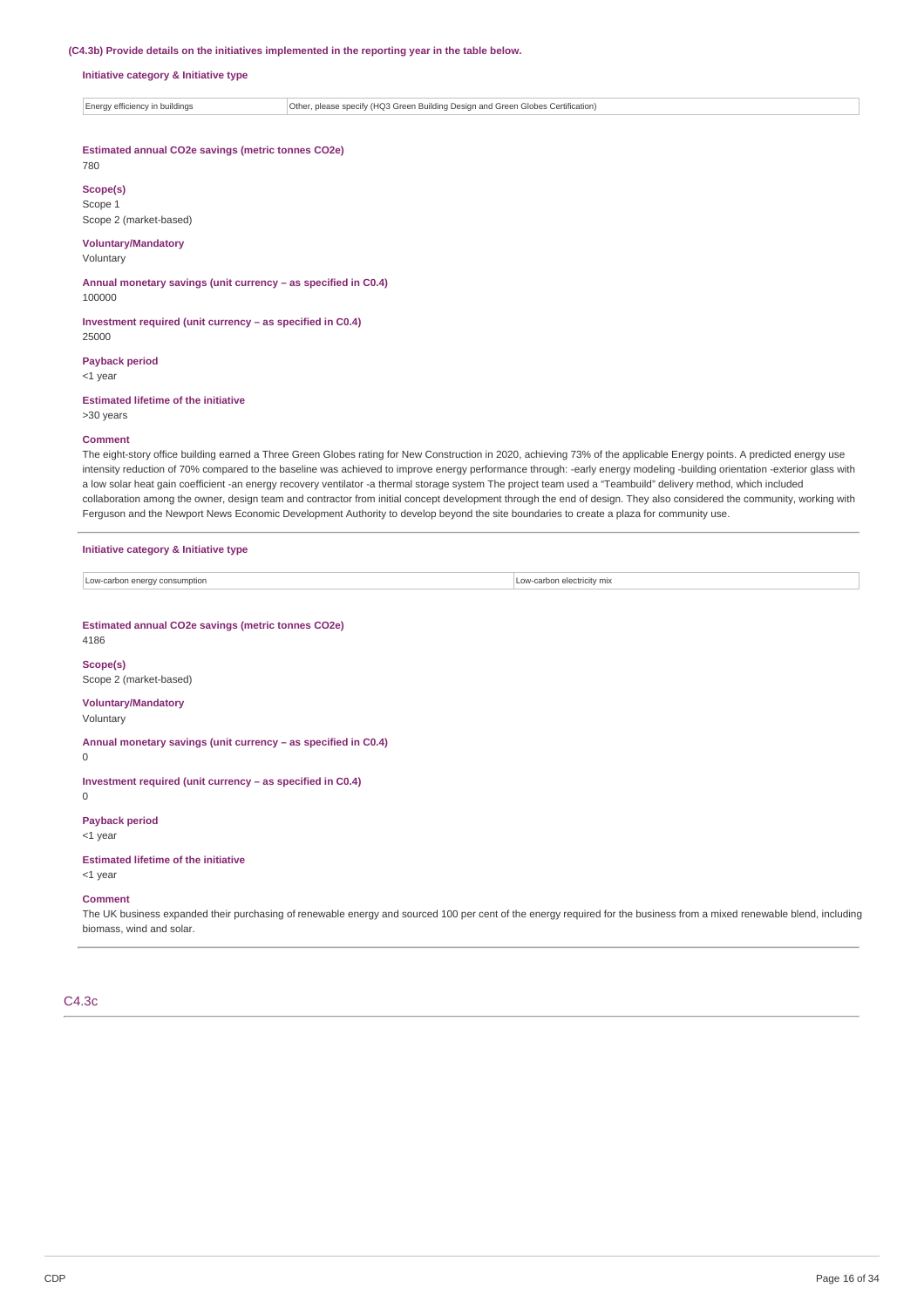#### **(C4.3c) What methods do you use to drive investment in emissions reduction activities?**

| <b>Method</b>                                        | <b>Comment</b>                                                                                                                                                                                                                                                                                                                          |
|------------------------------------------------------|-----------------------------------------------------------------------------------------------------------------------------------------------------------------------------------------------------------------------------------------------------------------------------------------------------------------------------------------|
| Compliance with regulatory<br>requirements/standards | In order to comply with regulations, investment is required for the maintenance of building appliances and company vehicles (both commercial fleet and company cars) which in turn is<br>being increasingly viewed as opportunity to install products or update assets to achieve both environmental goals and operations efficiencies. |
| Financial optimization<br>calculations               | The primary driver of investment in emissions reduction activities is the financial business case. These include ROI and IRR.                                                                                                                                                                                                           |
| Employee engagement                                  | The Group and business unit environmental performance team works with the businesses to raise awareness of the cost-saving initiatives that will support the environmental targets.<br>Additionally, associate engagement takes place through integrating sustainability into our internal communications plan for the year.            |
| Internal<br>incentives/recognition<br>programs       | A number of employees at Ferguson plc and the individual business units are incentivised to deliver against environmental targets. This promotes the development of business cases<br>to secure investment in emissions reduction activities.                                                                                           |
| Internal finance<br>mechanisms                       | Members of the Environmental performance team are also included in Finance Committee notifications so that they can review the proposed capital expenditure and propose<br>improvements to the project that would lower the carbon footprint.                                                                                           |
| Employee engagement                                  | A Sustainability Champions Team was formed to encourage associate engagement on environmental issues including climate change. We created a platform for like-minded<br>associates throughout the business to share ideas and best practices.                                                                                           |

# C4.5

(C4.5) Do you classify any of your existing goods and/or services as low-carbon products or do they enable a third party to avoid GHG emissions? Yes

# C4.5a

(C4.5a) Provide details of your products and/or services that you classify as low-carbon products or that enable a third party to avoid GHG emissions.

#### **Level of aggregation**

Product

### **Description of product/Group of products**

Our HVAC business provided comprehensive product design and installation consultation to Mechanical Solutions LLC (based in Richmond, Virginia) for a highly specialised job. The requirements were to provide heating and cooling for a building originally constructed in 1828. The owners of the old hospital chose to renovate the former administration office and turn it into a boutique hotel, The Blackburn Inn. Included in that renovation was the need for a quiet, efficient HVAC system. It was agreed a Variable Refrigerant Flow ("VRF") system was the best solution and Ferguson HVAC's VRF division, which consists of engineers and factory trained certified product specialists, partnered with Mechanical Solutions to deliver a VRF system that met their requirements, including maintaining the historic integrity of the building. Because Ferguson HVAC has a dedicated VRF team, associates were involved from the initial design phase through delivery and installation, conducting several site visits and walkthroughs to ensure Mechanical Solution's success. Ferguson provided equipment and ancillary products, including 70 indoor units, to keep the common areas and 49 hotel rooms comfortable. This new HVAC system reduced emissions associated with heating and cooling the old building.

#### **Are these low-carbon product(s) or do they enable avoided emissions?**

Avoided emissions

**Taxonomy, project or methodology used to classify product(s) as low-carbon or to calculate avoided emissions** Estimating and Reporting the Comparative Emissions Impacts of Products (WRI)

#### **% revenue from low carbon product(s) in the reporting year**

**% of total portfolio value** <Not Applicable>

# **Asset classes/ product types**

<Not Applicable>

### **Comment**

Ferguson is working to standardize our reporting and classification of low emissions products before being able to share percentage revenue for different product categories.

# **Level of aggregation**

Group of products

#### **Description of product/Group of products**

Ferguson US offers a range of products that decrease a customer's carbon footprint, including programmable thermostats, high efficiency HVAC products, and high efficiency lighting.

**Are these low-carbon product(s) or do they enable avoided emissions?** Avoided emissions

**Taxonomy, project or methodology used to classify product(s) as low-carbon or to calculate avoided emissions** Green Bond Principles (ICMA)

### **% revenue from low carbon product(s) in the reporting year**

**% of total portfolio value** <Not Applicable>

### **Asset classes/ product types**

<Not Applicable>

## **Comment**

We are working on internal reporting to quantify the carbon reduction achieved through these products.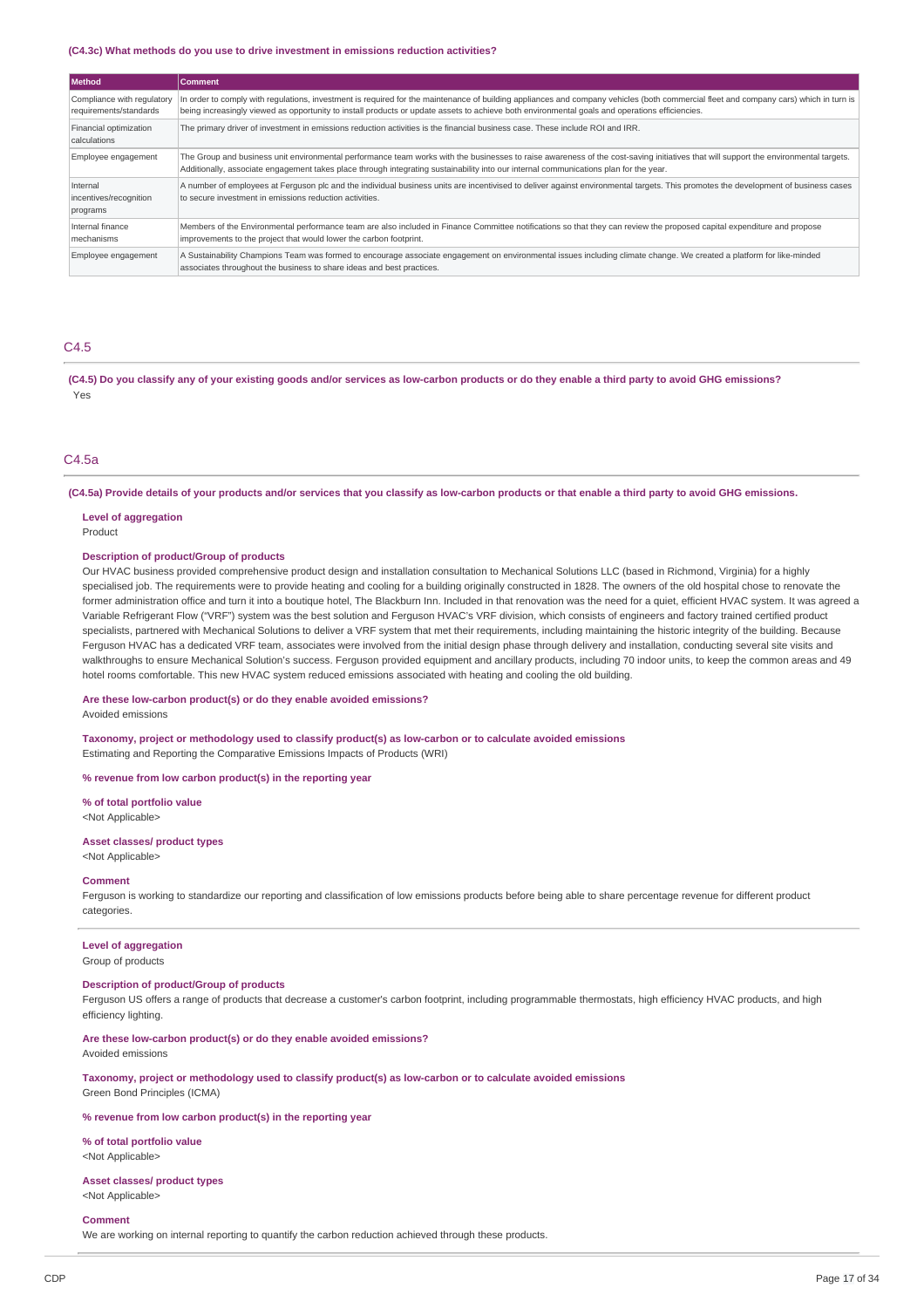# C5.1

**(C5.1) Provide your base year and base year emissions (Scopes 1 and 2).**

**Scope 1**

**Base year start** August 1 2015

**Base year end** July 31 2016

**Base year emissions (metric tons CO2e)** 173191

**Comment**

**Scope 2 (location-based)**

**Base year start** August 1 2015

**Base year end** July 31 2016

**Base year emissions (metric tons CO2e)** 126981

**Comment**

**Scope 2 (market-based)**

**Base year start** August 1 2015

**Base year end** July 31 2016

**Base year emissions (metric tons CO2e)**

0

### **Comment**

N/A. We did not report using market-based emissions factors in the base year.

# C5.2

(C5.2) Select the name of the standard, protocol, or methodology you have used to collect activity data and calculate emissions.

Defra Environmental Reporting Guidelines: Including streamlined energy and carbon reporting guidance, 2019

IEA CO2 Emissions from Fuel Combustion

IPCC Guidelines for National Greenhouse Gas Inventories, 2006

The Greenhouse Gas Protocol: A Corporate Accounting and Reporting Standard (Revised Edition)

US EPA Center for Corporate Climate Leadership: Direct Emissions from Mobile Combustion Sources

# C6. Emissions data

# C6.1

**(C6.1) What were your organization's gross global Scope 1 emissions in metric tons CO2e?**

## **Reporting year**

**Gross global Scope 1 emissions (metric tons CO2e)** 185668

**Start date** <Not Applicable>

**End date** <Not Applicable>

# **Comment**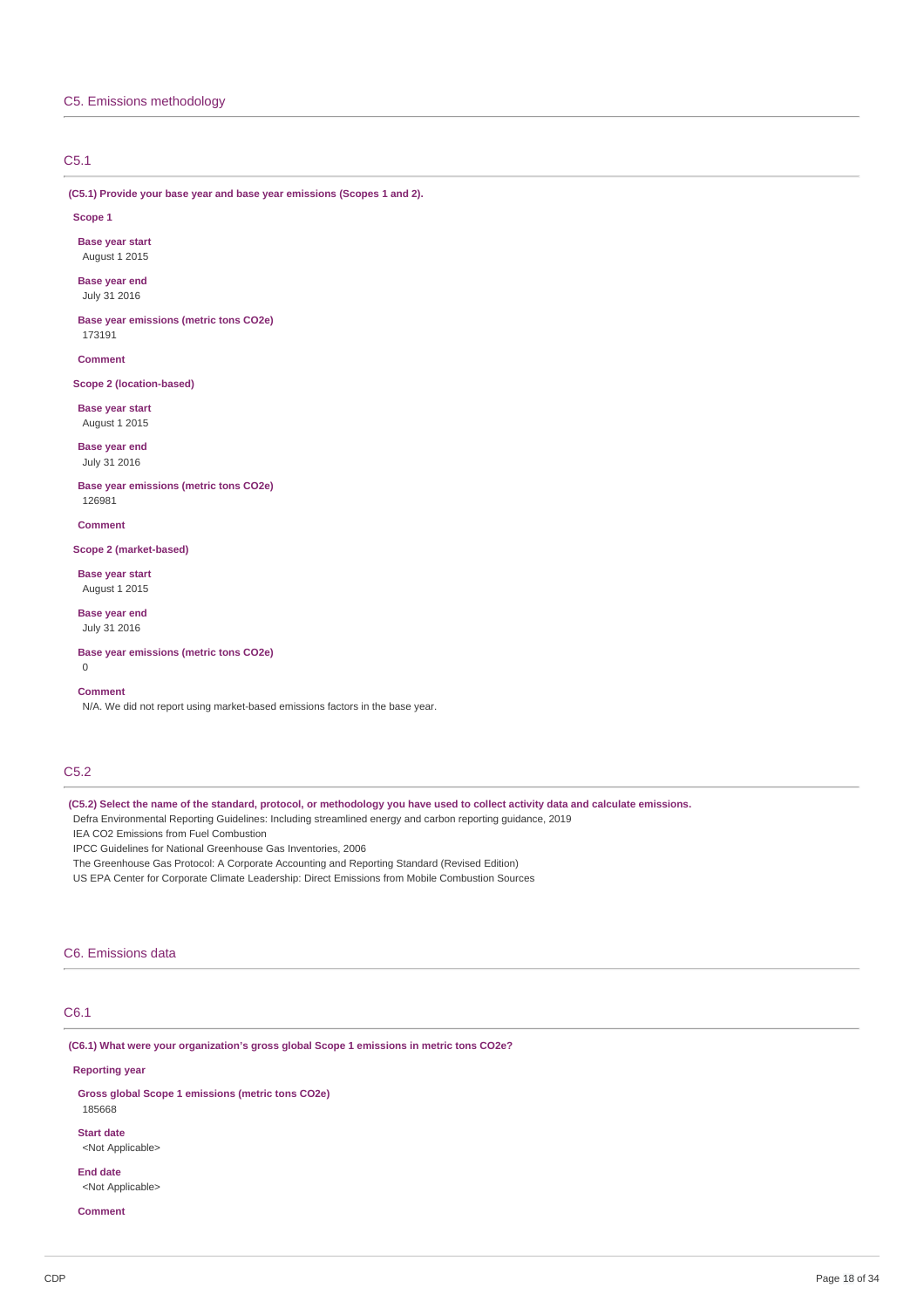# C6.2

**(C6.2) Describe your organization's approach to reporting Scope 2 emissions.**

### **Row 1**

**Scope 2, location-based**

We are reporting a Scope 2, location-based figure

## **Scope 2, market-based**

We are reporting a Scope 2, market-based figure

## **Comment**

We are reporting Scope 2 market-based figures for UK.

# C6.3

**(C6.3) What were your organization's gross global Scope 2 emissions in metric tons CO2e?**

#### **Reporting year**

92293

88107

**Scope 2, location-based**

**Scope 2, market-based (if applicable)**

**Start date**

<Not Applicable>

**End date** <Not Applicable>

**Comment** UK on 100% renewable energy

# C6.4

(C6.4) Are there any sources (e.g. facilities, specific GHGs, activities, geographies, etc.) of Scope 1 and Scope 2 emissions that are within your selected reporting **boundary which are not included in your disclosure?** No

# C6.5

**(C6.5) Account for your organization's gross global Scope 3 emissions, disclosing and explaining any exclusions.**

**Purchased goods and services**

**Evaluation status** Relevant, not yet calculated

**Metric tonnes CO2e** <Not Applicable>

### **Emissions calculation methodology** <Not Applicable>

**Percentage of emissions calculated using data obtained from suppliers or value chain partners** <Not Applicable>

**Please explain**

Developing methodology to account for emissions using EEIO factors.

**Capital goods**

**Evaluation status** Not relevant, explanation provided

**Metric tonnes CO2e** <Not Applicable>

**Emissions calculation methodology** <Not Applicable>

**Percentage of emissions calculated using data obtained from suppliers or value chain partners** <Not Applicable>

# **Please explain**

Determined not material after a Scope 3 inventory.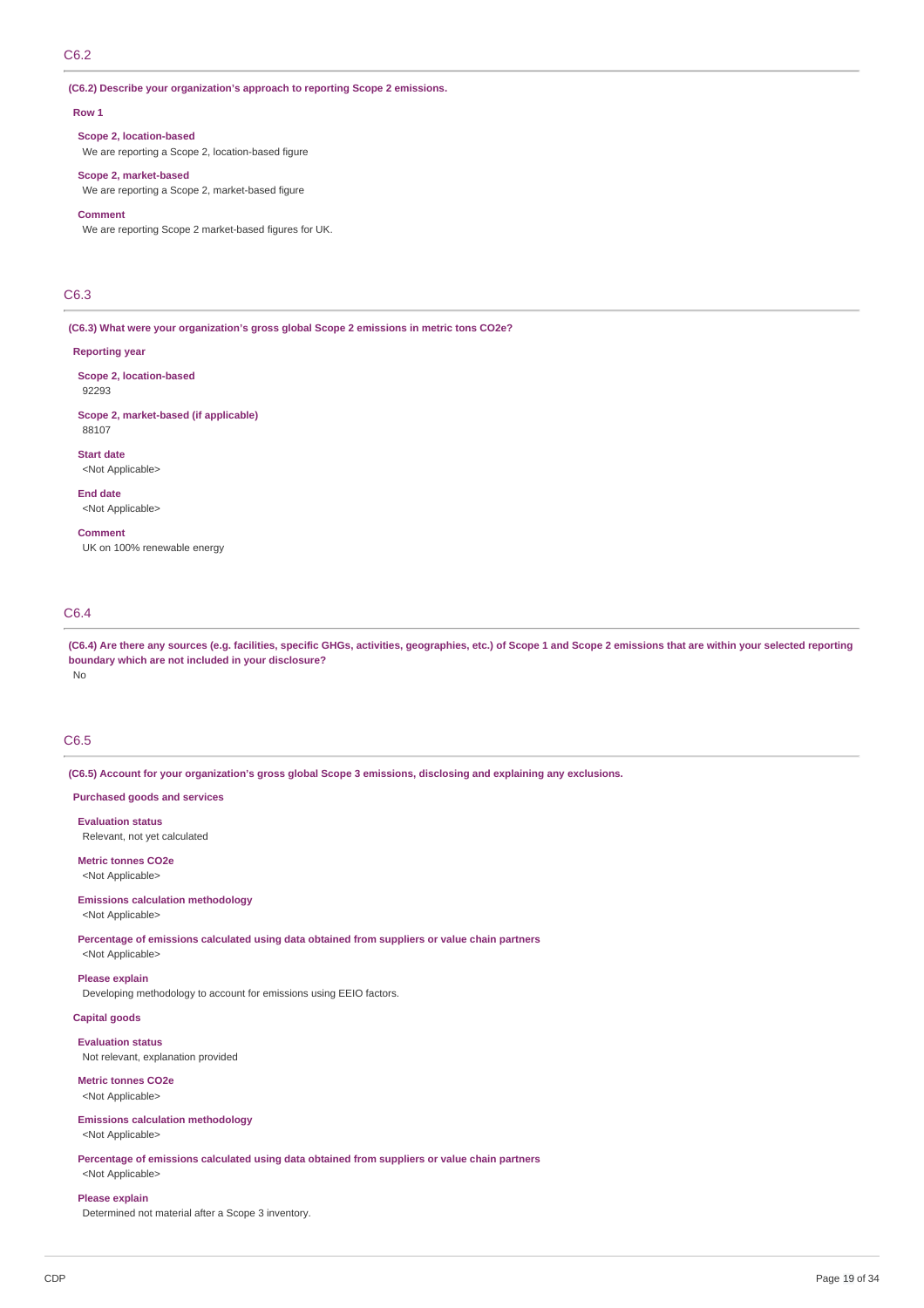#### **Fuel-and-energy-related activities (not included in Scope 1 or 2)**

#### **Evaluation status**

Not relevant, explanation provided

**Metric tonnes CO2e**

<Not Applicable>

# **Emissions calculation methodology**

<Not Applicable>

### **Percentage of emissions calculated using data obtained from suppliers or value chain partners**

<Not Applicable>

### **Please explain**

All known material fuel-and-energy-related activities have been included in our Scope 1 and 2.

#### **Upstream transportation and distribution**

**Evaluation status** Relevant, calculated

#### **Metric tonnes CO2e**

161698

#### **Emissions calculation methodology**

In US and CAN, calculating distance using origin and destination zip codes and then using fuel economy estimations based on mode of transportation to arrive at fuel volumes. Then applying relevant emission factors for fuel volumes. Provided by supply chain partner for UK data.

### **Percentage of emissions calculated using data obtained from suppliers or value chain partners**

 $100$ 

### **Please explain**

Activity data provided by outsourced transportation partners, emissions calculated by Ferguson

### **Waste generated in operations**

**Evaluation status** Not relevant, explanation provided

# **Metric tonnes CO2e**

<Not Applicable>

# **Emissions calculation methodology**

<Not Applicable>

**Percentage of emissions calculated using data obtained from suppliers or value chain partners**

<Not Applicable>

#### **Please explain**

Our product use and transport is much more material and relevant than waste generated in operations.

# **Business travel**

**Evaluation status** Not relevant, calculated

# **Metric tonnes CO2e**

17298

### **Emissions calculation methodology**

Air travel and rental car emissions are provided by value chain partners. Personal vehicle use for business travel is calculated as a proportion of total fuel card use.

**Percentage of emissions calculated using data obtained from suppliers or value chain partners**

# $90$

# **Please explain**

Mostly provided by value chain partners (like air travel, rental cars). In-house calculations for personal vehicle use for business travel purposes.

### **Employee commuting**

**Evaluation status** Not relevant, explanation provided

# **Metric tonnes CO2e**

<Not Applicable>

### **Emissions calculation methodology**

<Not Applicable>

# **Percentage of emissions calculated using data obtained from suppliers or value chain partners** <Not Applicable>

### **Please explain**

Not relevant compared to Use of Sold Products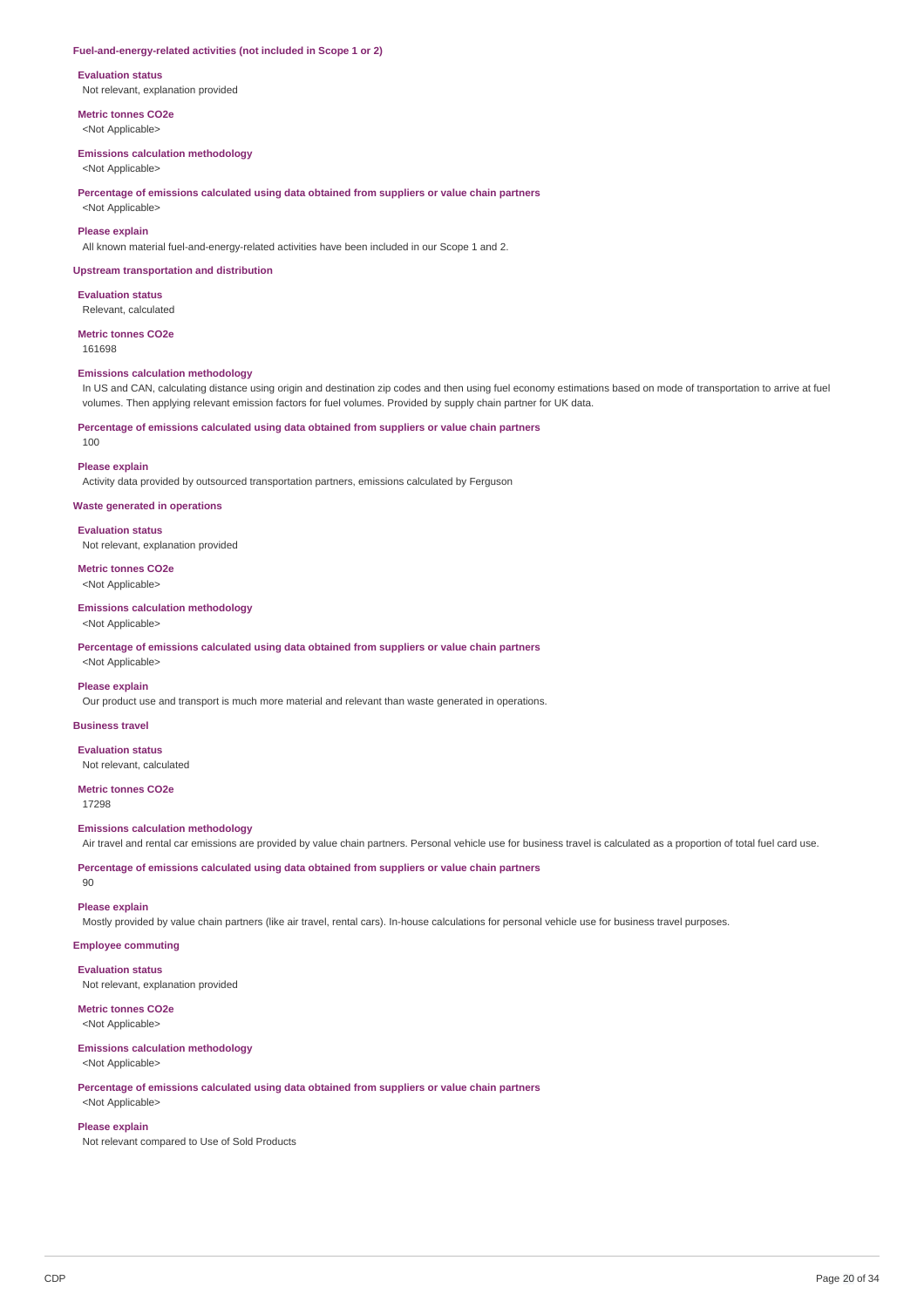### **Upstream leased assets**

**Evaluation status** Not relevant, explanation provided

**Metric tonnes CO2e** <Not Applicable>

#### **Emissions calculation methodology**

<Not Applicable>

**Percentage of emissions calculated using data obtained from suppliers or value chain partners** <Not Applicable>

### **Please explain**

As a distributor of heating equipment, our most material Scope 3 category is Use of Sold Products.

#### **Downstream transportation and distribution**

**Evaluation status** Not relevant, explanation provided

**Metric tonnes CO2e** <Not Applicable>

# **Emissions calculation methodology**

<Not Applicable>

**Percentage of emissions calculated using data obtained from suppliers or value chain partners** <Not Applicable>

#### **Please explain**

As a distributor of heating equipment, our most material Scope 3 category is Use of Sold Products.

#### **Processing of sold products**

**Evaluation status** Not relevant, explanation provided

**Metric tonnes CO2e** <Not Applicable>

#### **Emissions calculation methodology**

<Not Applicable>

**Percentage of emissions calculated using data obtained from suppliers or value chain partners** <Not Applicable>

### **Please explain**

Ferguson's products are not generally processed after selling.

### **Use of sold products**

**Evaluation status** Relevant, not yet calculated

**Metric tonnes CO2e** <Not Applicable>

## **Emissions calculation methodology**

<Not Applicable>

**Percentage of emissions calculated using data obtained from suppliers or value chain partners**

# <Not Applicable> **Please explain**

Methodology being developed based on units sold, estimates on product life cycle, and energy use intensity. Plans to calculate emissions within next 2 years.

# **End of life treatment of sold products**

**Evaluation status**

Not relevant, explanation provided

# **Metric tonnes CO2e**

<Not Applicable>

# **Emissions calculation methodology**

<Not Applicable>

**Percentage of emissions calculated using data obtained from suppliers or value chain partners**

# <Not Applicable> **Please explain**

The end of life treatment of our sold products is not material compared to the use of these products.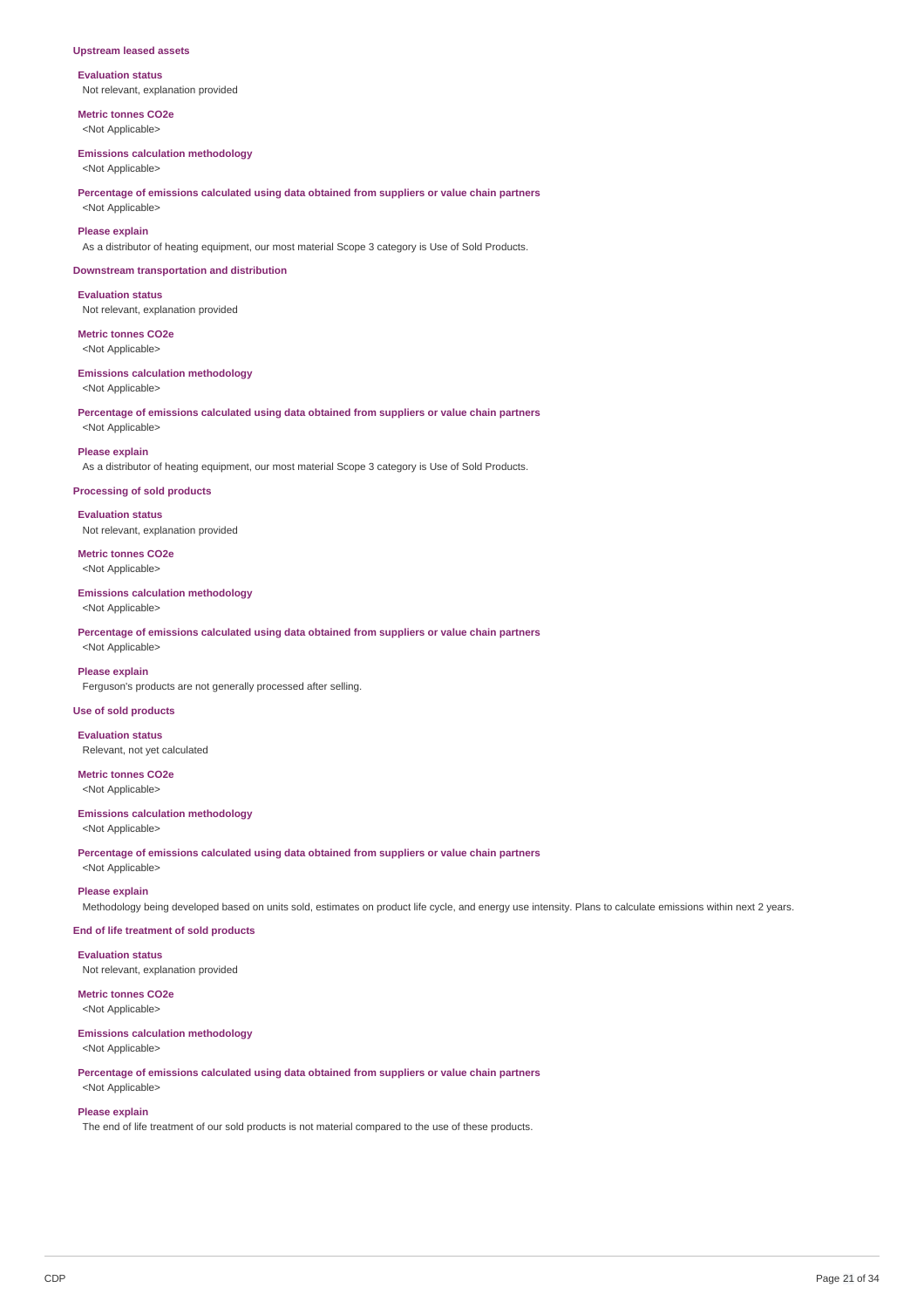#### **Downstream leased assets**

# **Evaluation status**

Not relevant, explanation provided

**Metric tonnes CO2e** <Not Applicable>

#### **Emissions calculation methodology**

<Not Applicable>

**Percentage of emissions calculated using data obtained from suppliers or value chain partners**

# <Not Applicable> **Please explain**

The 3 material Scope 3 categories for our business are Upstream Transportation and Distribution, Purchased Goods and Services, and Use of Sold Products. The other categories do not contribute in a relevant way.

#### **Franchises**

**Evaluation status**

Not relevant, explanation provided

## **Metric tonnes CO2e**

<Not Applicable>

# **Emissions calculation methodology**

<Not Applicable>

**Percentage of emissions calculated using data obtained from suppliers or value chain partners**

<Not Applicable>

### **Please explain**

The 3 material Scope 3 categories for our business are Upstream Transportation and Distribution, Purchased Goods and Services, and Use of Sold Products. The other categories do not contribute in a relevant way.

#### **Investments**

### **Evaluation status**

Not relevant, explanation provided

# **Metric tonnes CO2e**

<Not Applicable>

# **Emissions calculation methodology**

<Not Applicable>

**Percentage of emissions calculated using data obtained from suppliers or value chain partners**

# <Not Applicable> **Please explain**

The 3 material Scope 3 categories for our business are Upstream Transportation and Distribution, Purchased Goods and Services, and Use of Sold Products. The other categories do not contribute in a relevant way.

### **Other (upstream)**

### **Evaluation status**

Not relevant, explanation provided

# **Metric tonnes CO2e**

<Not Applicable>

# **Emissions calculation methodology**

<Not Applicable>

**Percentage of emissions calculated using data obtained from suppliers or value chain partners**

<Not Applicable>

# **Please explain**

The 3 material Scope 3 categories for our business are Upstream Transportation and Distribution, Purchased Goods and Services, and Use of Sold Products. The other categories do not contribute in a relevant way.

# **Other (downstream)**

**Evaluation status**

Not relevant, explanation provided

### **Metric tonnes CO2e**

<Not Applicable>

#### **Emissions calculation methodology** <Not Applicable>

**Percentage of emissions calculated using data obtained from suppliers or value chain partners** <Not Applicable>

#### **Please explain**

The 3 material Scope 3 categories for our business are Upstream Transportation and Distribution, Purchased Goods and Services, and Use of Sold Products. The other categories do not contribute in a relevant way.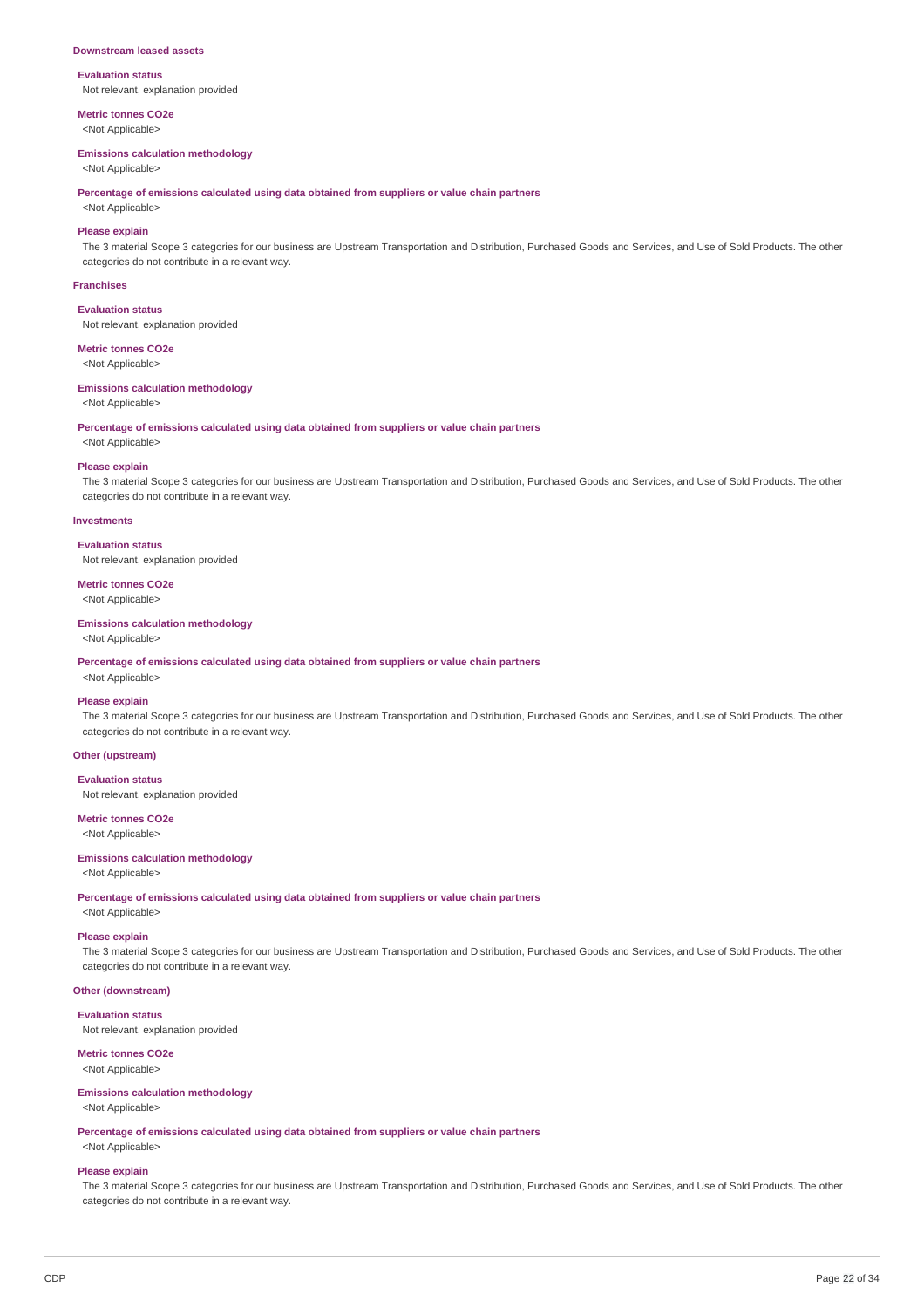# C6.7

**(C6.7) Are carbon dioxide emissions from biogenic carbon relevant to your organization?** No

# C6.10

(C6.10) Describe your gross global combined Scope 1 and 2 emissions for the reporting year in metric tons CO2e per unit currency total revenue and provide any **additional intensity metrics that are appropriate to your business operations.**

**Intensity figure** 0.0000125

**Metric numerator (Gross global combined Scope 1 and 2 emissions, metric tons CO2e)** 273775

**Metric denominator** unit total revenue

**Metric denominator: Unit total** 21819000000

**Scope 2 figure used** Market-based

**% change from previous year** 1.3

**Direction of change** Decreased

**Reason for change** Standard business variance

# C7. Emissions breakdowns

# C7.1

**(C7.1) Does your organization break down its Scope 1 emissions by greenhouse gas type?** No

# C7.2

## **(C7.2) Break down your total gross global Scope 1 emissions by country/region.**

| <b>Country/Region</b>                                | Scope 1 emissions (metric tons CO2e) |  |
|------------------------------------------------------|--------------------------------------|--|
| United States of America                             | 155512                               |  |
| United Kingdom of Great Britain and Northern Ireland | 18541                                |  |
| Canada                                               | 11615                                |  |

# C7.3

**(C7.3) Indicate which gross global Scope 1 emissions breakdowns you are able to provide.**

By business division

By activity

# C7.3a

**(C7.3a) Break down your total gross global Scope 1 emissions by business division.**

| <b>Business division</b> | Scope 1 emissions (metric ton CO2e) |  |
|--------------------------|-------------------------------------|--|
| Ferguson                 | 155512                              |  |
| Wolseley UK              | 18541                               |  |
| Wolseley Canada          | 11615                               |  |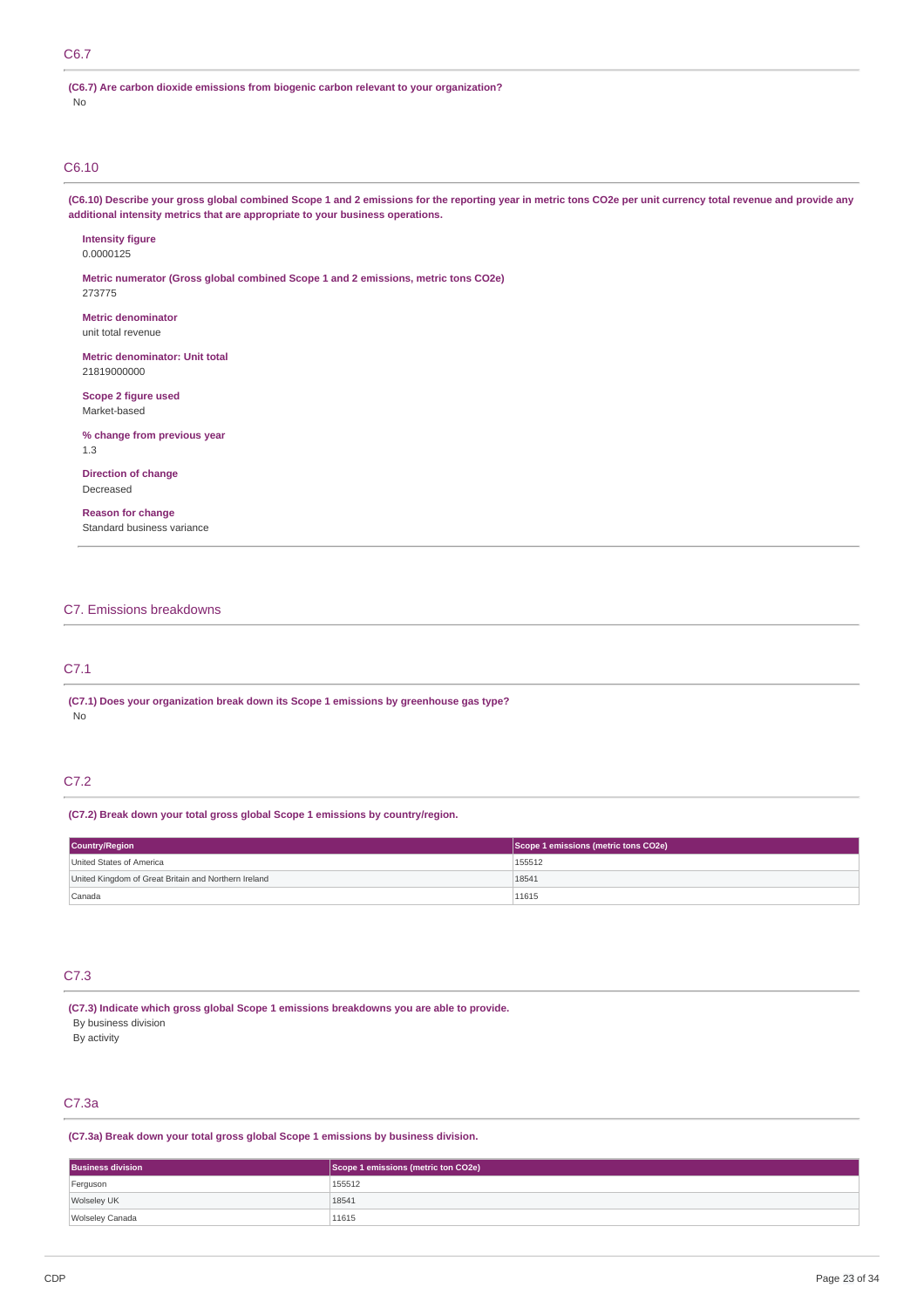# C7.3c

**(C7.3c) Break down your total gross global Scope 1 emissions by business activity.**

| Activity              | Scope 1 emissions (metric tons CO2e) |  |
|-----------------------|--------------------------------------|--|
| Natural gas           | 48467                                |  |
| Liquefied Propane Gas | 5953                                 |  |
| Diesel                | 102021                               |  |
| Gasoline              | 21161                                |  |
| Refrigerant Leakage   | 10224                                |  |

# C7.5

# **(C7.5) Break down your total gross global Scope 2 emissions by country/region.**

| <b>Country/Region</b>                                   | (metric tons CO2e) | (metric tons CO2e) | Scope 2, location-based Scope 2, market-based Purchased and consumed electricity,<br>heat, steam or cooling (MWh) | <b>Purchased and consumed low-carbon electricity, heat, steam or cooling</b><br>accounted for in Scope 2 market-based approach (MWh) |
|---------------------------------------------------------|--------------------|--------------------|-------------------------------------------------------------------------------------------------------------------|--------------------------------------------------------------------------------------------------------------------------------------|
| United States of America                                | 85454              | 85454              | 208577                                                                                                            |                                                                                                                                      |
| United Kingdom of Great<br>Britain and Northern Ireland | 4186               |                    |                                                                                                                   | 18247                                                                                                                                |
| Canada                                                  | 2653               | 2653               | 19310                                                                                                             |                                                                                                                                      |

# C7.6

# **(C7.6) Indicate which gross global Scope 2 emissions breakdowns you are able to provide.**

By business division

By activity

# C7.6a

# **(C7.6a) Break down your total gross global Scope 2 emissions by business division.**

| <b>Business division</b> | Scope 2, location-based (metric tons CO2e) | Scope 2, market-based (metric tons CO2e) |
|--------------------------|--------------------------------------------|------------------------------------------|
| Ferguson                 | 85454                                      | 85454                                    |
| Wolseley UK              | 4186                                       |                                          |
| Wolseley Canada          | 2653                                       | 2653                                     |

# C7.6c

### **(C7.6c) Break down your total gross global Scope 2 emissions by business activity.**

| <b>Activity</b> | Scope 2, location-based (metric tons CO2e) | Scope 2, market-based (metric tons CO2e) |  |
|-----------------|--------------------------------------------|------------------------------------------|--|
| Electricity Use | 92293                                      | 88107                                    |  |

# C7.9

(C7.9) How do your gross global emissions (Scope 1 and 2 combined) for the reporting year compare to those of the previous reporting year? Decreased

# C7.9a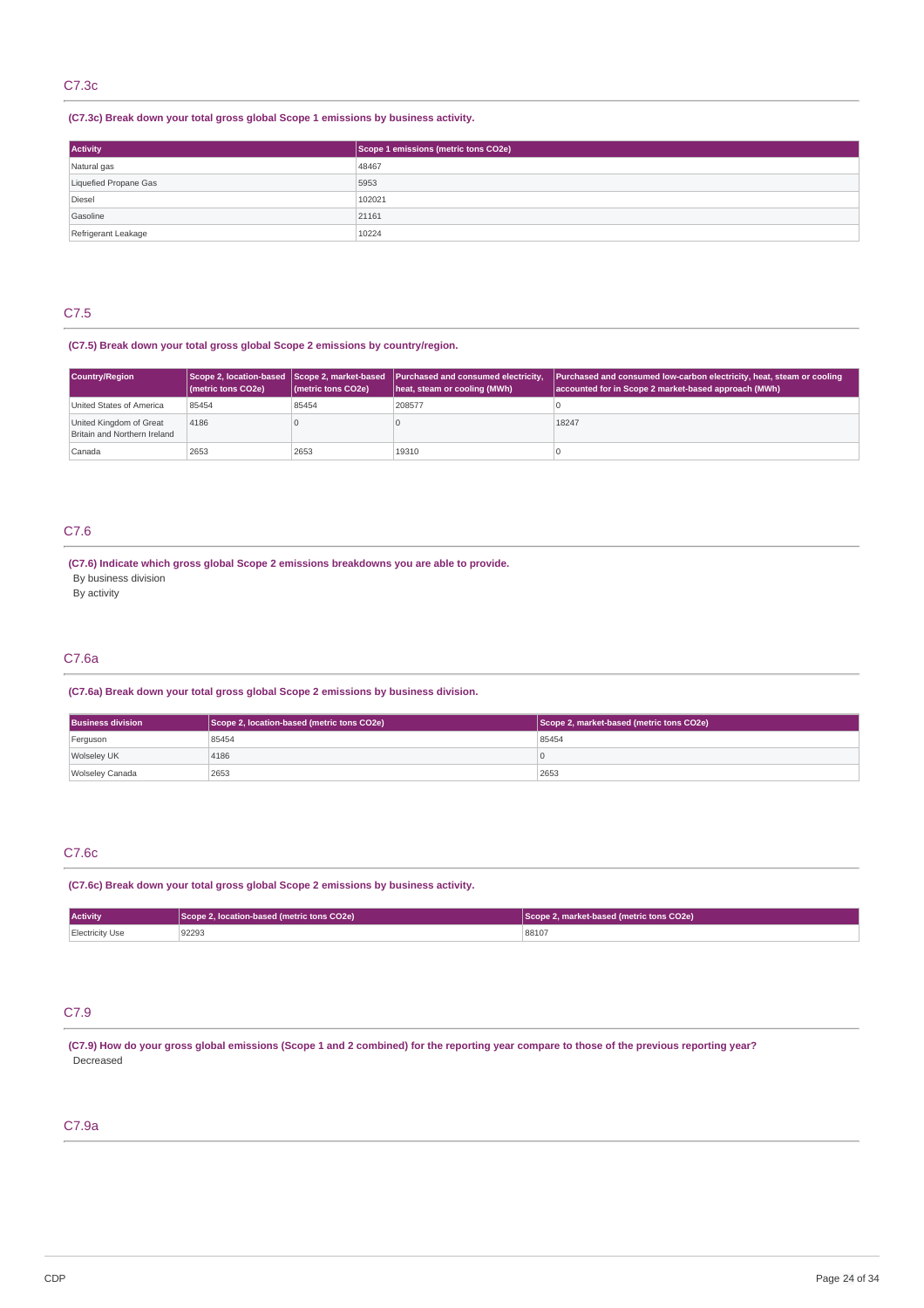### (C7.9a) Identify the reasons for any change in your gross global emissions (Scope 1 and 2 combined), and for each of them specify how your emissions compare **to the previous year.**

|                                            | <b>Change in emissions (metric tons</b><br>$ CO2e\rangle$ | Direction of<br>change    | <b>Emissions value</b><br>(percentage) | Please explain calculation                                                                        |
|--------------------------------------------|-----------------------------------------------------------|---------------------------|----------------------------------------|---------------------------------------------------------------------------------------------------|
| Change in renewable energy<br>consumption  | 4186                                                      | Decreased                 | 1.5                                    | Amount of electricity emissions avoided by using renewables in UK.<br>$(4186/278597)*100% = 1.5%$ |
| Other emissions reduction activities       |                                                           | <not applicable=""></not> |                                        |                                                                                                   |
| Divestment                                 |                                                           | <not applicable=""></not> |                                        |                                                                                                   |
| Acquisitions                               |                                                           | <not applicable=""></not> |                                        |                                                                                                   |
| Mergers                                    |                                                           | <not applicable=""></not> |                                        |                                                                                                   |
| Change in output                           |                                                           | <not applicable=""></not> |                                        |                                                                                                   |
| Change in methodology                      |                                                           | <not applicable=""></not> |                                        |                                                                                                   |
| Change in boundary                         |                                                           | <not applicable=""></not> |                                        |                                                                                                   |
| Change in physical operating<br>conditions |                                                           | <not applicable=""></not> |                                        |                                                                                                   |
| Unidentified                               |                                                           | <not applicable=""></not> |                                        |                                                                                                   |
| Other                                      |                                                           | <not applicable=""></not> |                                        |                                                                                                   |

# C7.9b

(C7.9b) Are your emissions performance calculations in C7.9 and C7.9a based on a location-based Scope 2 emissions figure or a market-based Scope 2 **emissions figure?**

Market-based

# C8. Energy

# C8.1

**(C8.1) What percentage of your total operational spend in the reporting year was on energy?** More than 0% but less than or equal to 5%

# C8.2

# **(C8.2) Select which energy-related activities your organization has undertaken.**

|                                                    | Indicate whether your organization undertook this energy-related activity in the reporting year |
|----------------------------------------------------|-------------------------------------------------------------------------------------------------|
| Consumption of fuel (excluding feedstocks)         | Yes                                                                                             |
| Consumption of purchased or acquired electricity   | Yes                                                                                             |
| Consumption of purchased or acquired heat          | N <sub>o</sub>                                                                                  |
| Consumption of purchased or acquired steam         | N <sub>o</sub>                                                                                  |
| Consumption of purchased or acquired cooling       | N <sub>o</sub>                                                                                  |
| Generation of electricity, heat, steam, or cooling | No                                                                                              |

# C8.2a

**(C8.2a) Report your organization's energy consumption totals (excluding feedstocks) in MWh.**

|                                                         | <b>Heating value</b>              |                           |                           | MWh from renewable sources MWh from non-renewable sources Total (renewable and non-renewable) MWh |
|---------------------------------------------------------|-----------------------------------|---------------------------|---------------------------|---------------------------------------------------------------------------------------------------|
| Consumption of fuel (excluding feedstock)               | Unable to confirm heating value 0 |                           | 238543                    | 238543                                                                                            |
| Consumption of purchased or acquired electricity        | <not applicable=""></not>         | 18248                     | 227887                    | 246135                                                                                            |
| Consumption of purchased or acquired heat               | <not applicable=""></not>         | <not applicable=""></not> | <not applicable=""></not> | <not applicable=""></not>                                                                         |
| Consumption of purchased or acquired steam              | <not applicable=""></not>         | <not applicable=""></not> | <not applicable=""></not> | <not applicable=""></not>                                                                         |
| Consumption of purchased or acquired cooling            | <not applicable=""></not>         | <not applicable=""></not> | <not applicable=""></not> | <not applicable=""></not>                                                                         |
| Consumption of self-generated non-fuel renewable energy | <not applicable=""></not>         | <not applicable=""></not> | <not applicable=""></not> | <not applicable=""></not>                                                                         |
| Total energy consumption                                | <not applicable=""></not>         | 18248                     | 466430                    | 484677                                                                                            |

# C8.2b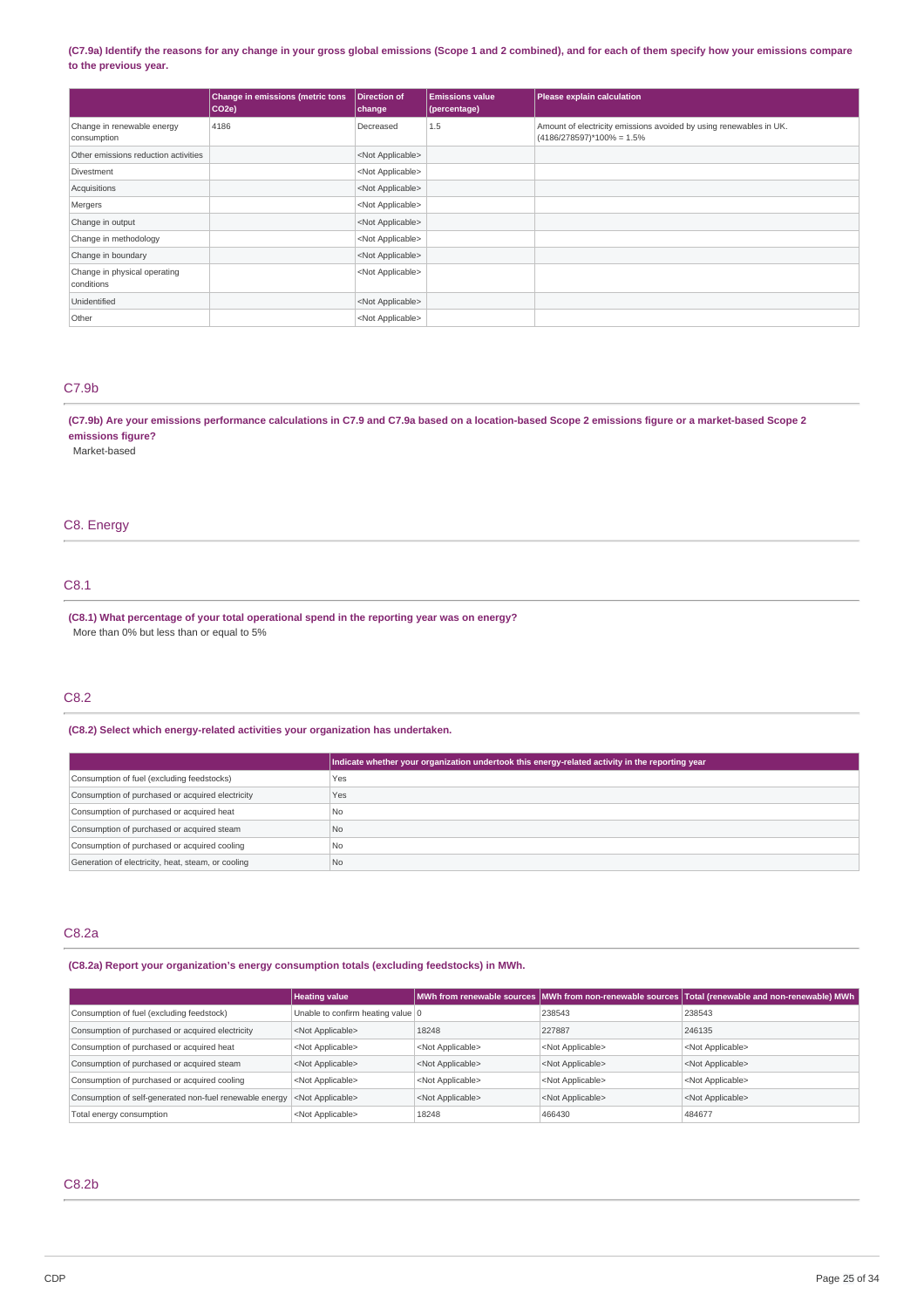#### **(C8.2b) Select the applications of your organization's consumption of fuel.**

|                                                         | Indicate whether your organization undertakes this fuel application |
|---------------------------------------------------------|---------------------------------------------------------------------|
| Consumption of fuel for the generation of electricity   | I No                                                                |
| Consumption of fuel for the generation of heat          | Yes                                                                 |
| Consumption of fuel for the generation of steam         | l No                                                                |
| Consumption of fuel for the generation of cooling       | <b>No</b>                                                           |
| Consumption of fuel for co-generation or tri-generation | l No                                                                |

# C8.2c

**(C8.2c) State how much fuel in MWh your organization has consumed (excluding feedstocks) by fuel type.**

**Fuels (excluding feedstocks)** Natural Gas

#### **Heating value**

Unable to confirm heating value

**Total fuel MWh consumed by the organization** 238543

### **MWh fuel consumed for self-generation of electricity** <Not Applicable>

**MWh fuel consumed for self-generation of heat** <Not Applicable>

**MWh fuel consumed for self-generation of steam** <Not Applicable>

**MWh fuel consumed for self-generation of cooling** <Not Applicable>

**MWh fuel consumed for self-cogeneration or self-trigeneration** <Not Applicable>

**Emission factor** 0.05625

**Unit** metric tons CO2e per GJ

### **Emissions factor source**

Emission-Factors-from-Cross-Sector-Tools-(August-2012).xlsx Stationary Combustion, Table 1-3 IPCC 2006 Guidelines for National Greenhouse Gas Inventories, http://www.ipcc-nggip.iges.or.jp/public/2006gl/vol2.html CO2 emission factors for fuel consumption data that have been supplied on different measurement bases These emission factors are 'cross-sector'; that is, they can be used by reporting entities from any sector, such as the manufacturing, energy or institutional in CH4 and N2O emission factors for fuel consumption data that have been supplied on different measurement bases These emission factors are specific to 'Institutional' operations as opposed to 'Energy' or 'Manufacturing' operations, which are other categories treated by the IPCC. Notes: 1, Fuel density data come from GHG Protocol's tool for stationary combustion.

# **Comment**

# C8.2e

(C8.2e) Provide details on the electricity, heat, steam, and/or cooling amounts that were accounted for at a zero emission factor in the market-based Scope 2 **figure reported in C6.3.**

## **Sourcing method**

Unbundled energy attribute certificates, Guarantees of Origin

#### **Low-carbon technology type** Hydropower

**Country/area of consumption of low-carbon electricity, heat, steam or cooling** United Kingdom of Great Britain and Northern Ireland

**MWh consumed accounted for at a zero emission factor** 18248

### **Comment**

https://www.ssebusinessenergy.co.uk/help-and-advice/standard-fuel-mix/ SSE Green

# C9. Additional metrics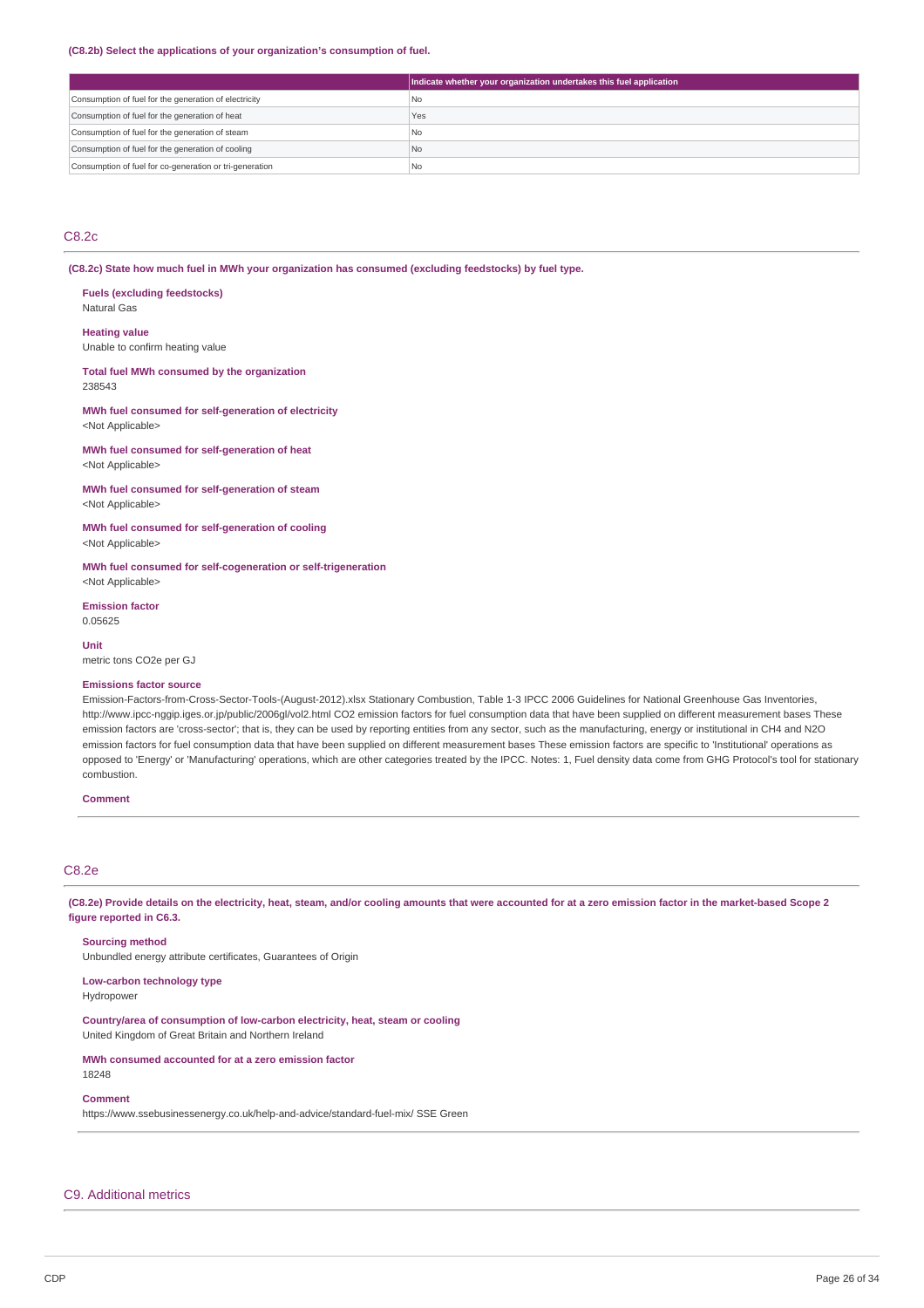# C9.1

**(C9.1) Provide any additional climate-related metrics relevant to your business.**

## C10. Verification

# C10.1

**(C10.1) Indicate the verification/assurance status that applies to your reported emissions.**

|                                          | Verification/assurance status                          |
|------------------------------------------|--------------------------------------------------------|
| Scope 1                                  | Third-party verification or assurance process in place |
| Scope 2 (location-based or market-based) | Third-party verification or assurance process in place |
| Scope 3                                  | Third-party verification or assurance process in place |

# C10.1a

(C10.1a) Provide further details of the verification/assurance undertaken for your Scope 1 emissions, and attach the relevant statements.

**Verification or assurance cycle in place** Annual process

**Status in the current reporting year** Complete

**Type of verification or assurance** Limited assurance

**Attach the statement** ERM-CVS-FY2020-Assurance-Statement-Ferguson-PLCFINAL.pdf

**Page/ section reference** Page 1.

**Relevant standard** ISAE3000

**Proportion of reported emissions verified (%)** 100

# C10.1b

(C10.1b) Provide further details of the verification/assurance undertaken for your Scope 2 emissions and attach the relevant statements.

**Scope 2 approach** Scope 2 market-based

**Verification or assurance cycle in place** Annual process

**Status in the current reporting year** Complete

**Type of verification or assurance** Limited assurance

**Attach the statement** ERM-CVS-FY2020-Assurance-Statement-Ferguson-PLCFINAL.pdf

**Page/ section reference** Page 1.

**Relevant standard** ISAE3000

**Proportion of reported emissions verified (%)** 100

C10.1c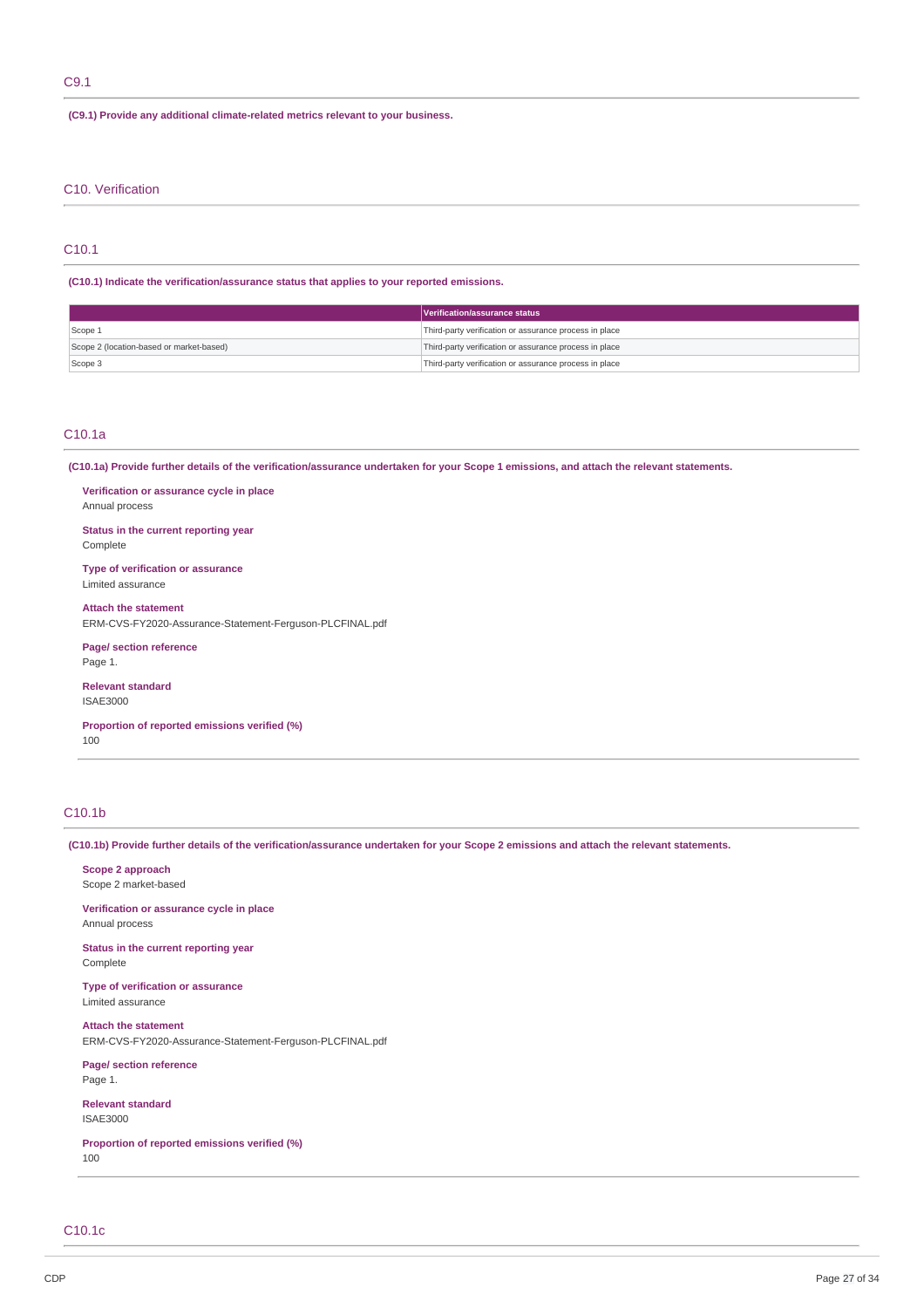### (C10.1c) Provide further details of the verification/assurance undertaken for your Scope 3 emissions and attach the relevant statements.

**Scope 3 category** Scope 3: Business travel

**Verification or assurance cycle in place** Annual process

**Status in the current reporting year** Complete

**Type of verification or assurance** Limited assurance

# **Attach the statement** ERM-CVS-FY2020-Assurance-Statement-Ferguson-PLCFINAL.pdf

**Page/section reference** Page 1.

**Relevant standard** ISAE3000

**Proportion of reported emissions verified (%)** 100

**Scope 3 category** Scope 3: Upstream transportation and distribution

**Verification or assurance cycle in place** Annual process

**Status in the current reporting year** Complete

**Type of verification or assurance** Limited assurance

**Attach the statement**

**Page/section reference** Page 1.

**Relevant standard** ISAE3000

**Proportion of reported emissions verified (%)** 100

# C10.2

(C10.2) Do you verify any climate-related information reported in your CDP disclosure other than the emissions figures reported in C6.1, C6.3, and C6.5? No, but we are actively considering verifying within the next two years

# C11. Carbon pricing

# C11.1

(C11.1) Are any of your operations or activities regulated by a carbon pricing system (i.e. ETS, Cap & Trade or Carbon Tax)? No, and we do not anticipate being regulated in the next three years

# C11.2

**(C11.2) Has your organization originated or purchased any project-based carbon credits within the reporting period?** No

# C11.3

**(C11.3) Does your organization use an internal price on carbon?** No, and we do not currently anticipate doing so in the next two years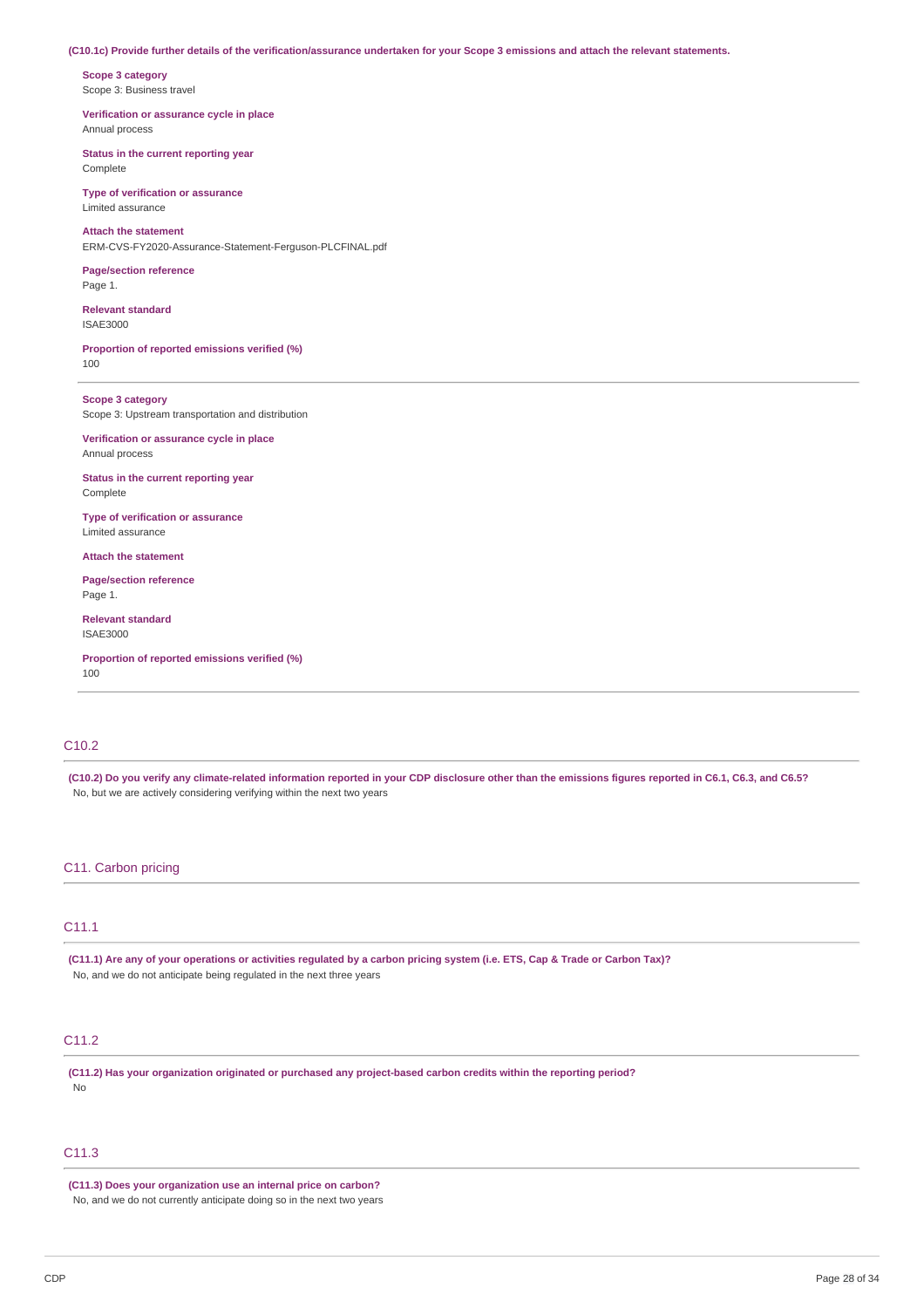# C12.1

**(C12.1) Do you engage with your value chain on climate-related issues?**

Yes, our suppliers

Yes, our customers

# C12.1a

### **(C12.1a) Provide details of your climate-related supplier engagement strategy.**

#### **Type of engagement**

Information collection (understanding supplier behavior)

# **Details of engagement**

Other, please specify (We expect all of our suppliers to comply with the Ferguson Code of Conduct and Supplier Code of Conduct, which includes environmental criteria. )

**% of suppliers by number**

100

# **% total procurement spend (direct and indirect)**

100

### **% of supplier-related Scope 3 emissions as reported in C6.5**

0

# **Rationale for the coverage of your engagement**

Our suppliers are a key link in the value chain for sustainable products. We are still in the early stages of supplier engagement, but have prioritized working with our largest suppliers, as they have the most material impact on our business and our emissions.

# **Impact of engagement, including measures of success**

The success of our engagement was measured by the high level of supplier participation.

#### **Comment**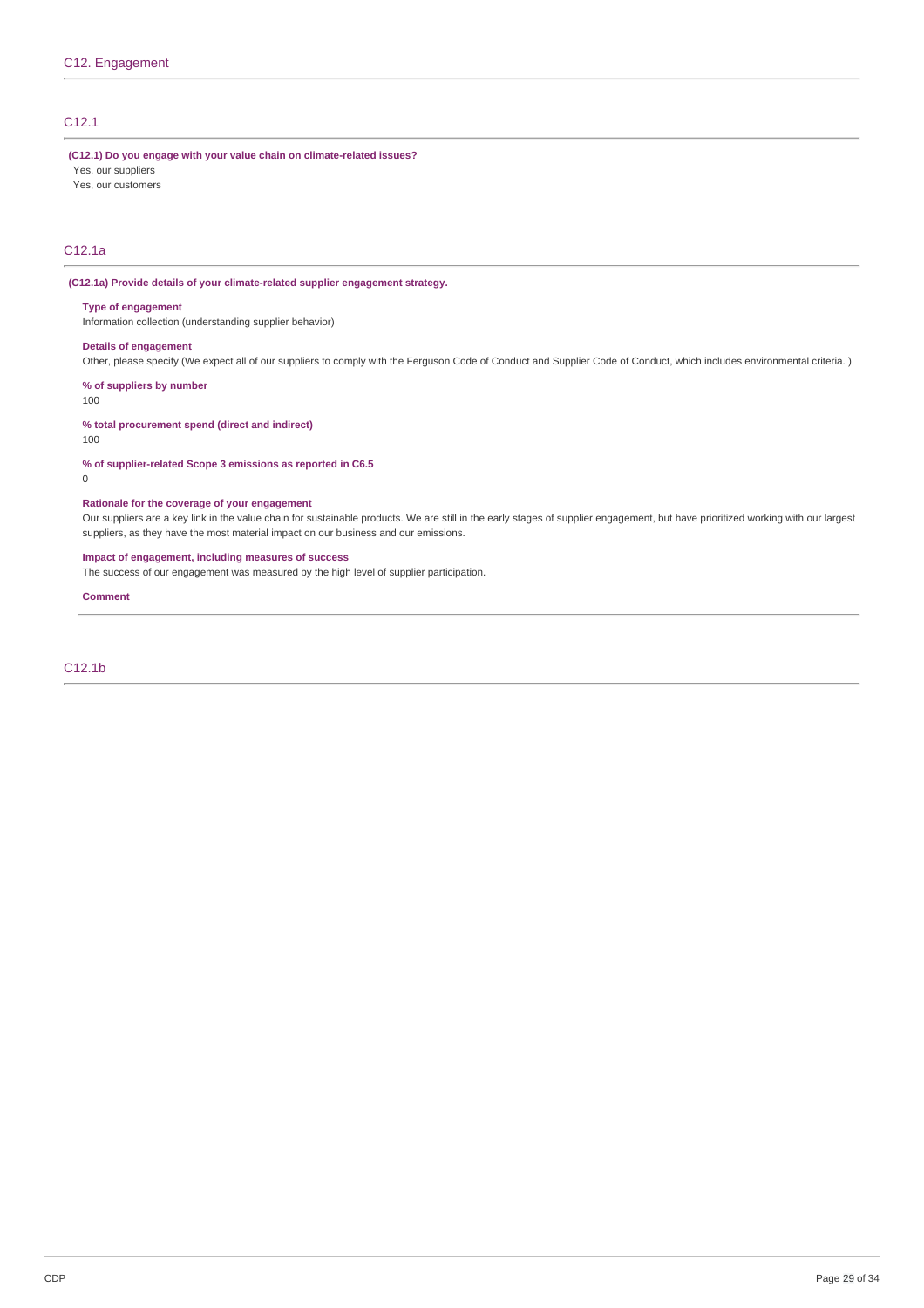#### **(C12.1b) Give details of your climate-related engagement strategy with your customers.**

**Type of engagement**

Education/information sharing

### **Details of engagement**

Share information about your products and relevant certification schemes (i.e. Energy STAR)

**% of customers by number**

### 100

**% of customer - related Scope 3 emissions as reported in C6.5**

 $\Omega$ 

**Portfolio coverage (total or outstanding)**

<Not Applicable>

#### **Please explain the rationale for selecting this group of customers and scope of engagement**

Ferguson shares information about our Sustainability Program and our performance with our customers through our sustainability program update, which links our carbon reduction efforts to the products that we sell. We highlight links between our program and related Sustainable Development Goals, and provide contact information for customers looking to learn more about our products and performance. Our Sales Team members use this information to help communicate our efforts to prospective customers, as well.

### **Impact of engagement, including measures of success**

We measure engagement through customer inquiries, the number of internal downloads and the revenue from sustainable products, which is tracked year over year.

#### **Type of engagement**

Education/information sharing

### **Details of engagement**

Share information about your products and relevant certification schemes (i.e. Energy STAR)

**% of customers by number**

100

### **% of customer - related Scope 3 emissions as reported in C6.5**

0

### **Portfolio coverage (total or outstanding)**

<Not Applicable>

# **Please explain the rationale for selecting this group of customers and scope of engagement**

We provide product-specific information to all customers on sustainable product certifications, such as Energy Star and Water Sense. Additionally, we convey rebate information offered by local utilities to incentivize the purchase of sustainable products. For example on Build.com, customers can search "rebates" and receive a list of all local rebates available for products meeting Energy Star of Water Sense criteria specified by their locality.

### **Impact of engagement, including measures of success**

We track the amount of interactions that customers have with this feature of our website through our vendor, which provides an aggregated report to our business on a monthly basis. Additionally, Ferguson monitors sustainable products sales, year over year.

# C12.3

(C12.3) Do you engage in activities that could either directly or indirectly influence public policy on climate-related issues through any of the following? Trade associations

# C12.3b

**(C12.3b) Are you on the board of any trade associations or do you provide funding beyond membership?** Yes

#### C12.3c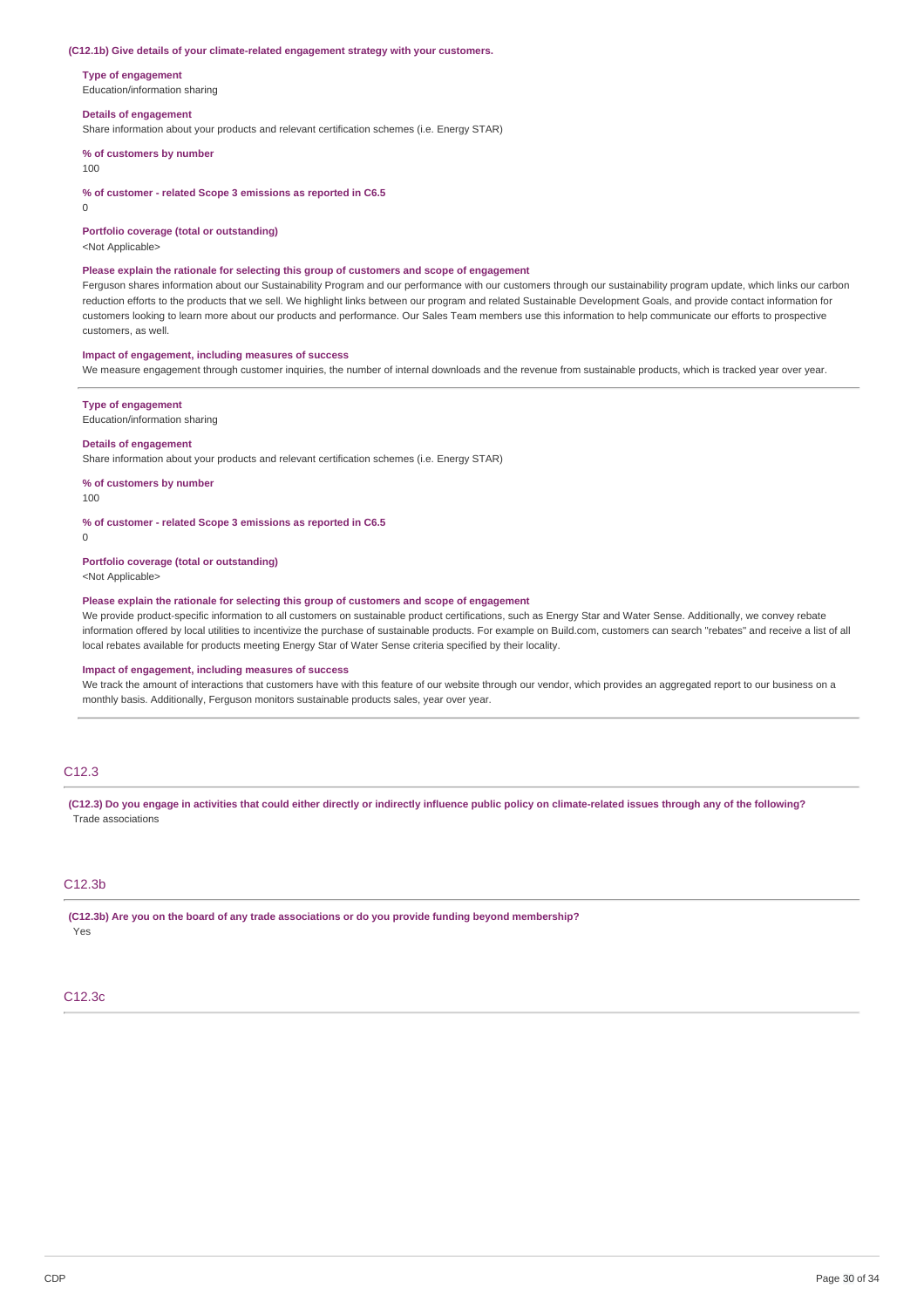#### (C12.3c) Enter the details of those trade associations that are likely to take a position on climate change legislation.

#### **Trade association**

HHIC (Heating and Hotwater Industry Council) (Wolseley UK)

#### **Is your position on climate change consistent with theirs?**

Consistent

#### **Please explain the trade association's position**

The HHIC are actively tackling all the challenges that the Zero Carbon targets have provided to industry. They currently have a very active campaign to influence the UK Government on how best to meet the 2020 and 2050 targets including the establishment of an industry/government policy on 'Heat in Building' an active campaign on ERP labeling and promoting the benefits of quality standards through the 'Benchmark' scheme.

#### **How have you influenced, or are you attempting to influence their position?**

Wolseley UK is an active member of the HHIC providing the chair of the Merchants Group and broadly agrees with the strategy of reducing demand and incentivising the uptake of energy efficiency and renewable technologies. Ferguson remains steadfast in our commitment to reducing greenhouse gas emissions, and continues to engage with HHIC based on this consistent position.

### **Trade association**

Associated Builders and Contractors (ABC)- Ferguson U.S.

# **Is your position on climate change consistent with theirs?**

Mixed

### **Please explain the trade association's position**

The Associated Builders and Contractors hold the position that environmental regulations will stifle economic opportunity and increase energy and material prices for the construction industry. ABC also states that in addition to alternative and renewable energy development, a traditional mix of domestic fossil fuels must also be developed.

### **How have you influenced, or are you attempting to influence their position?**

While ABC may have strong positions regarding environmental regulations, Ferguson is steadfast in our commitment to the Environment and reducing greenhouse gas emissions. We do not participate in ABC's lobbying efforts.

# C12.3f

### (C12.3f) What processes do you have in place to ensure that all of your direct and indirect activities that influence policy are consistent with your overall climate **change strategy?**

Our efforts to align our business strategy with our climate change risks and opportunities will ensure that our direct and indirect activities that influence policy are consistent with our overall climate change strategy. Ferguson is now a primarily North American business, and does not engage in lobbying. We share our climate change strategy publicly with all stakeholders through our Annual Report of Accounts, as well as our TCFD disclosure on our website. Additionally, our executive leadership team, who are tapped to serve as representatives to these trade industry associations, are briefed on our corporate policies and strategies related to climate change as part of our CEO's update to the Executive Leadership Team.

# C12.4

(C12.4) Have you published information about your organization's response to climate change and GHG emissions performance for this reporting year in places **other than in your CDP response? If so, please attach the publication(s).**

**Publication** In mainstream reports

**Status** Complete

**Attach the document** Ferguson-plc-Annual-Report-2020.pdf

**Page/Section reference** 14, 21, 24, 48 to 52, 55, 68

**Content elements** Governance Strategy Risks & opportunities Emissions figures Emission targets

**Comment**

# C15. Signoff

C-FI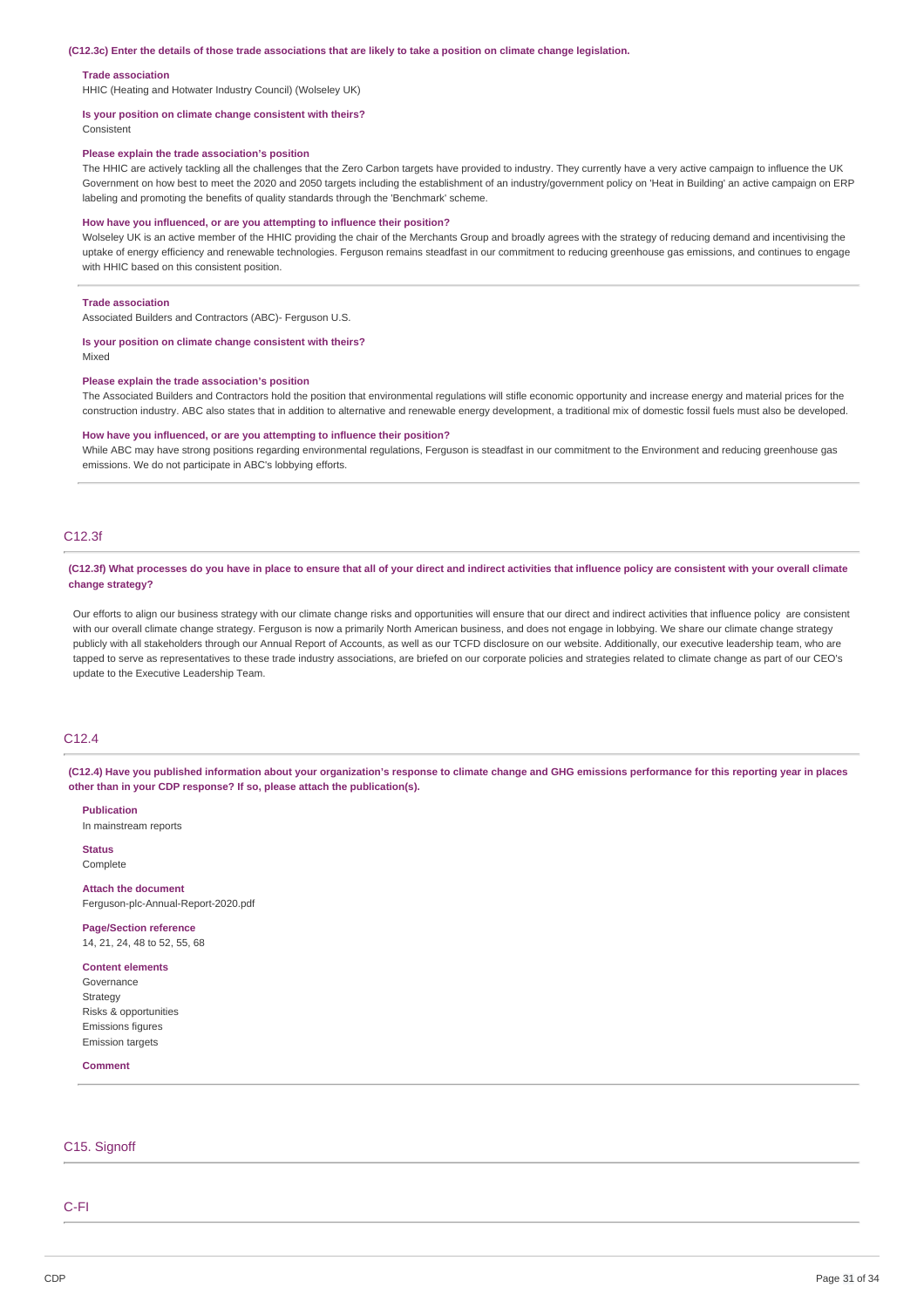(C-FI) Use this field to provide any additional information or context that you feel is relevant to your organization's response. Please note that this field is optional **and is not scored.**

# C15.1

**(C15.1) Provide details for the person that has signed off (approved) your CDP climate change response.**

| Chief Financial Officer (CFO) |         | Job title                                    | Corresponding job category |
|-------------------------------|---------|----------------------------------------------|----------------------------|
|                               | $Row_1$ | Bill Brundage, Group Chief Financial Officer |                            |

### SC. Supply chain module

## SC0.0

### **(SC0.0) If you would like to do so, please provide a separate introduction to this module.**

Ferguson plc is a leading value added distributor of plumbing and heating products to professional contractors operating in North America. The Group primarily purchases pre-assembled products such as industrial pipes, valves and fittings, plumbing supplies, heating ventilation equipment, and building materials. The products are then delivered to Group branches or regional distribution centers for onward sale to customers either against order or over the counter, and they may be collected by the customer or delivered to a site. The Group typically contracts with local, as well as international, suppliers for products. Contracts with customers range from individual purchases to supply arrangement for entire systems of plumbing and heating systems. The Group distributes and supplies products to residential, commercial, civil/infrastructure and industrial end markets.

### SC0.1

**(SC0.1) What is your company's annual revenue for the stated reporting period?**

|       | enu              |
|-------|------------------|
| Row 1 | . OOOS<br>.<br>. |

# SC<sub>0.2</sub>

**(SC0.2) Do you have an ISIN for your company that you would be willing to share with CDP?** No

# SC1.1

(SC1.1) Allocate your emissions to your customers listed below according to the goods or services you have sold them in this reporting period.

**Requesting member** Altria Group, Inc.

**Scope of emissions** Scope 1

**Allocation level** Company wide

**Allocation level detail**

<Not Applicable>

**Emissions in metric tonnes of CO2e** 17.3

**Uncertainty (±%)**

### **Major sources of emissions**

Goods transport using Ferguson delivery vehicles

**Verified**

No

### **Allocation method**

Allocation based on the market value of products purchased

Please explain how you have identified the GHG source, including major limitations to this process and assumptions made

Portion of scope 1 goods transport emissions allocated based on proportion of sales. Assuming average goods transport emissions intensity for goods sold to Altria is comparable to Ferguson's overall goods transport emissions intensity (per \$ revenue).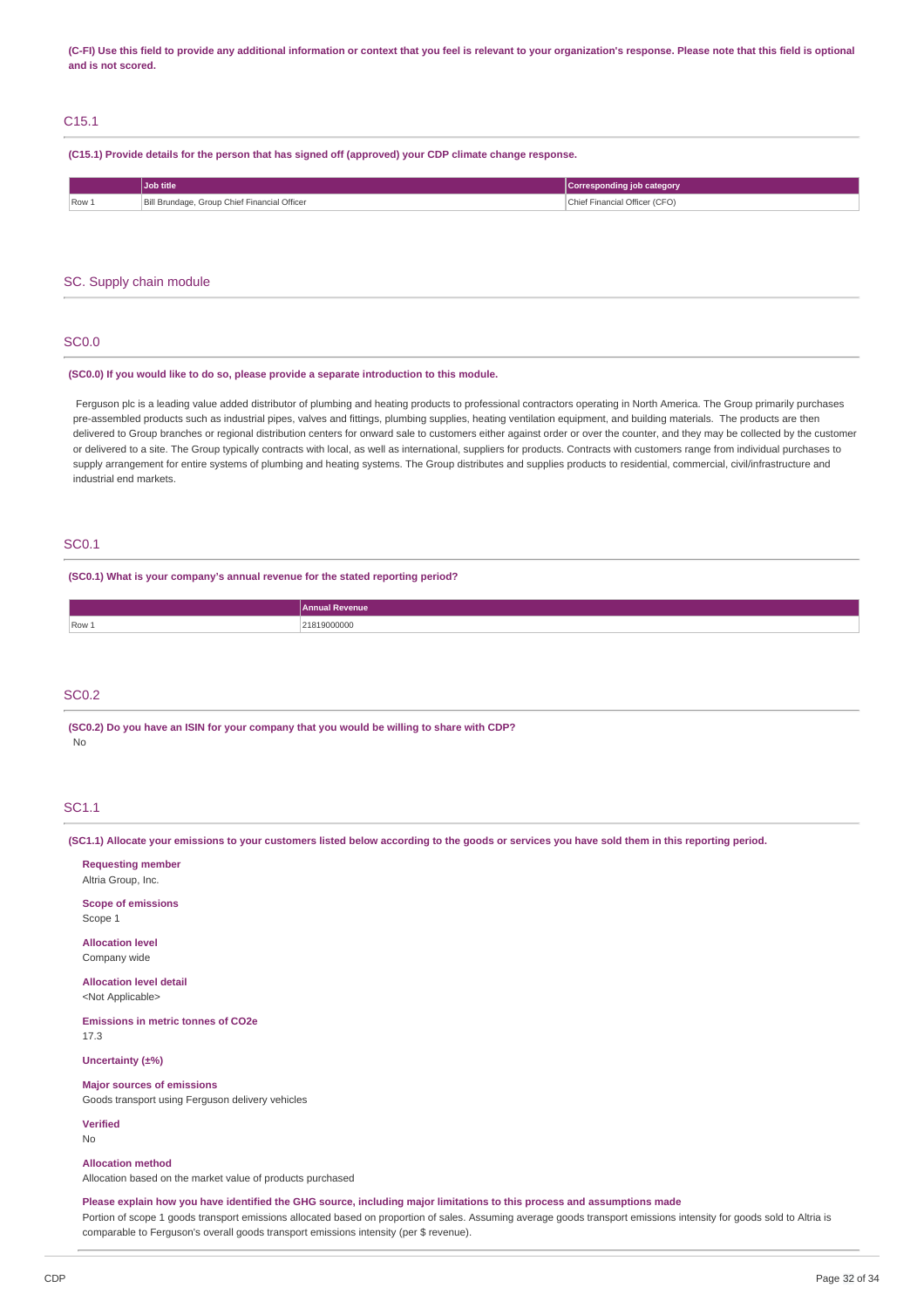#### **Requesting member**

Los Angeles Department of Water and Power

### **Scope of emissions** Scope 1

**Allocation level** Company wide

**Allocation level detail** <Not Applicable>

# **Emissions in metric tonnes of CO2e**

0.01

# **Uncertainty (±%)**

### **Major sources of emissions**

Goods transport using Ferguson delivery vehicles

**Verified**

No

# **Allocation method**

Allocation based on the market value of products purchased

# Please explain how you have identified the GHG source, including major limitations to this process and assumptions made

Portion of scope 1 goods transport emissions allocated based on proportion of sales. Assuming average goods transport emissions intensity for goods sold to LA Department of Water and Power is comparable to Ferguson's overall goods transport emissions intensity (per \$ revenue).

# **Requesting member**

Signify NV

**Scope of emissions** Scope 1

**Allocation level** Company wide

**Allocation level detail** <Not Applicable>

**Emissions in metric tonnes of CO2e**  $\Omega$ 

**Uncertainty (±%)**

### **Major sources of emissions**

None, no sales records attributed to Signify NV

**Verified** No

#### **Allocation method**

Allocation based on the market value of products purchased

Please explain how you have identified the GHG source, including major limitations to this process and assumptions made

No sales to Signify NV found in our records for this fiscal year. Limitation of not knowing if goods were purchased under a subsidiary company or contractor for Signify's needs.

# SC1.2

**(SC1.2) Where published information has been used in completing SC1.1, please provide a reference(s).**

# SC1.3

(SC1.3) What are the challenges in allocating emissions to different customers, and what would help you to overcome these challenges?

| <b>Allocation challenges</b>                                    | Please explain what would help you overcome these challenges                                                                          |
|-----------------------------------------------------------------|---------------------------------------------------------------------------------------------------------------------------------------|
| Managing the different emission factors of diverse and numerous | With over 39,000 suppliers, we must implement a more robust supplier management system to accurately provide this information to      |
| geographies makes calculating total footprint difficult         | our customers. Our business is implementing this change over the next year.                                                           |
| Diversity of product lines makes accurately accounting for each | We are working to develop an omni-channel approach that will track emissions for each order, regardless of the channel. A list of key |
| product/product line cost ineffective                           | products from the supplier that they want emissions info for would be helpful.                                                        |

# SC1.4

**(SC1.4) Do you plan to develop your capabilities to allocate emissions to your customers in the future?** Yes